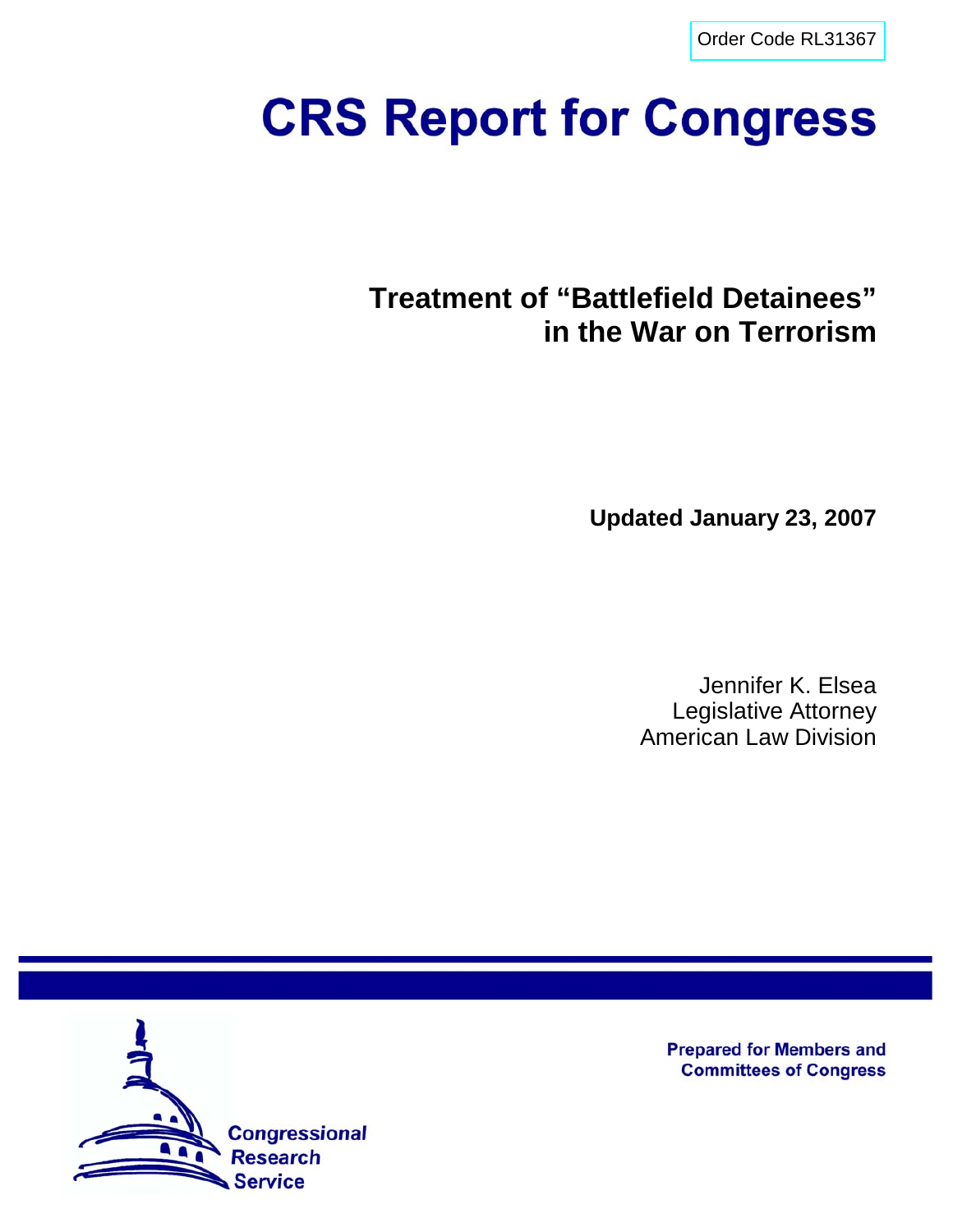## Treatment of "Battlefield Detainees" in the War on Terrorism

## **Summary**

In June 2004, the U.S. Supreme Court ruled in *Rasul v. Bush* that U.S. courts have jurisdiction to hear challenges on behalf of persons detained at the U.S. Naval Station in Guantanamo Bay, Cuba, in connection with the war against terrorism. The Court overturned a ruling that no U.S. court has jurisdiction to hear petitions for *habeas corpus* on behalf of the detainees because they are aliens detained abroad, but left questions involving prisoners' rights and status unanswered. The 9/11 Commission recommended a common coalition approach to such detention. Congress enacted the Detainee Treatment Act of 2005 (DTA), P.L. 109-148, to establish standards for interrogation and to deny detainees access to federal courts to file *habeas* petitions but allow limited appeals of status determinations and final decisions of military commissions. Congress approved the Military Commissions Act of 2006 (MCA), P.L. 109-366, to authorize military commissions for the prosecution of detainees for war crimes.

The Bush Administration earlier deemed all of the detainees to be "unlawful combatants," who may, according to Administration officials, be held indefinitely without trial or even if they are acquitted by a military tribunal. Fifteen of the detainees were designated as subject to the President's Military Order of November 13, 2001, making them eligible for trial by military commission. In answer to the *Rasul* decision, the Pentagon instituted Combatant Status Review Tribunals to provide a forum for detainees to challenge their status as "enemy combatants." The Pentagon had earlier announced a plan for annual reviews to determine whether detainees may be released without endangering national security.

The President's decision to deny the detainees prisoner-of-war (POW) status remains a point of contention, in particular with respect to members of the Taliban, with some arguing that it is based on an inaccurate interpretation of the Geneva Convention for the Treatment of Prisoners of War (GPW), which they assert requires that all combatants captured on the battlefield are entitled to be treated as POWs until an independent tribunal has determined otherwise. The publication of executive branch memoranda documenting the internal debate about the status of prisoners evoked additional criticism of the Bush Administration's legal position. Finally, the Supreme Court's decision in *Hamdan v. Rumsfeld* determined that persons captured in Afghanistan in connection with the "Global War on Terrorism" are entitled at least to the minimum set of protections accorded by Common Article 3 of the 1949 Geneva Conventions.

This report provides an overview of the law of war and the historical treatment of wartime detainees, in particular the U.S. practice; describes how the detainees' status might affect their rights and treatment; and summarizes activity of the  $108<sup>th</sup>$ and 109<sup>th</sup> Congresses related to detention in connection with the war against terrorism. The report also summarizes legislative proposals in the  $110<sup>th</sup>$  Congress, including H.R. 1 and H.R. 267.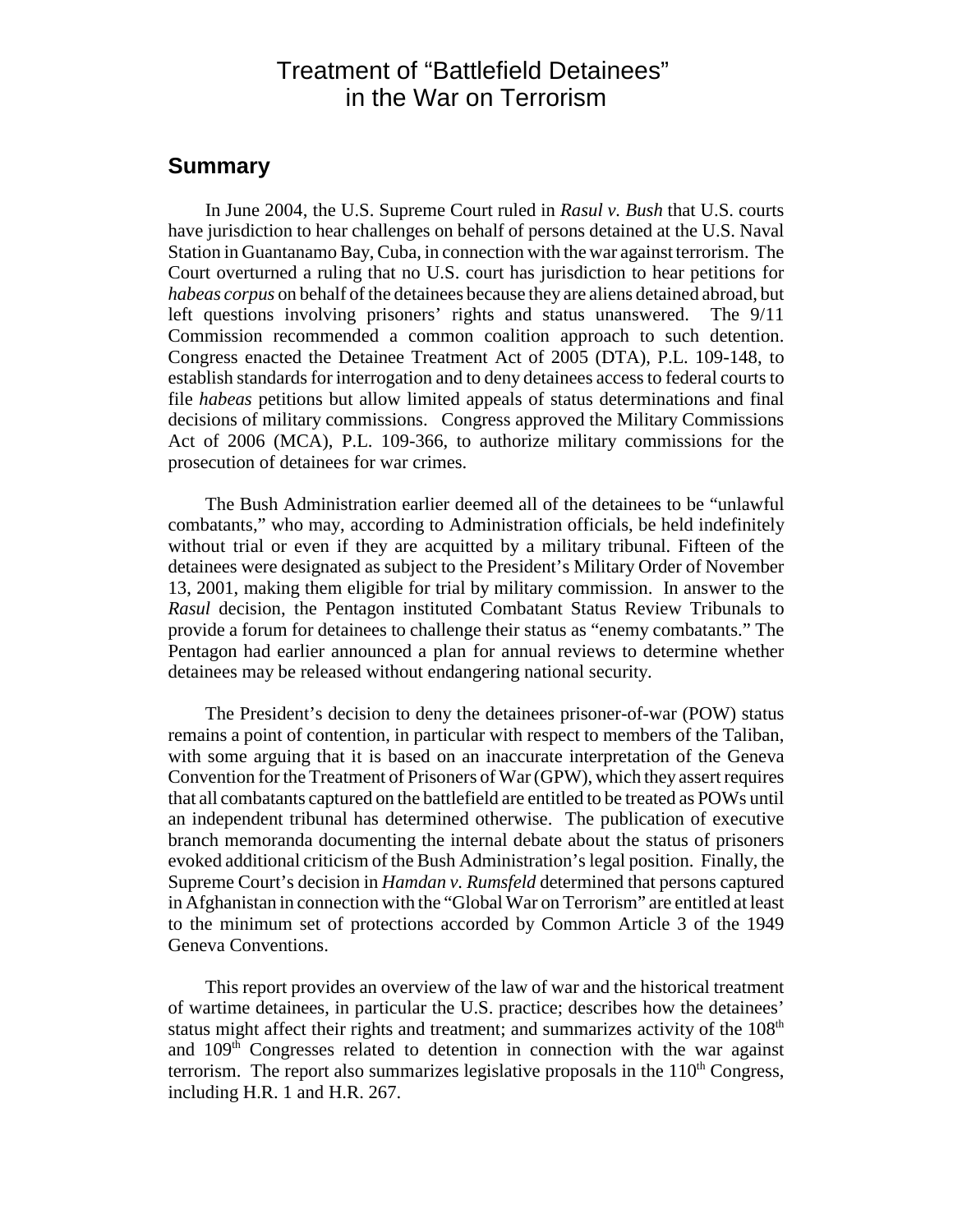## **Contents**

| Authority to Detain during an International Armed Conflict 15 |
|---------------------------------------------------------------|
|                                                               |
|                                                               |
|                                                               |
|                                                               |
| GPW Art. 4A(1): Does Al Qaeda Form "Part of" the Armed Forces |
|                                                               |
| GPW Art. 4A(2): Does Al Qaeda "Belong to" a Party to          |
|                                                               |
|                                                               |
|                                                               |
|                                                               |
|                                                               |
|                                                               |
|                                                               |
|                                                               |
|                                                               |
|                                                               |
|                                                               |
|                                                               |
|                                                               |
|                                                               |
|                                                               |
|                                                               |
|                                                               |
|                                                               |
|                                                               |
|                                                               |
|                                                               |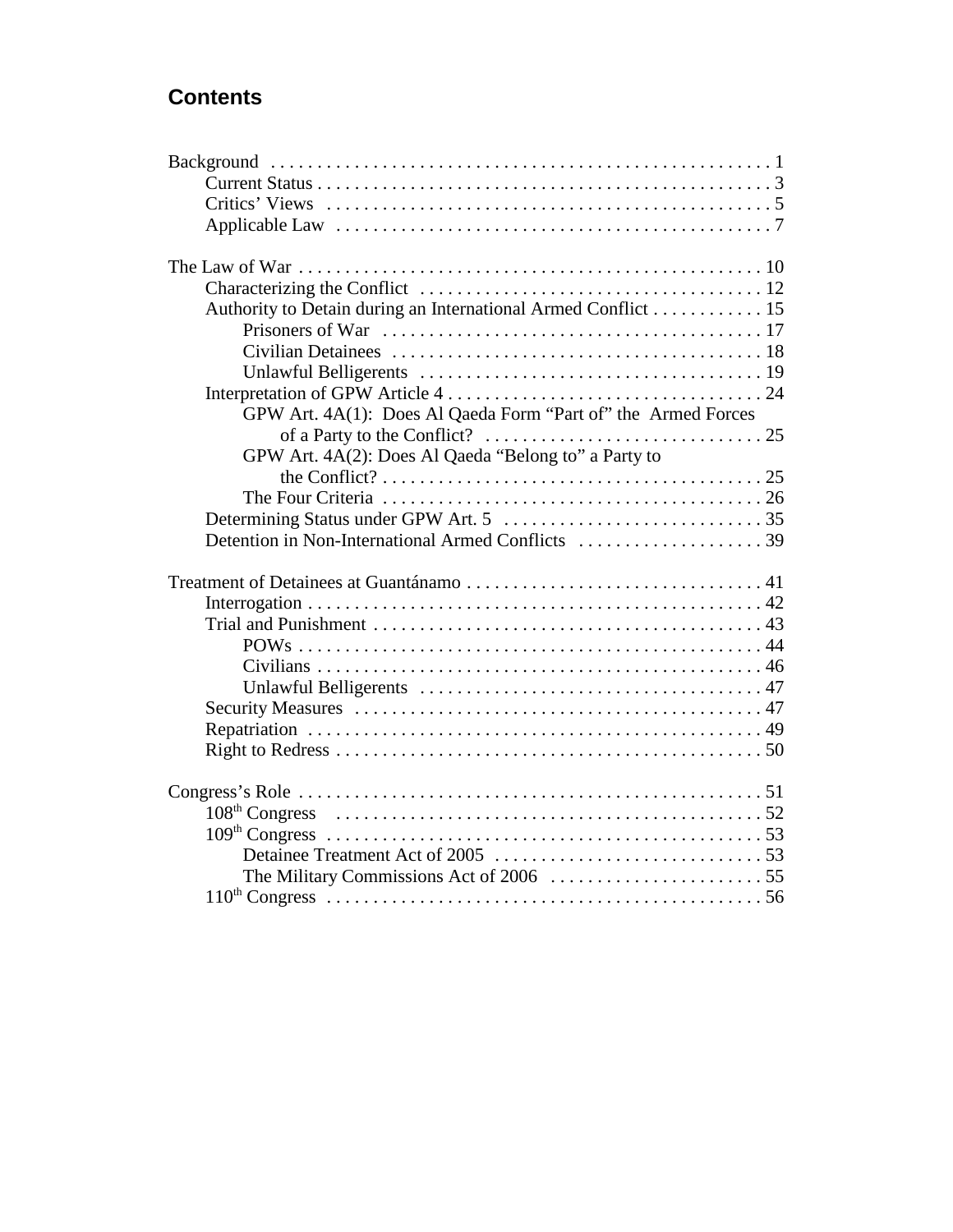## Treatment of "Battlefield Detainees" in the War on Terrorism

## **Background**

The U.S. Supreme Court decided at the end of its 2003-2004 term that U.S. courts have jurisdiction to hear challenges on behalf the approximately 550 persons who were detained at the U.S. Naval Station in Guantanamo Bay, Cuba, in connection with the war against terrorism.<sup>1</sup> The decision overturned the holding of the Court of Appeals for the D.C. Circuit, which had accepted the Administration's argument that no U.S. court has jurisdiction to hear petitions for *habeas corpus* by or on behalf of the detainees because they are aliens and are detained outside the sovereign territory of the United States. $2$  In response to the Court's ruling, the Department of Defense (DOD) instituted a new form of tribunal at Guantanamo Bay to allow detainees an opportunity to contest their designation as "enemy combatants," similar to the planned administrative review procedure DOD had announced that would review the necessity of individuals' continued detention.<sup>3</sup>

Congress approved the Detainee Treatment Act of 2005 (DTA, or Graham-Levin Amendment) to establish standards for interrogation and to deny detainees access to federal courts to file *habeas* petitions but allow limited appeals of status determinations and final decisions of military commissions in the D.C. Circuit Court of Appeals.4 More than a hundred petitions for *habeas corpus* were already pending in the D.C. Circuit. In the case of accused driver and bodyguard for Osama bin Laden, Salim Ahmed Hamdan, a federal judge held the petitioner's ongoing trial by military commission to be illegal, leading the government to suspend temporarily the operation of military tribunals. The D.C. Circuit Court of Appeals overturned that decision, allowing DOD to restart the military commissions, but the Supreme Court granted *certiorari* and reversed.5

<sup>1</sup> Rasul v. Bush, 542 U.S. 466 (2004). For a summary of *Rasul* and related cases, see CRS Report RS21884, *The Supreme Court 2003 Term: Summary and Analysis of Opinions Related to Detainees in the War on Terrorism*, by Jennifer K. Elsea.

<sup>2</sup> Al Odah v. United States, 321 F.3d 1134 (D.C.Cir 2003), *rev'd sub nom* Rasul v. Bush, 542 U.S. 466 (2004).

<sup>&</sup>lt;sup>3</sup> See Press Release, Department of Defense, DoD Announces Draft Detainee Review Policy (Mar. 3, 2004), *available at* [http://www.defenselink.mil/releases/2004/nr20040303- 0403.html] (last visited March 22, 2006).

<sup>4</sup> *See* CRS Report RL33655, *Interrogation of Detainees: Overview of the McCain Amendment*, by Michael John Garcia.

<sup>5</sup> Hamdan v. Rumsfeld, 344 F.Supp.2d 152 (D.D.C.,2004), *rev'd* 413 F.3d 33 (D.C. Cir. (continued...)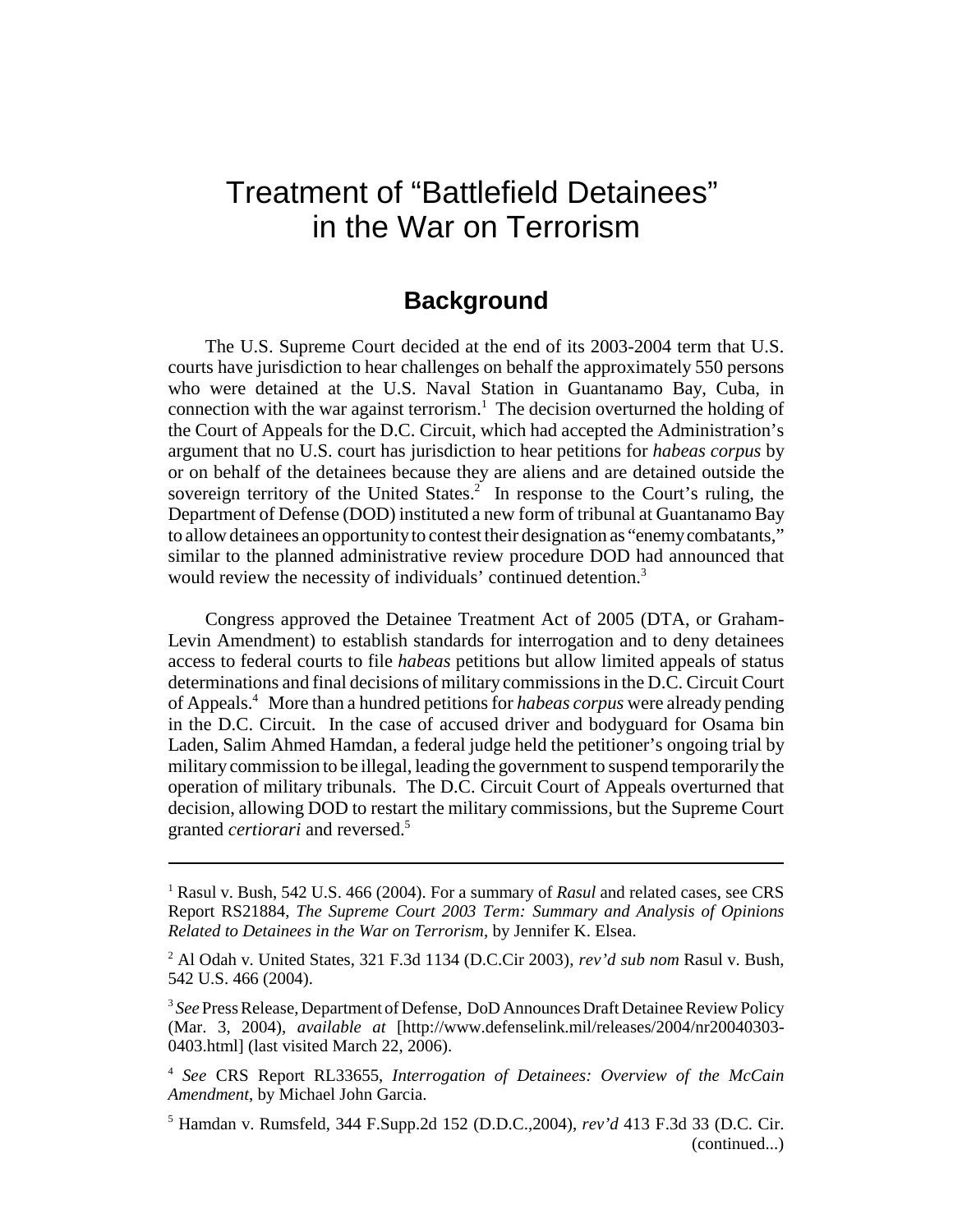Two other district judges issued contradictory opinions as to whether the detainees have any rights enforceable in federal court; these decisions also have been appealed.<sup>6</sup> The Administration has filed motions either to dismiss all of these petitions on the basis that the DTA has curtailed the courts' jurisdiction or to convert the cases to appeals subject to the strictures of that Act. The Supreme Court rejected the government's argument that the *Hamdan* case should be dismissed for lack of jurisdiction pursuant to the DTA. Congress responded by passing the Military Commissions Act of 2006, which, in addition to providing explicit authority for military commissions, cuts off jurisdiction to hear all *habeas* cases and other legal actions brought by aliens in relation to their detention as "unlawful enemy combatants," including such cases that are currently pending.<sup>7</sup>

The detention and treatment of the suspected enemy combatants at Guantánamo Bay has been a consistent source of friction for the Bush Administration since it began transporting prisoners there in January, 2002. After criticism from human rights organizations and many foreign governments regarding the determination that the Geneva Conventions of 1949 do not apply to the detainees there,<sup>8</sup> President Bush shifted position with an announcement that Taliban fighters are covered by the 1949 Geneva Conventions, while Al Qaeda fighters are not.<sup>9</sup> Taliban fighters are not, however, treated as prisoners of war (POW) because they reportedly fail to meet international standards as lawful combatants.<sup>10</sup> The President had determined that Al Qaeda remains outside the Geneva Conventions because it is not a state and not a party to the treaty.<sup>11</sup> The President proclaimed, in a previously secret memorandum that was issued February 7, 2002, that "[a]s a matter of policy, the United States Armed Forces shall continue to treat detainees humanely and, to the extent

 $7$  P.L. 109-366.

 $5$  (...continued)

<sup>2005),</sup> *rev'd* 548 U.S. \_\_ (2006). For an overview of the Supreme Court decision, see CRS Report RS22466: *Hamdan v. Rumsfeld: Military Commissions in the 'Global War on Terrorism*,' by Jennifer K. Elsea.

<sup>&</sup>lt;sup>6</sup> Khalid v. Bush, 355 F.Supp.2d 311 (D. D.C. 2005) (detainees have no enforceable rights); Al Odah v. United States, 346 F.Supp.2d 1 (D.D.C. 2004) (detainees may assert due process rights). *See* CRS Report RL33180, *Enemy Combatant Detainees: Habeas Corpus Challenges in Federal Court*, by Jennifer K. Elsea and Kenneth Thomas.

<sup>8</sup> *See* Brian Knowlton, *Powell and Bush Split On Detainees' Status Applicability of Geneva Conventions at Issue*, INT'L HERALD TRIB, Jan. 28, 2002, at 1, *available at* 2002 WL 2884164; Tom Shanker and Katharine Q. Seelye, *Behind-the-Scenes Clash Led Bush to Reverse Himself on Geneva Conventions*, N.Y.TIMES, Feb. 22, 2002, *available at* 2002 WL-NYT 0205300064 (quoting unnamed senior official that Britain and France had warned they might not turn over suspects captured by their troops unless the Conventions are observed).

<sup>9</sup> *See* Mike Allen and John Mintz, *Bush Makes Decision on Detainees*, WASH. POST, Feb. 8, 2002, at A1.

<sup>&</sup>lt;sup>10</sup> *See* Press Conference, Department of Defense, Secretary Rumsfeld and General Myers, Feb. 8, 2002 (hereinafter "Rumsfeld Press Conference"), *available at* [http://www.defense link.mil/transcripts/2002/t02082002\_t0208sd.html] (last visited Oct. 13, 2006).

<sup>11</sup> *See* Fact Sheet, White House Press Office, Feb. 7, 2002, *available at* [http://www.white house.gov/news/releases/2002/02/20020207-13.html] (last visited Oct. 13, 2006).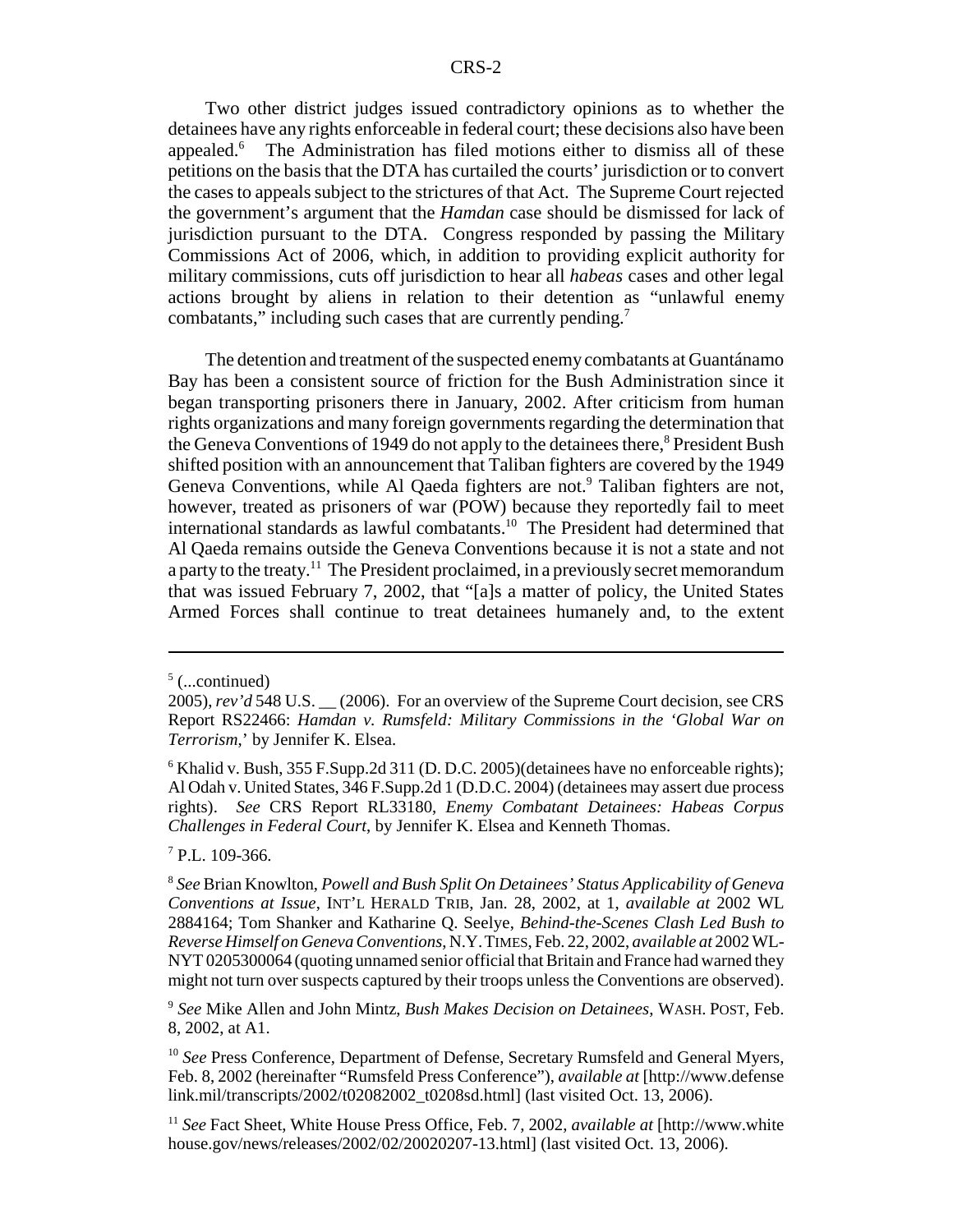appropriate and consistent with military necessity, in a manner consistent with the principles of Geneva."12

The Bush Administration deems all of the detainees to be "unlawful combatants," who may, according to Administration officials, be held indefinitely without trial or even despite their possible acquittal by a military tribunal. The 9/11 Commission, apparently finding the international discord over the treatment and status of the detainees to be harmful to the U.S. effort to thwart terrorism, recommended the development of a common coalition approach toward the detention and humane treatment of captured terrorists.13 After the *Hamdan* decision was announced, the Department of Defense issued a memorandum announcing that Al Qaeda detainees were to be considered to be covered by the protections of Common Article 3, and that DoD regulations pertinent to detainee operations, other than those pertaining to military commissions, were understood to comply with Common Article 3.<sup>14</sup> Subordinate departments were requested to review directives and regulations to ensure such compliance.

## **Current Status**

Some 380 detainees (including three children under the age of  $16^{15}$ ) have been released from the detention facilities at the U.S. Naval Station in Guantánamo Bay, Cuba<sup>16</sup>, and approximately 85 detainees have been deemed eligible for transfer. The

The United States should work with friends to develop mutually agreed-on principles for the detention and humane treatment of captured international terrorists who are not being held under a particular country's criminal laws. Countries such as Britain, Australia, and Muslim friends, are committed to fighting terrorists. America should be able to reconcile its views on how to balance humanity and security with our nation's commitment to these same goals.

<sup>14</sup> Memorandum from Deputy Secretary of Defense Gordon England, Application of Common Article 3 of the Geneva Conventions to the Treatment of Detainees in the Department of Defense, July 7, 2006 (hereinafter "England Memorandum"), *available at* [http://www.defenselink.mil/news/Aug2006/d20060814comm3.pdf] (last visited Nov. 7, 2006).

<sup>15</sup> *See* Department of Defense, Press Release, Transfer of Juvenile Detainees Completed, Jan. 29, 2004) *available at* [http://www.defenselink.mil/releases/2004/nr20040129- 0934.html] (last visited March 22, 2006). These detainees had been housed in special facilities apart from the general prison population, known as Camp Iguana, where they received schooling and were allowed to watch videos and play soccer. *See* John Mintz, *U.S. Releases 3 Teens From Guantanamo*, WASH.POST, Jan 30, 2004, at A01. Reportedly, seven teenagers ages 16 and 17 were housed within the general population. *See id.*

<sup>16</sup> *See* Department of Defense, Press Release, Detainee Release Announced (Dec. 17, 2006) (continued...)

<sup>&</sup>lt;sup>12</sup> *See* Memorandum from the President of the United States, to the Vice President, et al., Regarding the Humane Treatment of al Qaeda and Taliban Detainees (February 7, 2002), *available at* [http://www.washingtonpost.com/wp-srv/nation/documents/020702bush.pdf] (last visited Oct. 13, 2006).

<sup>&</sup>lt;sup>13</sup> Final Report of the National Commission on Terrorist Attacks upon the United States 379-80 (authorized ed. 2004)[hereinafter "9/11 Report"] It stated: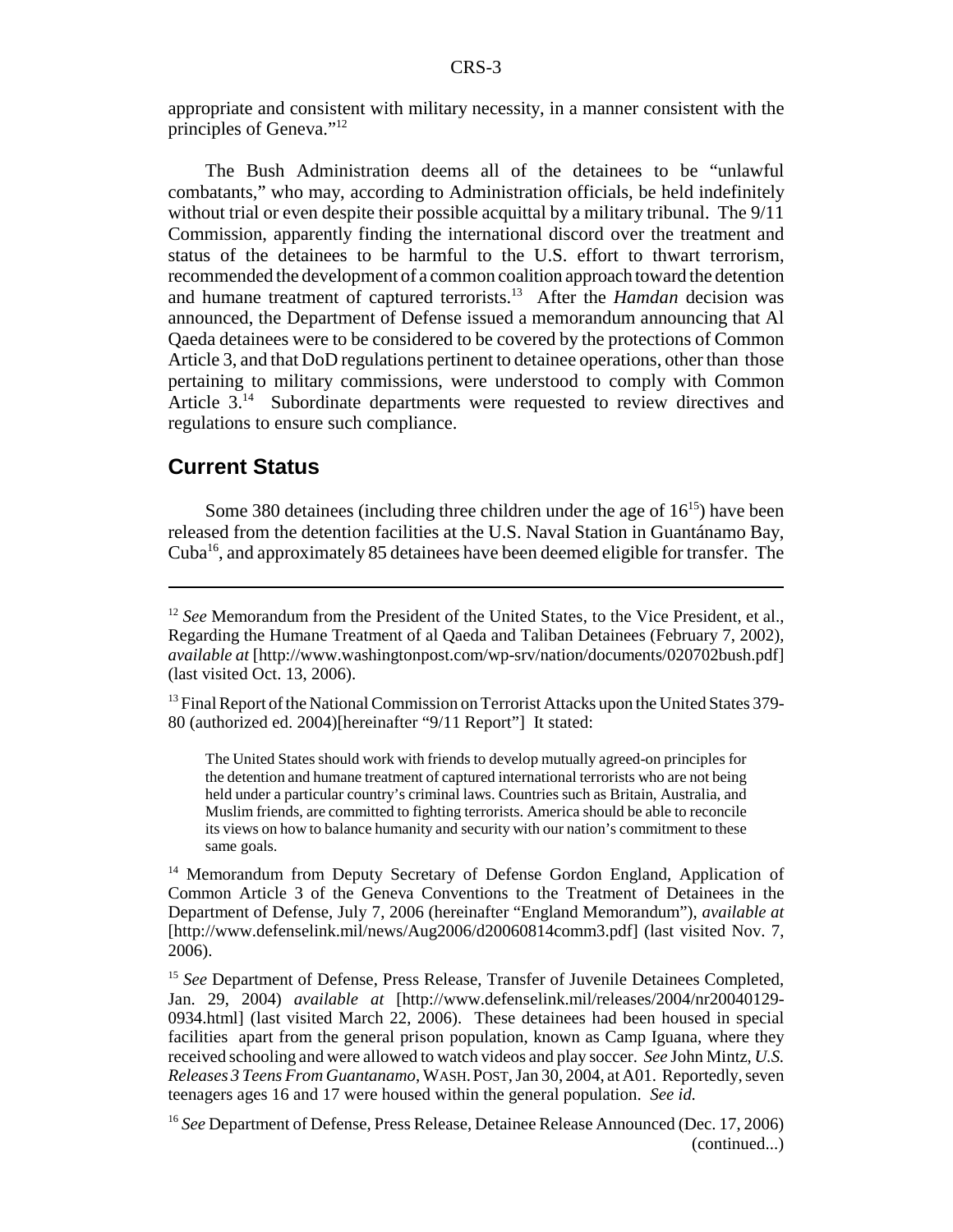Supreme Court's *Hamdan* decision and Congress' approval of the Detainee Treatment Act of 2005 and the Military Commissions Act of 2006 ("MCA") may have largely resolved the issue of detainees' legal status; however, the treatment of detainees who remain in custody continues to be a source of contention with human rights groups. Some critics contend that the amendments to the War Crimes Act effectively permit harsh treatment that falls below the international standard.<sup>17</sup>

The administrative proceedings implemented to review the status of detainees, called the Combatant Status Review Tribunal  $(CSRT)$ ,<sup>18</sup> appear designed to satisfy the Supreme Court's *Hamdi* ruling, although the government has argued in court that the Guantánamo detainees, as aliens detained outside the territory of the United States, are not entitled to any process beyond the initial screening process used to determine whether detainees should be sent to Guantánamo. Although Congress has not authorized or required CSRT proceedings, it has likely ratified their use by providing in the MCA a definition of "unlawful enemy combatant" that includes persons who have been determined to be such by these tribunals and by providing for the limited review of CSRT determinations in federal court. Critics view the CSRT proceedings as insufficient to satisfy *Hamdi*, which many believe applies to all detainees regardless of citizenship and place of detention.<sup>19</sup> CSRTs were completed for all detainees<sup>20</sup> and confirmed the status of 520 enemy combatants. Thirty-eight detainees were determined by CSRTs not to be enemy combatants. The first round of Administrative Review Boards (ARBs) resulted in decisions to release 14 detainees, to transfer 120 detainees, and to continue detaining 329 detainees.<sup>21</sup>

 $16$  (...continued)

<sup>(</sup>stating current detainee population is 395), *available at* [http://www.defenselink.mil/Releases/Release.aspx?ReleaseID=10301].

<sup>17</sup> *See* R. Jeffrey Smith, *War Crimes Act Changes Would Reduce Threat Of Prosecution*, WASH. POST, Aug. 9, 2006, at A1. For an overview of amendments to the War Crimes Act, see CRS Report RL33662, *The War Crimes Act: Current Issues*, by Michael John Garcia.

<sup>&</sup>lt;sup>18</sup> Department of Defense procedural rules for CSRTs are available at [http://www.defense link.mil/news/Aug2006/d20060809CSRTProcedures.pdf].

<sup>19</sup> *See, e.g.*, Human Rights First Analyzes DOD's Combatant Status Review Tribunals, *available at* [http://www.humanrightsfirst.org/us\_law/detainees/status\_review\_080204.htm]; Human Rights Watch, U.S.: Review Panels No Fix for Guantánamo, *available at* [http://www.hrw.org/english/docs/2004/07/27/usdom9135\_txt.htm] (last visited Oct. 16, 2006).

<sup>&</sup>lt;sup>20</sup> As of September 6, 2006, the 14 "high value detainees" who were transferred from CIA detention centers overseas to Guantanamo had not yet undergone CSRT proceedings. *See* Press Release, Department of Defense, Defense Department Ordered to Take Custody of High-Value Detainees (Sep. 6, 2006), *available at* [http://www.defenselink.mil/Releases/ Release.aspx?ReleaseID=9909] (last visited Nov. 7, 2006).

<sup>21</sup> *See* Press Release, Department of Defense, Guantanamo Bay Detainee Administrative Review Board Decisions Completed (Feb. 9, 2006), *available at* [http://www.defense link.mil/releases/2006/nr20060209-12464.html] (last visited Nov. 7, 2006).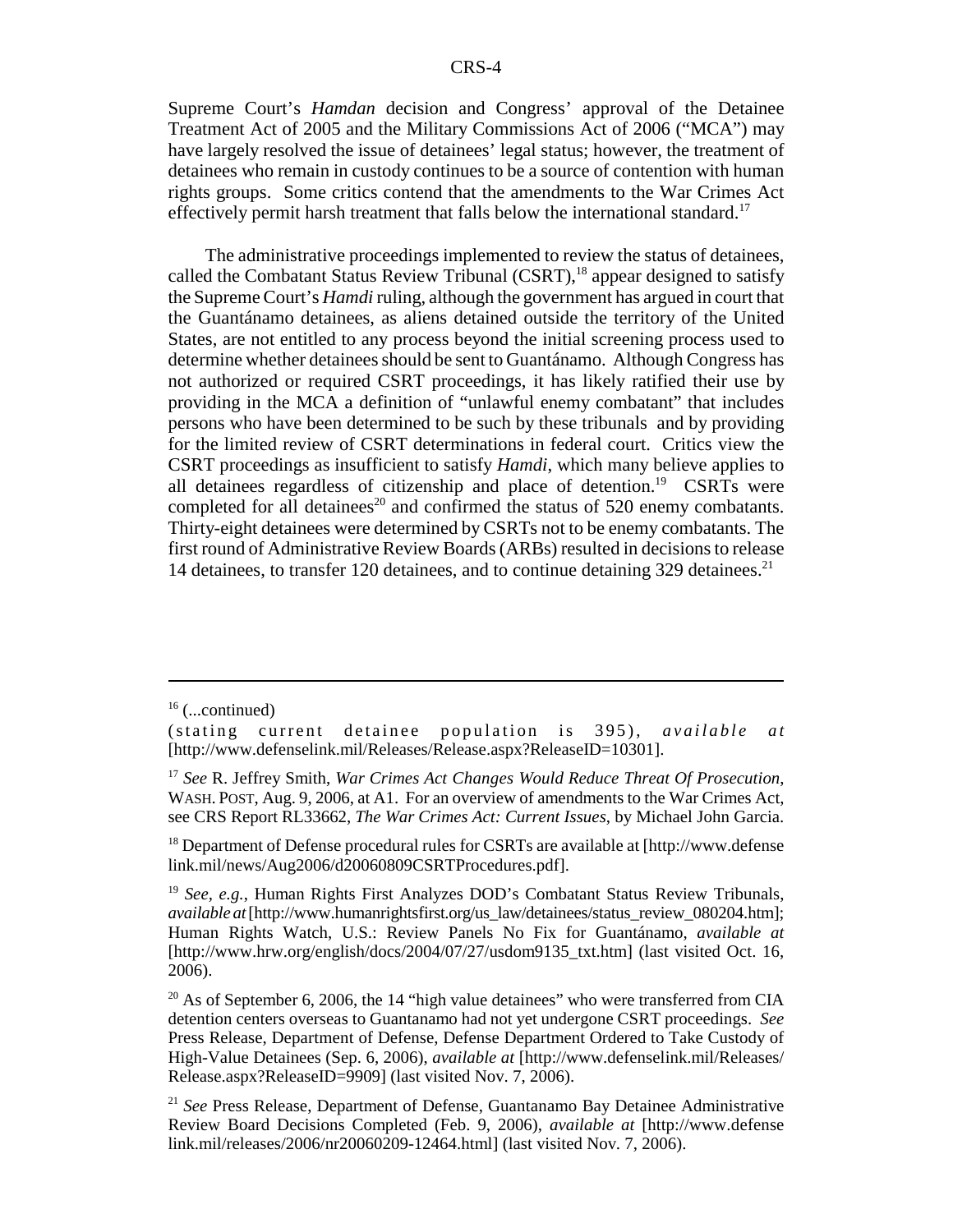## **Critics' Views**

Some allied countries and human rights organizations criticized the President's decision as contrary to international law, arguing it relied on an inaccurate interpretation of the Geneva Convention for the Treatment of Prisoners of War  $(GPW).<sup>22</sup>$  The U.N. High Commissioner on Human Rights (UNHCR) and some human rights organizations argue that all combatants captured on the battlefield are entitled to be treated as POWs until an independent tribunal has determined otherwise.23 The U.N. Commission on Human Rights Working Group on Arbitrary Detention deemed that the U.S. detention of "enemy combatants," without determining their status in accordance with international law, may be arbitrary.<sup>24</sup> The UNHCR released a report criticizing the U.S. detention policy as inconsistent with U.S. obligations under international law, including humanitarian law and human rights treaties.25

The European Parliament expressed concern about the U.S. detention of persons in Guantánamo, in 2002, asking the United Nations to pass a resolution requesting

<sup>24</sup> *See Civil and Political Rights, Including the Question of Torture and Detention*, Report of the Working Group on Arbitrary Detention, U.N. Commission on Human Rights,  $59<sup>th</sup>$ Sess., Agenda Item 11(a), at 19 *et seq.*, E/CN.4/2003/8 (2002), *available at* [http://www.unhchr.ch.english/issues/detention/annual.htm] (last visited July 27, 2005).

The Working Group concludes from the above that, so long as a "competent tribunal" in the meaning of [article 5, paragraph 2, of the third Geneva Convention], has not issued a ruling on the contested issue, detainees enjoy "the protection of the … Convention", as provided in paragraph 2, whence it may be argued that they enjoy firstly the protection afforded by its article 13 ("Prisoners of war must at all times be humanely treated"), and secondly the right to have the lawfulness of their detention reviewed and the right to a fair trial provided under articles 105 and 106 of that Convention (notification of charges, assistance of counsel, interpretation, etc.), so that the absence of such rights may render the detention of the prisoners arbitrary.

*Id.* at 20-21.

Arbitrary detention may be considered a violation of customary international law. *See* Jordan J. Paust, *Judicial Power to Determine the Status and Rights of Persons Detained Without Trial*, 44 HARV.INT'L L.J.503, 506 n.6 (2003)(citing numerous international treaties and decisions).

<sup>25</sup> UN Commission on Human Rights, Report on the Situation of detainees at Guantánamo Bay, UN doc. E/CN.4/2006/120 (Feb. 15, 2006), *available at* [http://www.ohchr.org/english/ bodies/chr/docs/62chr/E.CN.4.2006.120\_.pdf] (last visited March 23, 2006). The United States objected to the legal conclusions reached in the report. *See id*., Annex II (letter from Ambassador Kevin Edwar Moley).

<sup>&</sup>lt;sup>22</sup> The Geneva Convention Relative to the Treatment of Prisoners of War, August 12, 1949, 6 U.S.T. 3317 (hereinafter "GPW").

<sup>23</sup> *See Red Cross Differs on POWs*, DETROIT FREE PRESS, Feb. 9, 2002, at 6A (reporting International Committee of the Red Cross (ICRC) statement criticizing Bush decision); *Afghan Human Rights is Cause for concern, Warns Top UN Official*, AGENCE FRANCE-PRESSE, Feb. 12, 2002, *available at* 2002 WL 2338501 (reporting (former) UNHCR Chief Mary Robinson agreed with legal position of ICRC regarding Geneva Conventions' applicability to detainees); Letter from Kenneth Roth, Executive Director Human Rights Watch, to Condoleezza Rice, National Security Advisor (Jan. 28, 2002), *available at* [http://hrw.org/press/2002/01/us012802-ltr.htm] (last visited March 22, 2006).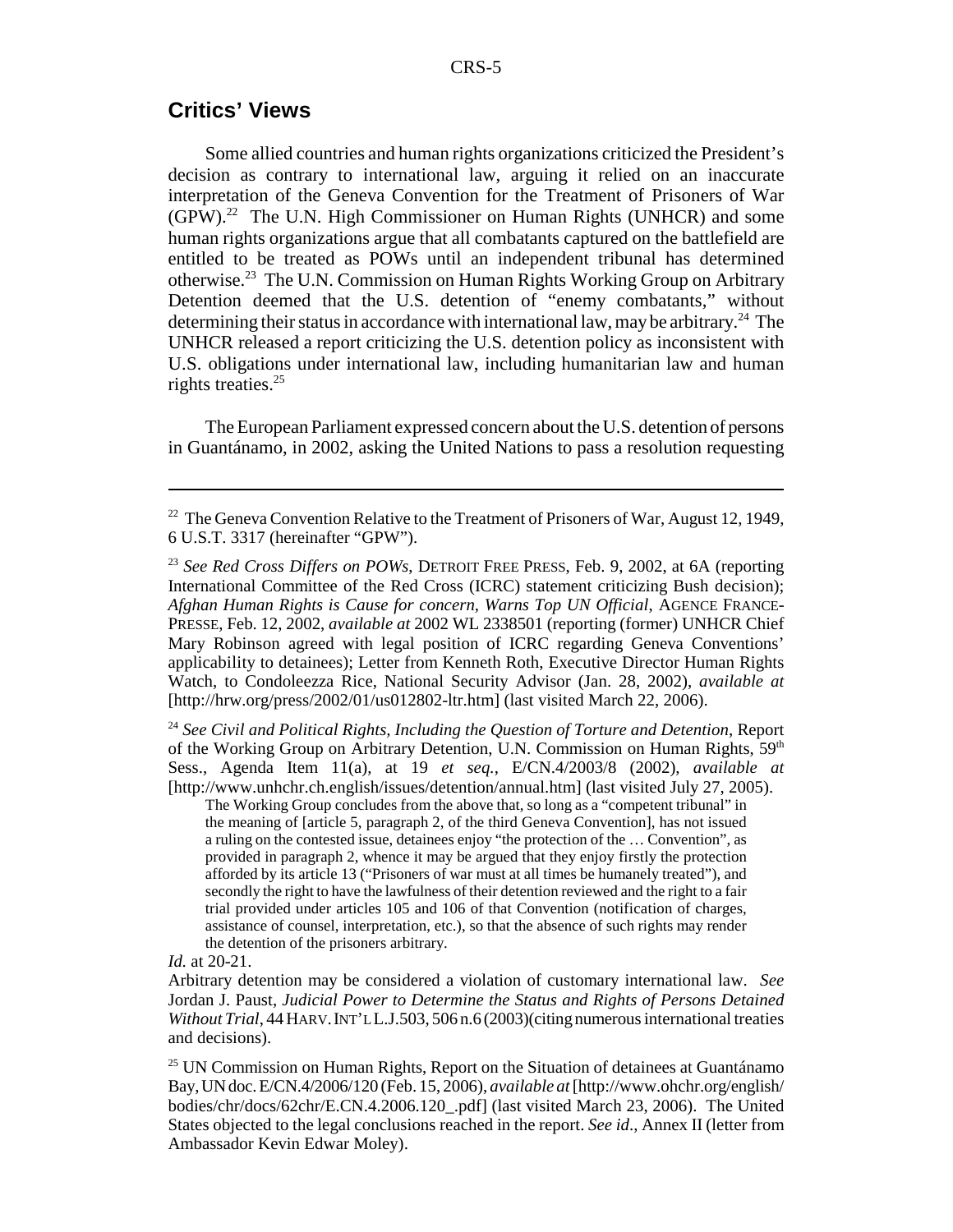the establishment of a tribunal to clarify the detainees' legal status.<sup>26</sup> No action was taken on that request, and European Union countries voted as a bloc against a Cuban resolution calling on the UNHCR to investigate U.S. detention operations at Guantanamo Bay.27 The European Parliament adopted another resolution in 2004 calling for detainees to be charged, tried, and treated in accordance with international law.28 In June of 2006, the European Parliament adopted a motion urging the United States to close the detention center at Guantanamo Bay.<sup>29</sup>

The Parliamentary Assembly of the European Council adopted a resolution in June, 2003 calling the detention of persons detained in Guantánamo Bay, Afghanistan, and elsewhere "unlawful," noting in particular its concern that children are among the detainees,<sup>30</sup> which it reiterated in April 2005.<sup>31</sup> The Organization of American States' Inter-American Commission adopted precautionary measures with respect to the United States, urging it to take "urgent measures" to establish hearings to determine the legal status of the detainees.<sup>32</sup> The United States declined to comply, answering that the Commission has no jurisdiction to enforce the Geneva Conventions, and reiterating the Administration's position that, there being no doubt as to the status of the detainees, individual legal procedures to determine the status of the detainees are unnecessary.<sup>33</sup> On July 28, 2006, the Inter-American

29 *See* European Parliament Resolution on Guantanamo, Doc. P6\_TA-(2006)0254 (June 13, 2006), *available at* [http://www.europarl.eu.int/ ] (last Jan. 22, 2007).

<sup>30</sup> Parliamentary Assembly of the Council of Europe, Rights of Persons Held in the Custody of the United States in Afghanistan or Guantánamo Bay, Resolution 1340 (June 27, 2003), *available at* [http://assembly.coe.int/documents/adoptedText/ta03/ERES1340.htm] (last visited Jan. 22, 2007)[hereinafter "Council of Europe"].

<sup>31</sup> Parliamentary Assembly of the Council of Europe, Lawfulness of Detentions by the United States in Guantánamo Bay, Resolution 1433 (April 26, 2006), *available at* [http://assembly.coe.int/Main.asp?link=/Documents/AdoptedText/TA05/ERES1433.htm] (last visited Jan. 22, 2007).

<sup>32</sup> *See* IACHR, Precautionary Measures Requested in Respect of the Detainees in Guantanamo Bay, Cuba (United States), March 12, 2002, 41 I.L.M. 532 (2002); Jesse Bravin, *Panel Says U.S. Policy on Detainees in Cuba Breaks International Law*, WALL ST. J., Mar. 14, 2002, at B2.

<sup>26</sup> *See* European Parliament Resolution on the Detainees in Guantanamo Bay, Doc. P5\_TAPROV(2002)0066 (Feb. 7, 2002), *available at* [http://www.europarl.eu.int] (last visited March 23, 2006).

<sup>27</sup> Alexander G. Higgins, *Guantanamo Bay: Bid to review U.S. base fails*, MIAMI HERALD, April 22, 2005, at A19.

<sup>&</sup>lt;sup>28</sup> *See* European Parliament Resolution on Guantanamo, Doc. P6 TA(2004)0050 (Oct. 28, 2004), *available at* [http://www.europarl.eu.int/ ] (last visited March 23, 2006) (insisting that "every detainee should be treated in accordance with international humanitarian law and tried without delay in a fair and public hearing by a competent, independent and impartial tribunal, in application and demonstration of the very values we stand for").

<sup>&</sup>lt;sup>33</sup> See Response of the United States to Request for Precautionary Measures — Detainees in Guantanamo Bay, Cuba, 41 I.L.M. 1015 (2002); Frank Davies, *U.S. Stands Firm on Status of Detainees at Cuba Base*, PHILA. INQUIRER, Apr. 14, 2002, *available at* 2002 WL (continued...)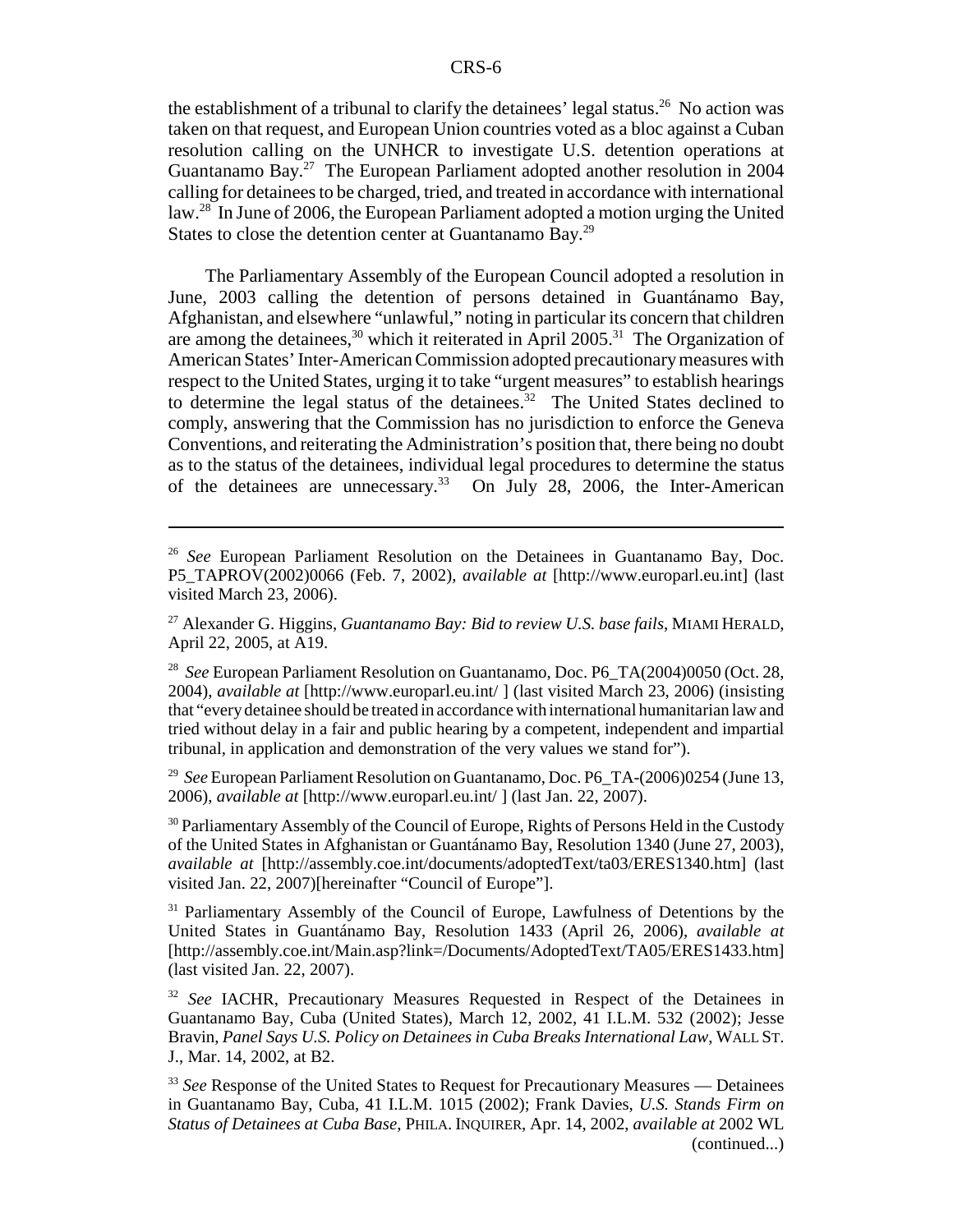Commission adopted a resolution urging the United States to close the detention facility and take other measures.<sup>34</sup> The decision to transfer the prisoners to Guantánamo Bay has also been criticized as an effort to keep them "beyond the rule of law."35

## **Applicable Law**

The Geneva Conventions of 1949 create a comprehensive legal regime for the treatment of detainees in an armed conflict.<sup>36</sup> Members of a regular armed force and certain others, including militias and volunteer corps serving as part of the armed forces, are entitled to specific privileges as POWs. Members of volunteer corps, militias, and organized resistence forces that are not part of the armed services of a party to the conflict are entitled to POW status if the organization (a) is commanded by a person responsible for his subordinates, (b) uses a fixed distinctive sign recognizable at a distance, (c) carries arms openly, and (d) conducts its operations in accordance with the laws of war.<sup>37</sup> Groups that do not meet the standards are not entitled to POW status, and their members who commit belligerent acts may be treated as civilians under the Geneva Convention Relative to the Protection of Civilian Persons in Time of War  $(GC)$ .<sup>38</sup> These "unprivileged" or "unlawful"

<sup>35</sup> *See, e.g.,* Lord Johan Steyn, *Guantanamo Bay: The Legal Black Hole*, Twenty-Seventh FA Mann Lecture, British Institute of International and Comparative Law, 25 November 2003, at 10-11, *available at* [http://www.nimj.org/documents/guantanamo.pdf] (last visited March 23, 2006) (noting that the practice of sending prisoners to remote places to avoid the application of the writ of *habeas corpus* had been practiced in England but was outlawed in 1679).

<sup>36</sup> Geneva Convention for the Amelioration of the Condition of the Wounded and Sick in Armed Forces in the Field, opened for signature Aug. 12, 1949, 6 U.S.T. 3114, T.I.A.S. No. 3362, 75 U.N.T.S. 31 (entered into force Oct. 21, 1950); Geneva Convention for the Amelioration of the Condition of Wounded, Sick and Shipwrecked Members of Armed Forces at Sea, opened for signature Aug. 12, 1949, 6 U.S.T. 3217, T.I.A.S. No. 3363, 75 U.N.T.S. 85 (entered into force Oct. 21, 1950); Geneva Convention Relative to the Treatment of Prisoners of War, opened for signature Aug. 12, 1949, 6 U.S.T. 3316, T.I.A.S. No. 3364, 75 U.N.T.S. 135 (entered into force Oct. 21, 1950); Geneva Convention Relative to the Protection of Civilian Persons in Time of War, opened for signature Aug. 12, 1949, 6 U.S.T. 3516, T.I.A.S. No. 3365, 75 U.N.T.S. 287 (entered into force Oct. 21, 1950) [hereinafter referred to collectively as the "1949 Geneva Conventions" or "Conventions"].

37 GPW art. 4A(2).

<sup>38</sup> Geneva Convention Relative to the Protection of Civilian Persons in Time of War, Aug. 12, 1949, 6 U.S.T. 3516, T.I.A.S. No. 3365, 75 U.N.T.S. 287 (hereinafter "GC"). *See also* Department of the Army, FM 27-10, The Law of Land Warfare (hereinafter "FM 27-10") para. 78 (1956) states:

If a person is determined by a competent tribunal, acting in conformity with Article 5,

 $33$  (...continued)

<sup>19583567.</sup>

<sup>34</sup> IACHR, On Guantanamo Bay Precautionary Measures, Resolution No. 27/06, *available at* [http://www.cidh.org/comunicados/english/2006/27.06eng.htm] (last visited Oct. 16, 2006).

<sup>(</sup>continued...)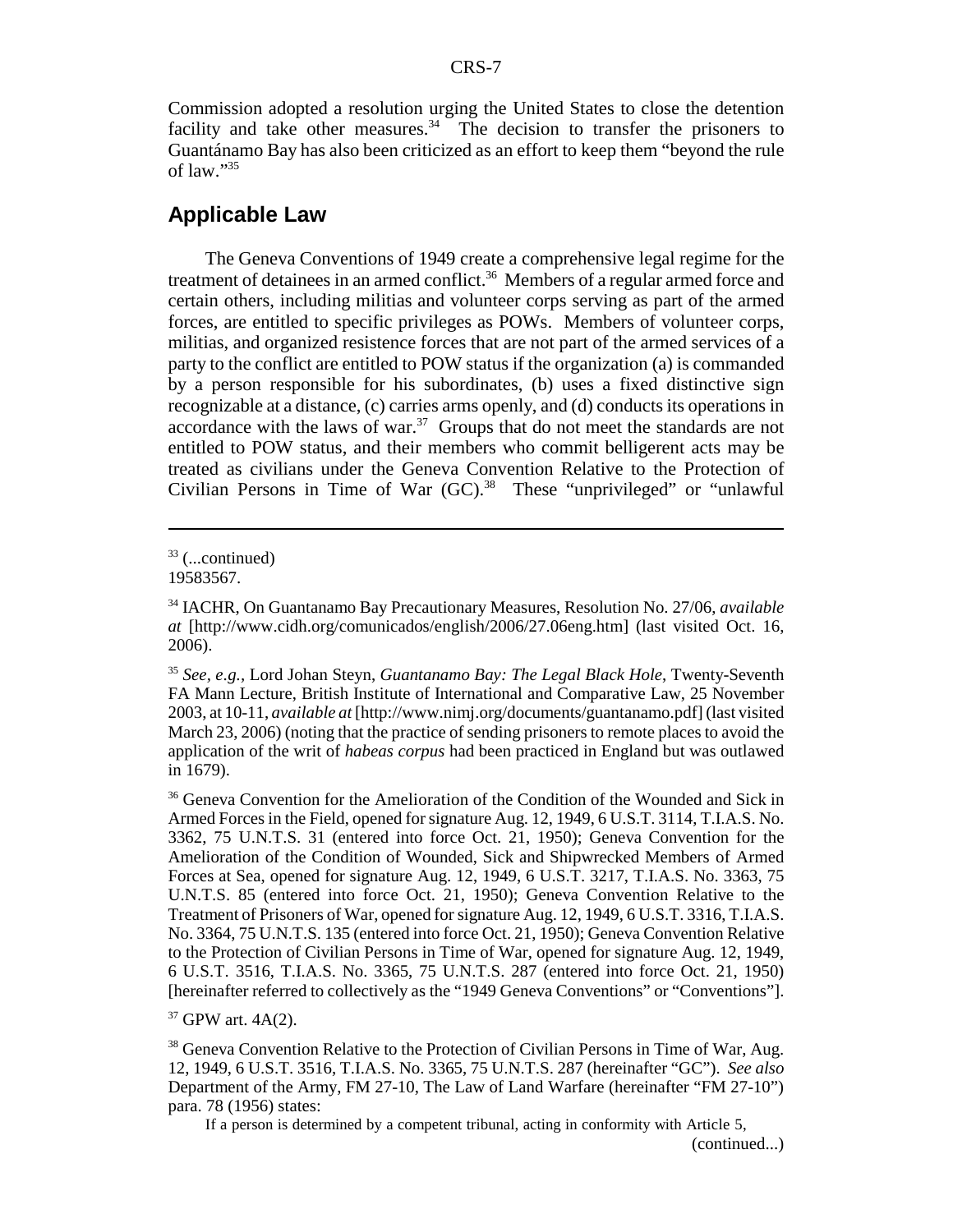combatants" may be punished for acts of violence for which legitimate combatants could not be punished.<sup>39</sup> Some have argued that there is implied in the Geneva Conventions a third category comprised of combatants from militias that do not qualify for POW status but also fall outside of the protection for civilians, who may be lawful in the sense that they would not necessarily incur criminal liability for engaging in otherwise lawful combat.<sup>40</sup> The Bush Administration took the position that the Geneva Conventions do not provide any protection to "unlawful combatants" and that such persons may be tried by military commission for any act in furtherance of an unlawful belligerency, $41$  but stated that the United States treats all such detainees in a manner consistent with the Geneva Conventions protections for prisoners of war.

The White House's legal position was somewhat clarified by a series of internal documents released by the White House and DOD in response to allegations of detainee abuse at the Abu Ghraib prison in Iraq.<sup>42</sup> The memoranda document the internal debate about the applicability of the GPW to Al Qaeda and the Taliban. They do not expressly explain the application of the GPW to the Taliban, whose members would arguably seem to be eligible for POW status as members of the armed forces of Afghanistan under a plain reading of GPW art.  $4A(1)$ ,<sup>43</sup> but suggest

<sup>39</sup> *See* Maj. Richard R. Baxter, *So-Called 'Unprivileged Belligerency': Spies, Guerrillas, and Saboteurs,*28 BRIT. Y.B. INT'L L. 323, 343 (1951) (explaining that belligerency is not violative of international law, but is merely unprotected by it).

<sup>40</sup> *See* W. Thomas Mallison and Sally V. Mallison, *The Juridical Status of Irregular Combatants under the International Law of Armed Conflict*, 9 CASE W.RES.J.INT'L L. 39, 43 (1977) (suggesting a category of "other combatants, such as spies, saboteurs, and the irregulars who do not meet the applicable criteria of the law of armed conflict [who are] lawful combatants in particular contexts, but ... not entitled to privileged treatment of POWs upon capture").

<sup>38 (...</sup>continued)

GPW, not to fall within any of the categories listed in Article 4, GPW, he is not entitled to be treated as a prisoner of war. He is, however, a "protected person" within the meaning of Article 4, GC. (*internal citations omitted*).

The Bush Administration does not appear ever to have considered the detainees to be protected as civilians under the GC, however. *See* George H. Aldrich, *The Taliban, Al Qaeda, and the Determination of Illegal Combatants*, 96 AM. J. INT'L L. 891, 892 (2002)(noting the lack of mention on the behalf of the Administration of the applicability of the GC).

<sup>41</sup> Military Order, November 13, 2001 Detention, Treatment, and Trial of Certain Non-Citizens in the War Against Terrorism §1(a), 66 Fed. Reg. 57,833 (Nov. 16, 2001). The M.O. also appears to permit the detention without trial of persons determined to be subject to it, but this authority has not been invoked with respect to any of the detainees. *See* CRS Report RL31191, *Terrorism and the Law of War: Trying Terrorists as War Criminals Before Military Commissions*, by Jennifer K. Elsea.

<sup>&</sup>lt;sup>42</sup> These documents can be found at  $[http://www2.gwu.edu/~nsarchiv/NSAEBB/$ NSAEBB127] (last visited March 23, 2006).

<sup>43</sup> *See* Memorandum from Office of Legal Counsel to Alberto Gonzales Re: Status of Taliban Forces Under Article 4 of the Third Geneva Convention of 1949 (Feb. 7, 2002) (continued...)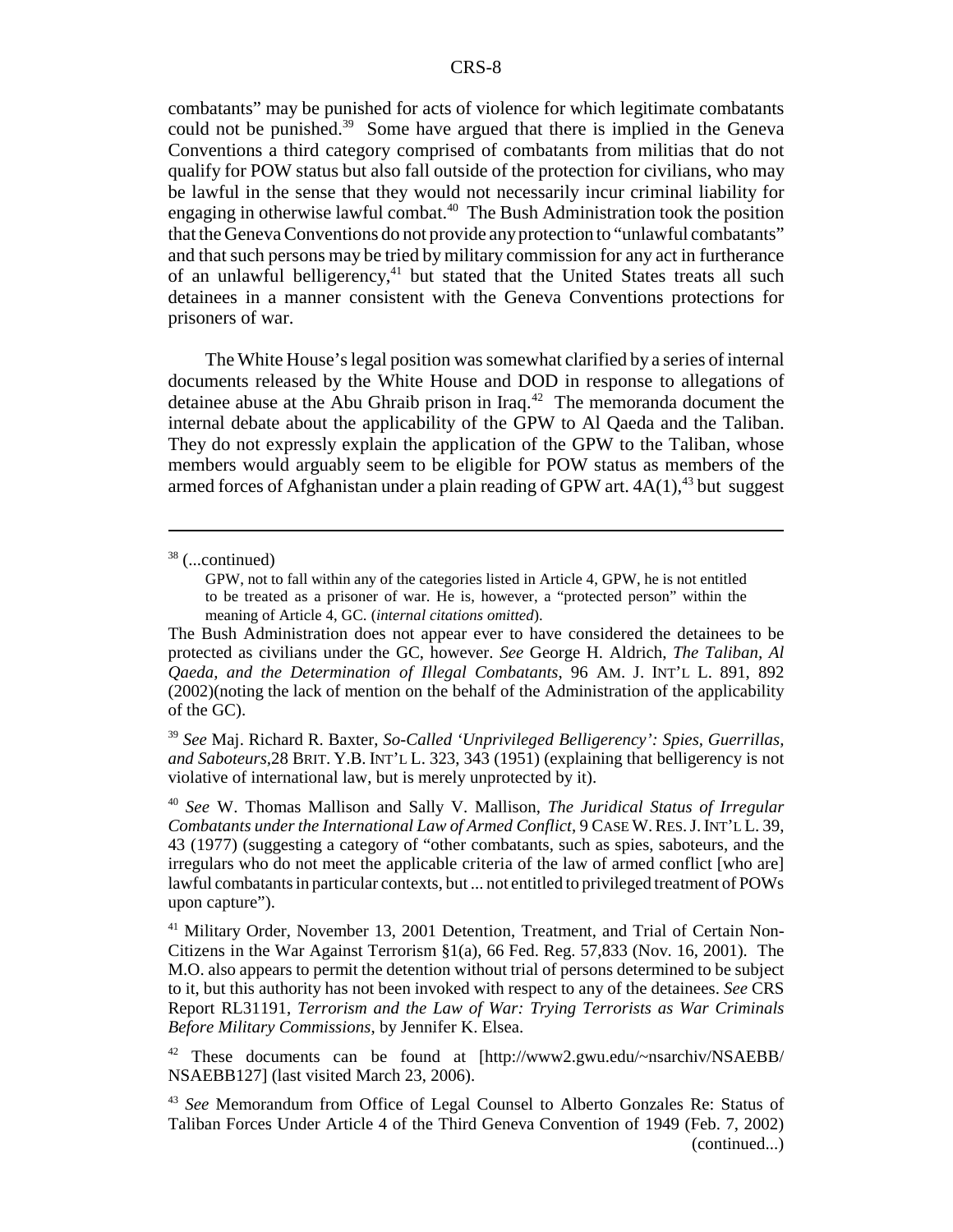the view that the four criteria in GPW art. 4A(2) apply to regular armed forces as a matter of customary international law.<sup>44</sup> The documents also suggest that Afghanistan, as a "failed state," did not have a functional government with sufficient control over the territory and citizenry to enable it to field a regular army.<sup>45</sup> It is unclear why, under this view, the conflict with the Taliban would continue to qualify as an international war under GPW art.  $2^{46}$  such that art. 4 would remain relevant.

State practice does not appear to support the conclusion that the armed forces of states or organized rebel forces have been categorically denied eligibility for POW status on the basis that the army did not comply completely with the law of war.<sup>47</sup> Indeed, U.S. practice has been to accord POW status generously to irregulars,<sup>48</sup> to support such status for irregular forces at times, $49$  and to raise objections whenever an adversary has sought to deny U.S. personnel POW status based on a general accusation that the U.S. forces were not in compliance with some aspect of the law

In reviewing [the] new challenge [of the war against terrorism], we have concluded that the Geneva Conventions do apply ... to the Taliban leaders who sponsored terrorism. But, a careful analysis through the lens of the Geneva Convention leads us to the conclusion that the Taliban detainees do not meet the legal criteria under Article 4 of the convention which would have entitled them to POW status. They are not under a responsible command. They do not conduct their operations in accordance with the laws and customs of war. They do not have a fixed distinctive sign recognizable from a distance. And they do not carry their arms openly. Their conduct and history of attacking civilian populations, disregarding human life and conventional norms, and promoting barbaric philosophies represents firm proof of their denied status. But regardless of their inhumanity, they too have the right to be treated humanely.

*See* Status and Treatment of Taliban and al-Qaida Detainees, remarks of Ambassador Prosper, Remarks at Chatham House, London, United Kingdom, Feb. 20, 2002, *available at* [http://www.state.gov/s/wci/rm/2002/8491.htm] (last visited March 23, 2006).

<sup>45</sup> *See* Memorandum from Assistant Attorney General Jay S. Bybee to Alberto Gonzales and DOD General Counsel William J Haynes II Re: Application of Treaties and Laws to al Qaeda and Taliban Detainees (Jan. 22, 2002)[hereinafter "Bybee Memo"].

<sup>46</sup> *See infra* section on "Characterizing the Conflict."

<sup>47</sup> *See* W. Hays Parks, *Special Force's Wear of Non-Standard Uniforms*, 4 CHI. J. INT'L L. 493, 510-11 (2003)(noting disagreement among experts, but finding more support in historical context and treaty language for the view that members of regular armed forces are entitled to protection without regard to Geneva criteria unless captured as spies).

<sup>48</sup> *See, e.g.,* discussion about procedures adopted during Vietnam conflict, *infra* note 194 *et seq.*

<sup>49</sup> *See* HOWARD S. LEVIE, PRISONERS OF WAR IN INTERNATIONAL ARMED CONFLICT 40-41 (1979) (noting that during WWII, the United States claimed the Philippine resistance movement as an adjunct of its own armed forces).

 $43$  (...continued)

<sup>[</sup>hereinafter "OLC Memo Re: Taliban"], at 2 (dismissing discussion of Taliban under GPW art.  $4(A)(1)$  by noting that "the Taliban have described themselves as a militia, rather than the armed forces of Afghanistan...").

<sup>44</sup> *See id*. Ambassador-at-Large for War Crimes Issues Pierre-Richard Prosper confirmed this view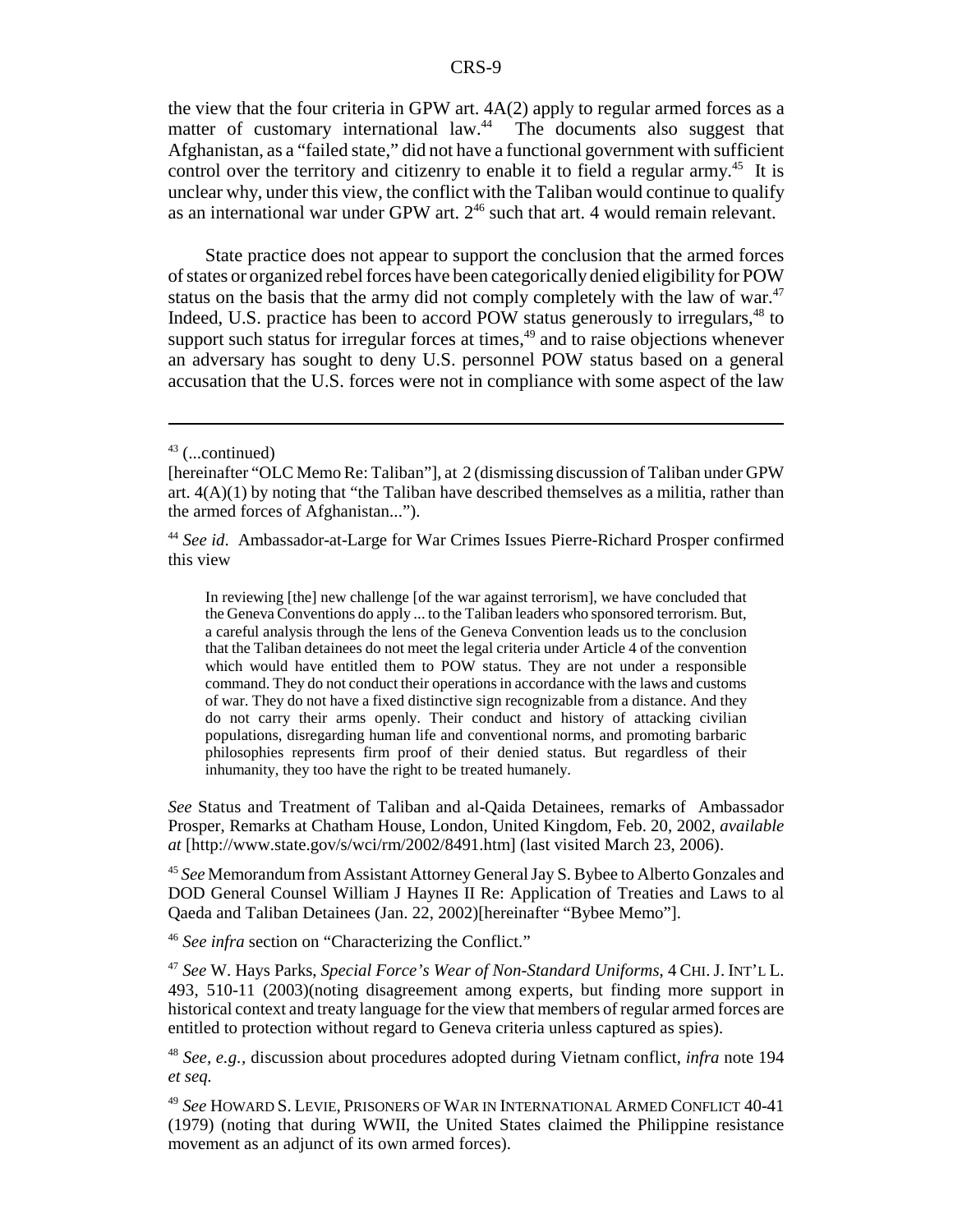of war.50 The Administration also asserted that the Geneva Conventions are obsolete when it comes to dealing with terrorists,<sup>51</sup> but that it would continue to follow the treaties' principles.<sup>52</sup>

With respect to Al Qaeda fighters, the Administration stated it would not apply the Geneva Conventions because Al Qaeda is a criminal organization and not a state party to the Geneva Conventions.<sup>53</sup> However, the *Hamdan* decision effectively overruled that decision, finding that at least Common article 3 of the Geneva Conventions, which provides minimum protection during non-international conflicts for all captives,  $54$  applies to Al Qaeda.

## **The Law of War**

The law of war, also known as the law of armed conflict or humanitarian law, is a subset of international law that has evolved through centuries of efforts to mitigate the harmful effects of war. Recognizing the impossibility of eliminating warfare all together, nations in essence have agreed to abide by rules limiting their conduct in war, in return for the enemy's agreement to abide by the same rules.<sup>55</sup> There are two branches of the law of war: The older of the two branches, known as "Hague law" after the Hague Conventions of 1899 and 1907, prescribes the rules of engagement during combat and is based on the key principles of military necessity

<sup>50</sup> *See* D.SCHINDLER &J.TOMAN,THE LAWS OF ARMED CONFLICT 563-92 (1981) (reporting U.S. and allies' objections to Communist countries' reservations to GPW, which resulted in the failure of U.S. airmen to qualify for POW status in Korea and Vietnam conflicts on the basis they were "war criminals").

<sup>51</sup> *See* Rumsfeld Press Conference, *supra* note 10.

<sup>52</sup> *See* Press Release, DOD Joint Task Force Briefing on Detainee Operations at Guantánamo Bay (Feb. 13, 2004), *available at* [http://www.defenselink.mil/transcripts/ 2004/tr20040213-0443.html] (last visited July 27, 2005).

<sup>53</sup> *See* Press Release, White House, Status of Detainees at Guantánamo (Feb. 7, 2002), *available at* [http://www.whitehouse.gov/news/releases/2002/02/20020207-13.html] (last visited July 27, 2005).

<sup>&</sup>lt;sup>54</sup> The 1949 Geneva Conventions share several types of common provisions. The first three articles of each Convention are identical. Common Article 3, note 218, *infra,* has been described as "a convention within a convention" to provide a general formula covering respect for intrinsic human values that would always be in force, without regard to the characterization the parties to a conflict might give it. *See* JEAN PICTET, HUMANITARIAN LAW AND THE PROTECTION OF WAR VICTIMS 32 (1975). Originally a compromise between those who wanted to extend the Convention's protection to all insurgents and rebels and those who wanted to limit it to wars between states, Common Article 3 is now considered to have attained the status of customary international law. *See* KRIANGSAK KITTICHAISAREE, INTERNATIONAL CRIMINAL LAW 188 (2001).

<sup>55</sup> *See* Mallison and Mallison, *supra* note 40, at 41(noting the law of war is dependent for its observance on the common interests of participants).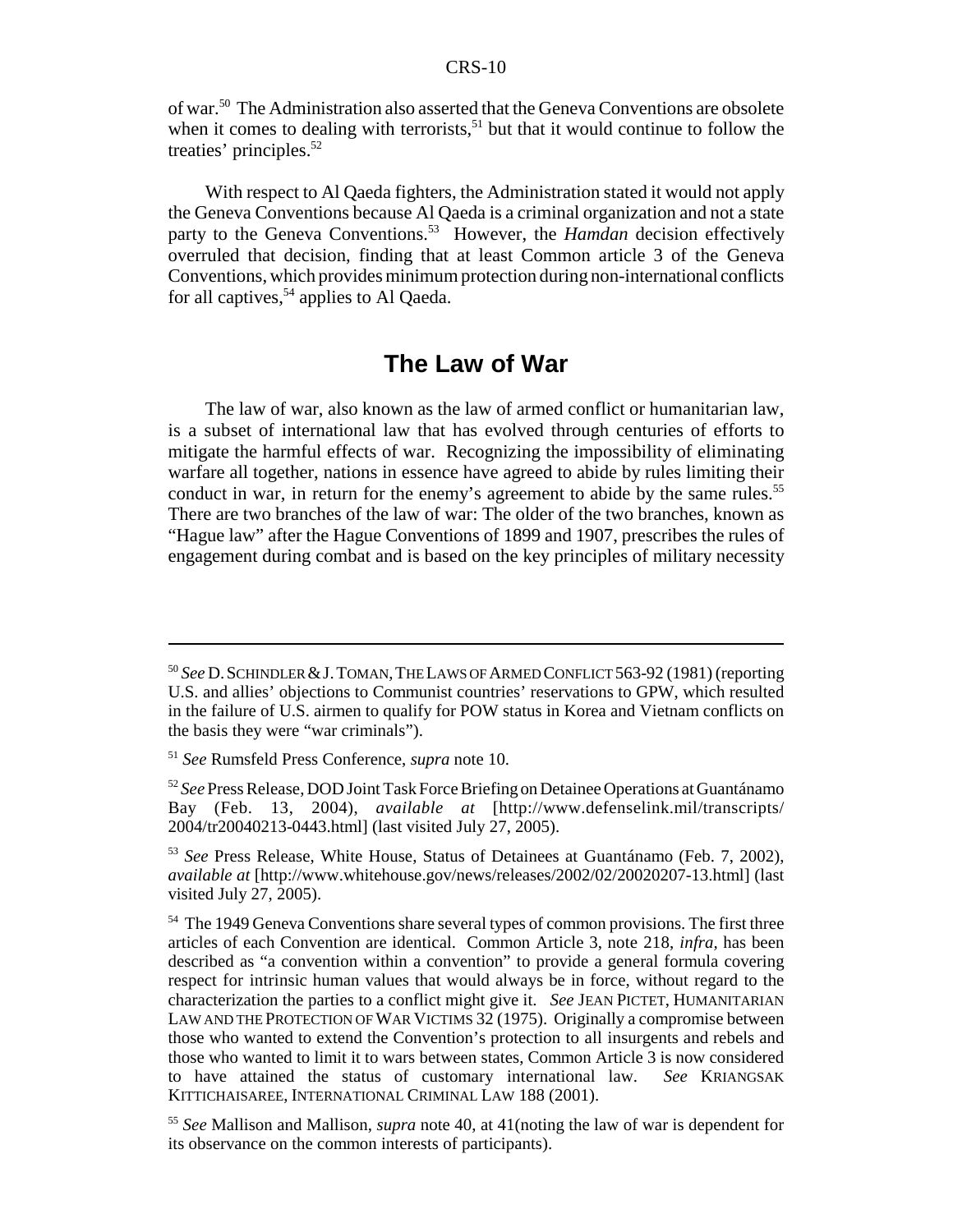and proportionality.<sup>56</sup> The humanitarian side of the law, known as "Geneva law," emphasizes human rights and responsibilities, including the humane and just treatment of prisoners.

The legality and proper justification for resorting to war in the first place are a separate legal regime. A principal distinction exists between the law of conduct during war — *jus in bello* — and international law regulating when going to war is justified — *jus ad bellum*. 57 Parties to an armed conflict retain the same rights and obligations without regard to which party initiated hostilities and whether that conduct is justifiable under international law.<sup>58</sup> Otherwise, each party would routinely regard its enemy as unlawfully engaging in war and would thus feel justified in taking whatever measures might be seen as necessary to accomplish its defeat.59

If the law of war is to have any effect in restraining the conduct of belligerents, there must be both inducements for adherence to it and punishment for failure to adhere.60 One incentive for parties to adhere to the rules is the promise that their members will receive humane treatment and some legal privileges at the hands of the enemy if they are captured. Reciprocity serves as a primary motivator, but is not an absolute requirement for adherence;<sup>61</sup> a derogation from the rules by one party does not excuse breaches by another,<sup>62</sup> although reprisal in proportion may be

<sup>60</sup> *See* Mallison and Mallison, *supra* note 40, at 41 (noting that the central technique for enforcing the law of war has been a system of interrelated rights and duties).

<sup>61</sup> *See* PICTET, *supra* note 54, at 21 (1975):

<sup>56</sup> *See* PICTET, *supra* note 54, at 31 (describing the principle that "belligerents shall not inflict on their adversaries harm out of proportion to the object of warfare, which is to destroy or weaken the military strength of the enemy").

<sup>57</sup> *See* DOCUMENTS ON THE LAWS OF WAR 1 (Adam Roberts and Richard Guelff, eds. 2000)(hereinafter "DOCUMENTS").

<sup>58</sup> *See* CIVILIANS IN WAR 16-17 (Simon Chesterman, ed. 2001) (explaining that theories of "just war" were to be kept separate from *jus in bello* in part to make it easier to maintain legal parity between parties, holding both sides to same rules of conduct).

<sup>59</sup> *See* HILAIRE MCCOUBREY, 2 INTERNATIONAL HUMANITARIAN LAW 2 (1998) (predicting that the mixing of *jus in bello* and *jus ad bellum* "...would represent a renaissance of the very worst features of medieval 'just war' theory."); ALLAN ROSAS, THE LEGAL STATUS OF PRISONERS OF WAR 37-39 (1976) (noting continuing relevance of this rule despite opposition on the part of Socialist states, who advocated denying POW status to those accused of "crimes against peace").

It is generally admitted that the non-execution of a treaty by one party may ultimately release the other party from its obligations, or justify the annulment of the treaty, like a contract under municipal laws. This, however, would not apply to the Geneva Conventions: whatever the circumstances, they remain valid and are not subject to reciprocity. Indeed, the mind absolutely rejects the idea that a belligerent should, for instance, deliberately ill-treat or kill prisoners because the adversary has been guilty of such crimes.

<sup>62</sup> *But see* LEVIE, *supra* note 49, at 31(stating that commentators appear to agree that "few states can actually be expected to continue to apply the provisions of the [GPW] in the absence of reciprocity despite the provision to that effect...").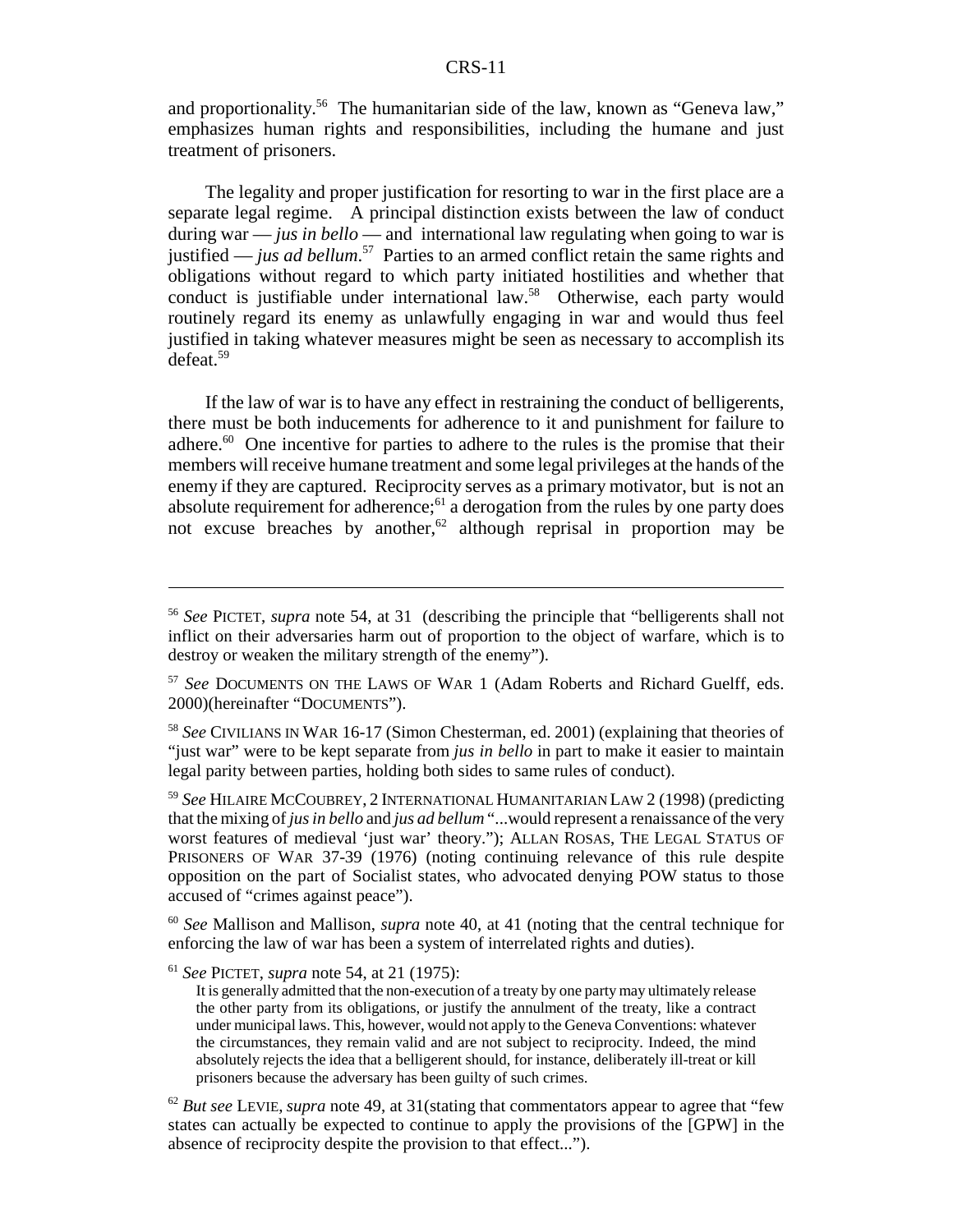permissible.<sup>63</sup> Were this not the case, any deviation from the letter of the law could be invoked to justify wholesale abandonment of the law of war, causing the conflict to degenerate into the kind of barbarity the law of war aims to mitigate. Reprisals may not be taken against POWs or other protected persons.<sup>64</sup>

Some experts argue that in keeping with the purpose of humanitarian law, that is, to protect civilians and reduce the needless suffering of combatants, humanitarian law should be interpreted as broadly as possible in favor of individual rights and protections, to include rights of irregular combatants who comply to the extent possible with the law of war. Under this view, no one falls completely outside the protection of the Geneva Conventions during an armed conflict. Others would adhere rigidly to their interpretation of the letter of the law, denying rights to irregular combatants in order to deter the formation of resistance movements and to avoid legitimizing their belligerent acts. Proponents of this view argue the treatment of detainees not clearly covered by the Conventions is entirely at the discretion of the detaining power. However, states dealing with insurgents and armed resistance groups have typically denied that a state of war exists, treating rebels as common criminals and trying them in civil court for any belligerent acts.

## **Characterizing the Conflict**

In order to determine the legal status of the detainees, it is first necessary to determine whether an armed conflict exists, and if so, whether that conflict is "international" or "non-international." The type of armed conflict depends upon the status of the parties to the conflict and the nature of the hostilities. The status and rights of individuals depend, in turn, on the relationship of those individuals to the parties to the conflict. It may also become important to determine the temporal and geographical boundaries of the armed conflict — for the most part, the Geneva Conventions would not apply to conduct that occurred prior to the onset or after the end of the armed conflict, nor would it apply to conduct occurring on the territory of a non-party to the conflict. Whether the territory on which the punishable conduct occurred is considered "occupied" or "partially occupied" may also be relevant to determining the status of detainees and the law applicable to them.<sup>65</sup>

The Geneva Conventions apply in full to "all cases of declared war or of any other armed conflict which may arise between two or more of the High Contracting

<sup>63</sup> *See* THE HANDBOOK OF HUMANITARIAN LAW IN ARMED CONFLICTS 204 (Dieter Fleck, ed. 1995)(hereinafter "HANDBOOK")(defining *reprisals* as "coercive measures which would normally be contrary to international law but which are taken in retaliation by one party to a conflict in order to stop the adversary from violating international law.").

<sup>64</sup> *See id*. at 206.

<sup>65</sup> *See* GC sec. III; *but see* W.T. Mallison & R.A. Jabri, *The Juridical Characteristics of Belligerent Occupation and the Resort to Resistance by the Civilian Population: Doctrinal Development and Continuity*, 42 GEO. WASH. L. REV. 185, 189 (1974) (arguing that the 1949 Geneva Conventions removed the traditional distinction between "invasion" and "belligerent occupation" as far as the treatment of civilians is concerned).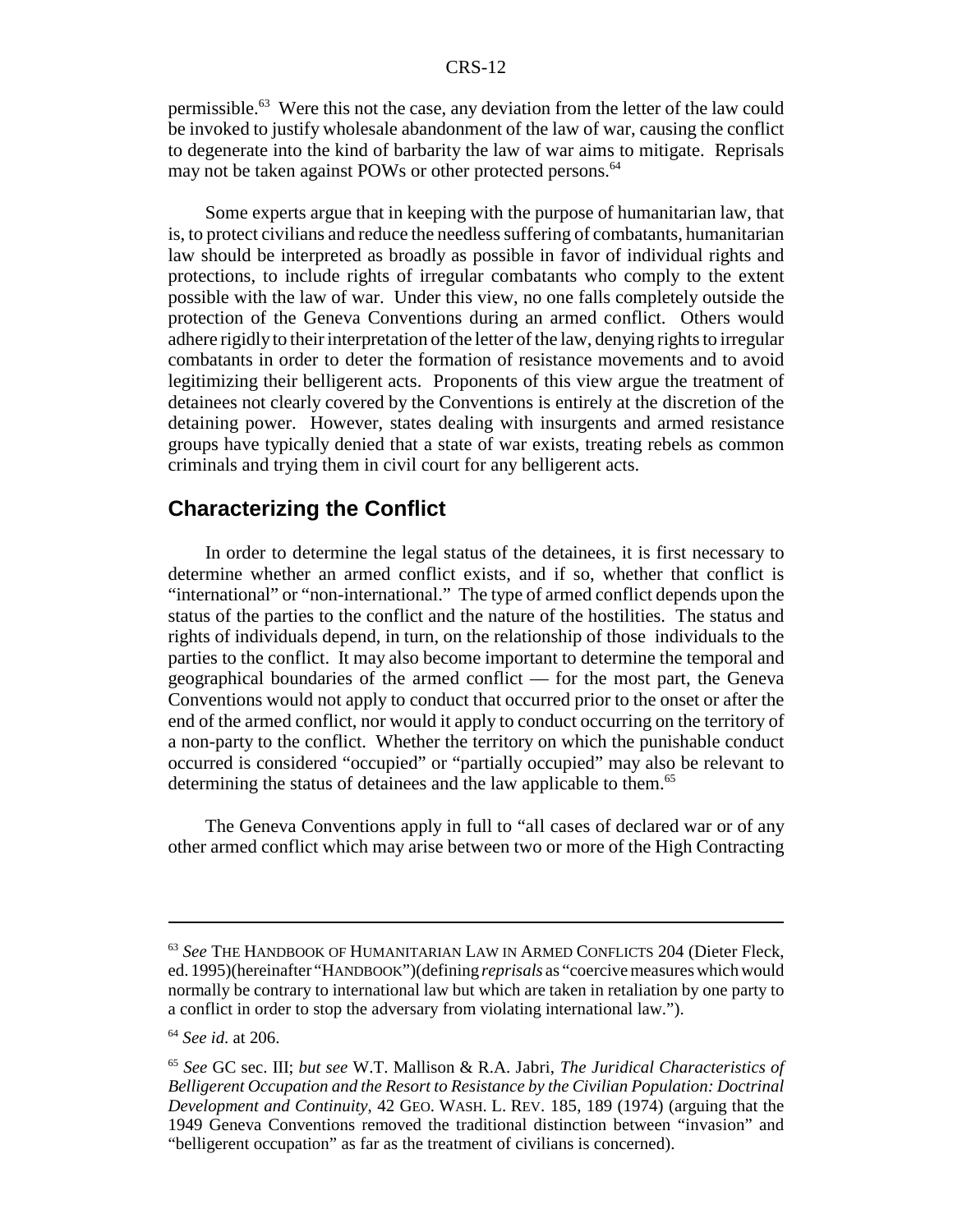Parties, even if the state of war is not recognized by one of them,"<sup>66</sup> or in "any cases" of partial or total occupation of the territory of a High Contracting Party." Common Article 3 of the Geneva Conventions applies to internal hostilities serious enough to amount to an armed conflict, $67$  although the parties are encouraged to adopt voluntarily the remaining provisions with respect to each other. In the case of sporadic violence involving unorganized groups and uprisings, the law of war is not implicated, although the law of basic human rights continues to apply.

The classification of an armed conflict presents few difficulties in the case of a declared war between two states. Such a conflict would clearly qualify as an international armed conflict to which the Geneva Conventions would apply in their entirety. Such conflicts have also become rare. The term "internal armed conflict" generally describes a civil war taking place within the borders of a state, featuring an organized rebel force capable of controlling at least some territory. Internal conflicts may be more difficult to classify as such because states frequently deny that a series of violent acts amounts to an armed conflict.68 Classifying a conflict in which a foreign state intervenes in an internal armed conflict creates an even more complex puzzle. Some theorists consider an armed conflict to remain internal where a foreign state intervenes on behalf of a legitimate government to put down an insurgency, whereas foreign intervention on behalf of a rebel movement would "internationalize" the armed conflict.<sup>69</sup> Under this view, the war in Afghanistan was an internal conflict between the Taliban and Northern Alliance troops until U.S. forces intervened, at which point the conflict became international.<sup>70</sup> When the Taliban ceded control of the government, the conflict may have reverted to an internal conflict, because U.S. forces then became aligned with the government of the state. Others view virtually any hostilities causing international repercussions to be international for the purposes of the Geneva Conventions.71

According to the official commentary of the International Committee of the Red Cross (ICRC), $^{72}$  the conditions for an international war are satisfied whenever any

<sup>70</sup> See Do the Laws of War Apply to the War on Terror?, Public Meeting of the American Society of International Law, Feb. 13, 2002 (hereinafter ASIL Meeting) (comments of Prof. Robert Goldman).

<sup>66</sup> GPW art. 2; GC art. 2.

<sup>67</sup> *See infra* pp. 39-41.

<sup>68</sup> *See* HANDBOOK, *supra* note 63, at 23.

<sup>69</sup> *See* John Embry Parkerson, Jr., *United States Compliance with Humanitarian Law Respecting Civilians During Operation Just Cause*, 133 MIL. L. REV. 31, 41-42 (1991) (applying analysis to determine whether U.S. invasion of Panama on behalf of Endara government made conflict "international" for the purposes of GPW).

<sup>71</sup> *See* Maj. Geoffrey S. Corn and Maj. Michael Smidt, "*To Be or Not to Be, That is the Question": Contemporary Military Operations and the Status of Captured Personnel*, ARMY LAW. June 1999 (citing interview with DOD law of war expert Hayes Parks, who advocates a purely *de facto* standard, without regard to political factors).

<sup>72</sup> *See* INTERNATIONAL COMMITTEE OF THE RED CROSS, COMMENTARY ON THE GENEVA CONVENTIONS (J. Pictet, ed., 1960) (hereinafter "ICRC COMMENTARY"). The ICRC was (continued...)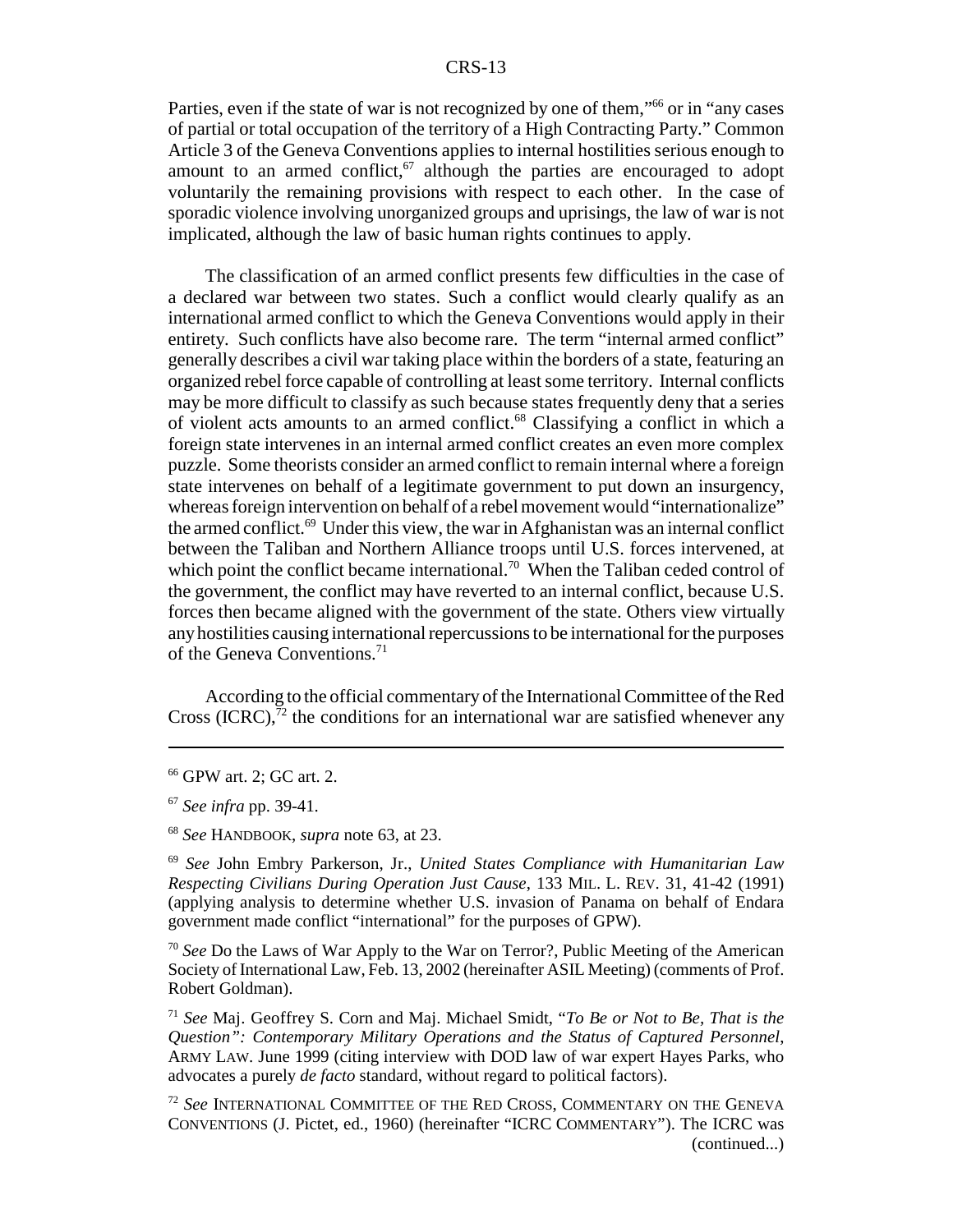difference arises leading to the use of armed force between the militaries of two states.<sup>73</sup> Both the United States and Afghanistan are signatories to the four Geneva Conventions of 1949. If the Taliban was, at the onset of the conflict, the government of Afghanistan and its soldiers were the regular armed forces, it would appear that the conflict met the Geneva Conventions' definition of an international armed conflict. However, only three states ever recognized the Taliban as the legitimate government of Afghanistan. While it is not necessary for the governments of states engaging in hostilities to recognize each other,<sup>74</sup> the rules are less clear where virtually no country recognizes a government.<sup>75</sup>

Because the use of force by private persons rather than organs of a state has not traditionally constituted an "act of war,"<sup>76</sup> it is arguable that refusing to recognize the Taliban as a *de facto* government of a state would preclude the United States from prosecuting the September 11 terrorist attacks as "war crimes." After all, it has been suggested that international terrorism might be considered to amount to armed conflict for the purposes of the law of war only if a foreign government is involved.<sup>77</sup> The level of state support of terrorism required to incur state responsibility under international law is a matter of debate.78 Denying that *any* state is involved in the terrorist acts that precipitated the armed conflict could call into question the United States' treatment of those attacks as violations of the law of war and for treating the global war on terrorism as an international armed conflict.

Some observers cite additional policy grounds for treating the armed conflict as international. To treat it as an internal conflict could have implications for U.S. and allied troops. *No one* would be entitled to POW status or "protected person" status

 $72$  (...continued)

instrumental in drafting the Geneva Conventions and continues to act as a "custodian" of international humanitarian law.

<sup>73</sup> *See id.* at 23.

<sup>74</sup> GPW art. 4A(3).

<sup>&</sup>lt;sup>75</sup> See 2 L. OPPENHEIM, INTERNATIONAL LAW 212 n.2 (H. Lauterpacht ed., 7<sup>th</sup> ed. 1952)(stating that rules of warfare apply in relation to states not recognized by the other belligerent, and that while statehood may be controversial, "[t]he fact that [a state] has been recognized as such by States — however few — other than the opposing belligerent, provides strong evidence that it is a State and that it is entitled to be treated in accordance with the rules of warfare").

<sup>76</sup> HANDBOOK, *supra* note 63, at 42.

<sup>77</sup> *See* LT. COL. RICHARD J. ERICKSON, LEGITIMATE USE OF MILITARY FORCE AGAINST STATE-SPONSORED INTERNATIONAL TERRORISM 66-67 (1989)(arguing that state sponsored or state supported terrorist organizations may have status under international law, while terrorist organizations not recognized as international entities might best be dealt with as criminal matters).

<sup>78</sup> *See* Gregory M. Travalio, *Terrorism, International Law, and the Use of Military Force,* 18 WIS. INT'L L.J. 145, 148 (2000) (citing General Assembly Resolutions 2131 that states have a "duty to refrain from organizing, instigating, assisting, or participating in acts of civil strife or terrorist acts in another state or acquiescing in organized activities within its territory....").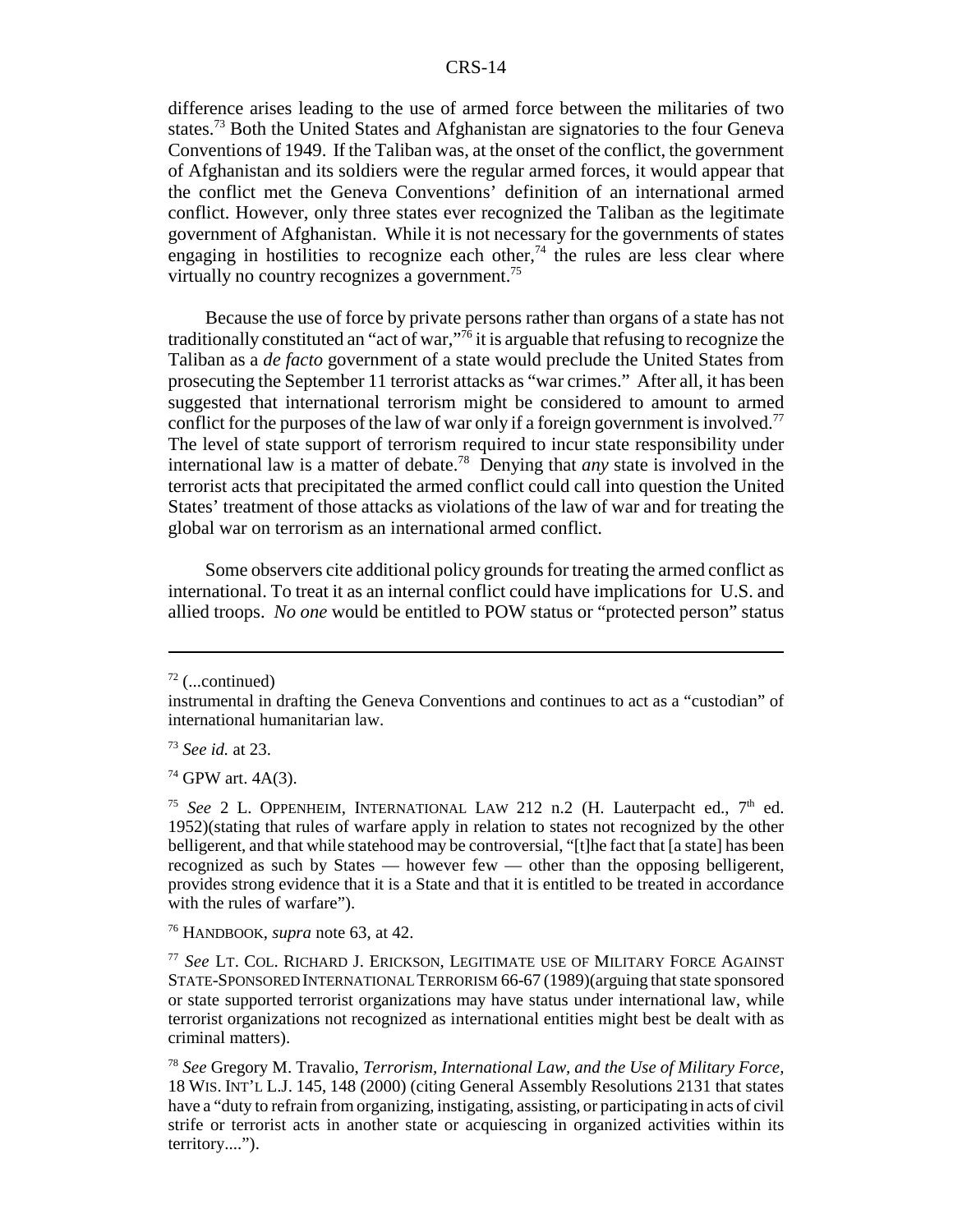under the third and fourth Geneva Conventions, although Common Article 3 would remain in force for all parties. U.S. and coalition soldiers may be placed at risk of capture in Afghanistan or elsewhere depending on how the conflict proceeds. The President's decision to apply the Geneva Conventions to the Taliban but deny their application to Al Qaeda as a non-party may be an implicit recognition that the armed conflict is an international one, at least with respect to the Taliban.

It is also possible to view the conflict with the Taliban as separate from the conflict with Al Qaeda.<sup>79</sup> Al Qaeda would have to qualify as a belligerent in its own right, however, which most observers argue it does not. Because an armed conflict can only exist where (at least) two belligerents are in opposition, the present hostilities between the United States and Al Qaeda would not seem to qualify as an armed conflict under international law.<sup>80</sup> The difficulty under this view is that it may either lend an air of legitimacy to Al Qaeda or cast doubt on the legality of the United States' military actions against Al Qaeda.<sup>81</sup>

Another possibility is that the war on terrorism is forging new international law by recognizing or creating a new form of armed conflict, in which a state is authorized to use armed force against members of a para-military group in selfdefense outside its own territory,  $\frac{82}{2}$  not only to deflect immediate attacks but also to initiate attacks against members of the group and their leaders in order to weaken or eradicate it, at least so long as force is used on the territory of a consenting government or territory not under the firm control of any national government. Under this view, the traditional nexus between the rights and the obligations of belligerents appear to be severed, so that a state may wage a full-fledged war against persons not entitled to participate.

## **Authority to Detain during an International Armed Conflict**

The treatment of all persons who fall into the hands of the enemy during an armed conflict depends upon the status of the person as determined under the four

<sup>79</sup> *See* Aldrich, *supra* note 38, at 893 (viewing the decision to treat the conflict with Al Qaeda as a separate conflict to be correct). The Supreme Court appears to have accepted this view in *Hamdan*.

<sup>80</sup> *See* Jordan J. Paust, *Antiterrorism Military Commissions: Courting Illegality*, 23 MICH. J.INT'L L. 1, 8 n.16 (2001)(arguing that Al Qaeda does not fit the criteria for an insurgency); Aldrich, *supra* note 38, at 894 (arguing that Al Qaeda is not capable of being party to a conflict to which the Geneva Conventions or Protocols apply).

<sup>&</sup>lt;sup>81</sup> See Jordan Paust, *There is No Need to Revise the Laws of War in Light of September 11<sup>th</sup>,* American Society of International Law Task Force Paper, Nov. 2002, *available at* [http://www.asil.org/taskforce/paust.pdf] (arguing that "[c]ontrary to the assertion of President Bush, the United States simply could not be at war with bin Laden and Al Qaeda as such, nor would it be in the overall interest of the United States for the status of war to apply merely to conflicts between the United States and Al Qaeda").

<sup>82</sup> *See* Michael N. Schmitt, *Bellum Americanum Revisited: U.S. Security Strategy and the Jus ad Bellum*, 176 MIL. L. REV. 364, 387 (2003) ("International reaction to the attacks of 9/11 and the military response they engendered complete the trend towards acceptance of the use of force against terrorists as a form of self-defense.").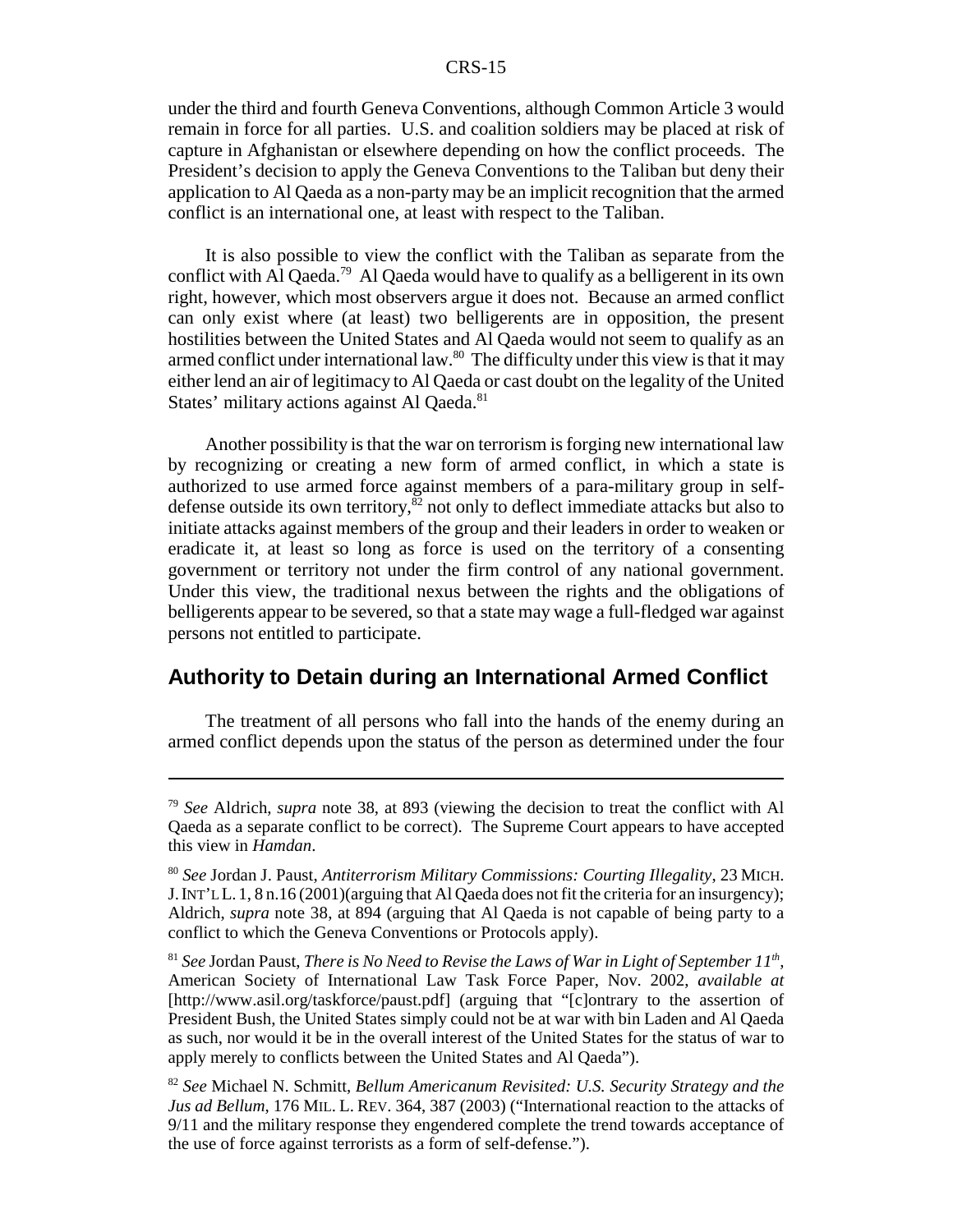Geneva Conventions of 1949. Parties to an international armed conflict have the right to intern enemy prisoners of war, $^{83}$  as well as civilians who pose a danger to the security of the state, $84$  at least for the duration of hostilities.<sup>85</sup> The right to detain enemy combatants is not based on the supposition that the prisoner is "guilty" as an enemy for any crimes against the Detaining Power, either as an individual or as an agent of the opposing state. POWs are detained for security purposes only, to remove those soldiers from further participation in combat. The detention is not a form of punishment.86 The Detaining Power may punish enemy soldiers and civilians for crimes committed prior to their capture as well as during captivity, but only after a fair trial in accordance with the relevant convention and other applicable international law. Failure to accord prisoners a fair trial is a grave breach under article 130 of GPW<sup>87</sup> and article 146 of GC.<sup>88</sup>

Neutral and non-belligerent signatory countries also have an obligation to intern members of belligerent armed forces under the Geneva Conventions of 1949.<sup>89</sup> The

The internment or placing in assigned residence of protected persons may be ordered only if the security of the Detaining Power makes it absolutely necessary.

 $89$  GPW art.  $4B(2)$  requires neutral countries to intern persons falling within the provisions of overall art. 4, that is, who would be entitled to POW status. *See* LEVIE, *supra* note 49, at 69 (noting that predecessor rule during WWII resulted in the internment of more than (continued...)

<sup>83</sup> *See* GPW art. 21:

The Detaining Power may subject prisoners of war to internment. It may impose on them the obligation of not leaving, beyond certain limits, the camp where they are interned, or if the said camp is fenced in, of not going outside its perimeter. Subject to the provisions of the present Convention relative to penal and disciplinary sanctions, prisoners of war may not be held in close confinement except where necessary to safeguard their health and then only during the continuation of the circumstances which make such confinement necessary.

<sup>&</sup>lt;sup>84</sup> GC art. 42 states:

<sup>85</sup> *See* GPW art. 21; PICTET, *supra* note 54, at 47 ("Prisoners will be released and repatriated as soon as there are no longer any reasons for captivity, that is to say, at the end of active hostilities.").

<sup>86</sup> *See* PICTET, *supra* note 54, at 46.

<sup>&</sup>lt;sup>87</sup> GPW art. 130 states:

Grave breaches to which the preceding Article relates shall be those involving any of the following acts, if committed against persons or property protected by the Convention: wilful killing, torture or inhuman treatment, including biological experiments, wilfully causing great suffering or serious injury to body or health, compelling a prisoner of war to serve in the forces of the hostile Power, or wilfully depriving a prisoner of war of the rights of fair and regular trial prescribed in this Convention.

<sup>88</sup> GC Article 147 states:

Grave breaches to which the preceding Article relates shall be those involving any of the following acts, if committed against persons or property protected by the present Convention: wilful killing, torture or inhuman treatment, including biological experiments, wilfully causing great suffering or serious injury to body or health, unlawful deportation or transfer or unlawful confinement of a protected person, compelling a protected person to serve in the forces of a hostile Power, or wilfully depriving a protected person of the rights of fair and regular trial prescribed in the present Convention, taking of hostages and extensive destruction and appropriation of property, not justified by military necessity and carried out unlawfully and wantonly.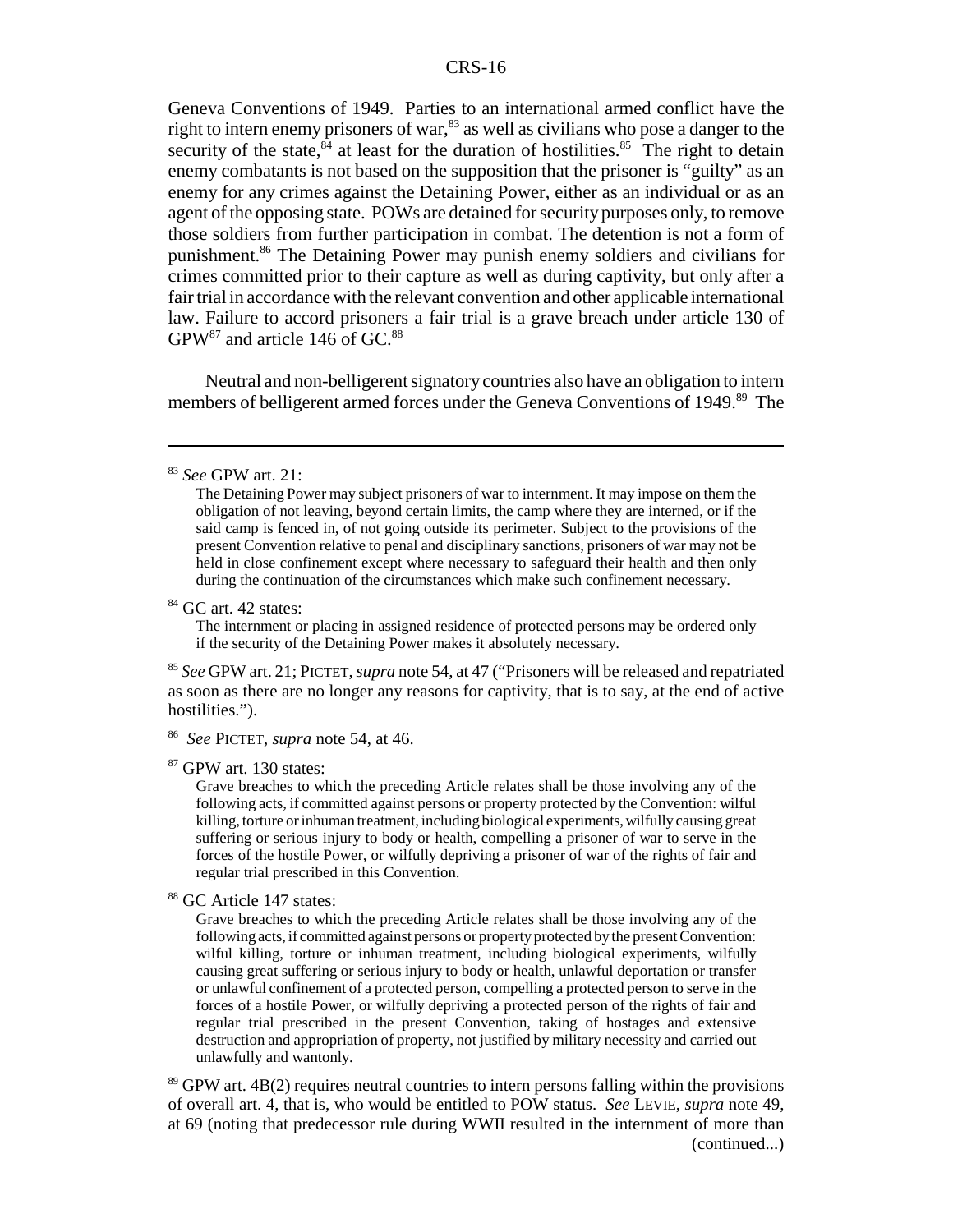neutral country must treat these prisoners as POWs, except that certain provisions do not apply, including arts. 8, 10 and 126 (relating to visits by representatives of the Protecting Power<sup>90</sup> or international organization acting in that role), 15 and 30 (maintenance and medical care; in this case costs are to be borne by the belligerent nations), 58-67 (financial resources) and 92 (penal provisions for unsuccessful escape). $91$  There is no express obligation to arrest and detain persons who are not lawful combatants and are suspected of having participated in hostilities before crossing a border into neutral territory.

**Prisoners of War.** The privileged status of prisoners of war grew from the concept of military necessity. Declarations of "no quarter" were forbidden because an enemy soldier who had become *hors de combat* — incapacitated due to injury, illness, surrender or capture — no longer posed a danger to combatants. Killing such persons or causing their needless suffering was considered to serve no valid military purpose, the objective being the incapacitation rather than the annihilation of enemy.<sup>92</sup> The privilege of being held as a prisoner of war was not extended to brigands, pirates, looters and pillagers not associated with the uniformed army of any state. Such persons were considered common criminals acting for personal gain rather than agents of a state, and they could be summarily shot.<sup>93</sup> (Modern rules require a fair criminal trial).<sup>94</sup>

The first codified set of rules for the protection of prisoners of war was General Orders 100 (known as the Lieber Code), adopted by the Union Army during the Civil War.<sup>95</sup> It covered "[a]ll soldiers of whatever species of arms; all men who belong to the rising en masse of the hostile country; all those who are attached to the army for its efficiency, and promote directly the object of war..." as well as "citizens who accompany an army for whatever purpose, such as sutlers, editors, or reporters of

 $89$  (...continued)

<sup>100,000</sup> POWs in neutral countries).

 $90$  The Protecting Power (PP) is a classic international-law device by which States engaging in armed conflict select mutually acceptable neutral nations to serve as their representatives in communicating with the other belligerent power. *See* GEOFFREY BEST, WAR AND LAW SINCE 1945 371 (reprinted 2001). Since 1950, however, PPs have been appointed in only four instances. *See id.* at 372. The ICRC generally carries out the responsibilities of the PP under the Conventions.

<sup>91</sup> *See* LEVIE, *supra* note 49, at 69.

<sup>92</sup> *See* DONALD A. WELLS, THE LAWS OF LAND WARFARE 127 (1992).

<sup>93</sup> *See id.*

<sup>94</sup> *See* Regulations Respecting the Laws and Customs of War on Land art. 30, Annex to the Hague Convention No. IV Respecting the Laws and Customs of War on Land, Oct. 18, 1907, 36 Stat. 2277 (hereinafter "Hague Regulations").

<sup>&</sup>lt;sup>95</sup> Under the laws and customs of war, a civil war is covered by the same rules that apply to wars between states if the conflict is recognized as a "belligerency." *See* OPPENHEIM, *supra* note 75, § 59.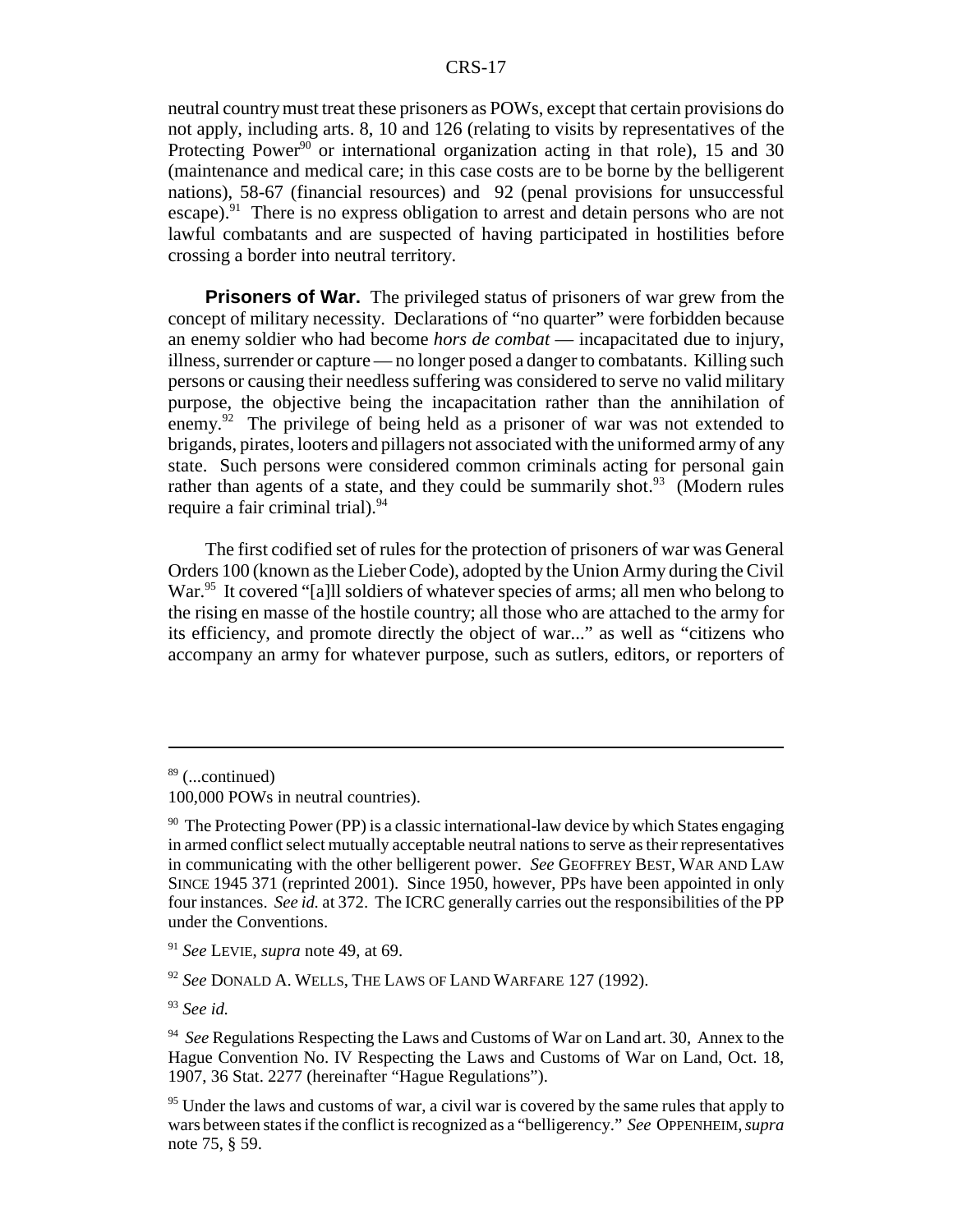journals, or contractors, if captured ...."96 It was forbidden to declare that every member of a legitimate levy *en masse* — a spontaneous uprising of citizens in opposition to an armed invasion — would be treated as a bandit, but once the invading army had established itself as occupying force, citizens could not lawfully rise up against it. $97$ 

Later conventions adopted the Lieber Code for international application and clarified the rules, generally expanding their coverage and increasing their protections.<sup>98</sup> The United States Army Field Manual (FM) 27-10, The Law of Land Warfare is the main source for the Army's modern interpretation of the law of war, incorporating reference to relevant international conventions and rules of the customary law of war, as well as relevant statutes.<sup>99</sup> Army Regulation (AR) 190-8 prescribes the treatment to be accorded to prisoners based on their status.<sup>100</sup> The U.S. military also incorporates the law of war into rules of engagement (ROE) prepared for specific combat operations,<sup>101</sup> providing instructions to soldiers on the lawful handling of prisoners.

 The authority to detain enemy combatants continues to rest on a theory of agency or allegiance to the state. Enemy soldiers are presumed to follow the orders of commanders, therefore, if hostilities cease, soldiers can be expected to cease their fighting and will no longer pose a threat. There is thus no longer any military need to keep them in captivity under article 21 of GPW.

**Civilian Detainees.** Civilians in occupied territory or the territory of a belligerent may be interned during war if necessary for reasons of security.<sup>102</sup> The Fourth Geneva Convention (GC) protects civilians who fall into the hands of the enemy, providing protections similar to those afforded POWs under the GPW. Enemy civilians, that is, those civilians with the nationality of the opposing belligerent state, have the status of "protected person" under the GC, as long as that state is a party to the GC.<sup>103</sup> Nationals of a neutral or co-belligerent states within the

<sup>99</sup> *See* FM 27-10, *supra* note 38, para. 1 (listing treaties pertinent to land warfare to which the United States is a party).

<sup>100</sup> Department of the Army, AR 190-8, Enemy Prisoners of War, Retained Personnel, Civilian Internees and Other Detainees (1997).

<sup>101</sup> *See* Lt. Col. Marc L. Warren, *Operational Law — A Concept Matures*, 152 MIL. L.REV. 33, 51-57 (1996) (explaining function of ROE).

<sup>96</sup> *See* WELLS*, supra* note 92, at 127-28.

<sup>&</sup>lt;sup>97</sup> General Orders No. 100 para. 52.

<sup>98</sup> *See* PICTET, *supra* note 54, at 25 (noting Third Geneva Convention of 1949 has 143 articles plus annexes; compared with 97 in the Geneva Convention of 1929, and the chapter of the Hague Regulations on prisoners had only 17 articles). GPW art. 4 was intended to expand the coverage of the protection. *See id.* at 100.

<sup>&</sup>lt;sup>102</sup> GC art. 42 ("The internment or placing in assigned residence of protected persons may be ordered only if the security of the Detaining Power makes it absolutely necessary.").

 $103$  GC art. 4. Some interpret this to act as an exception to protected person status for aliens (continued...)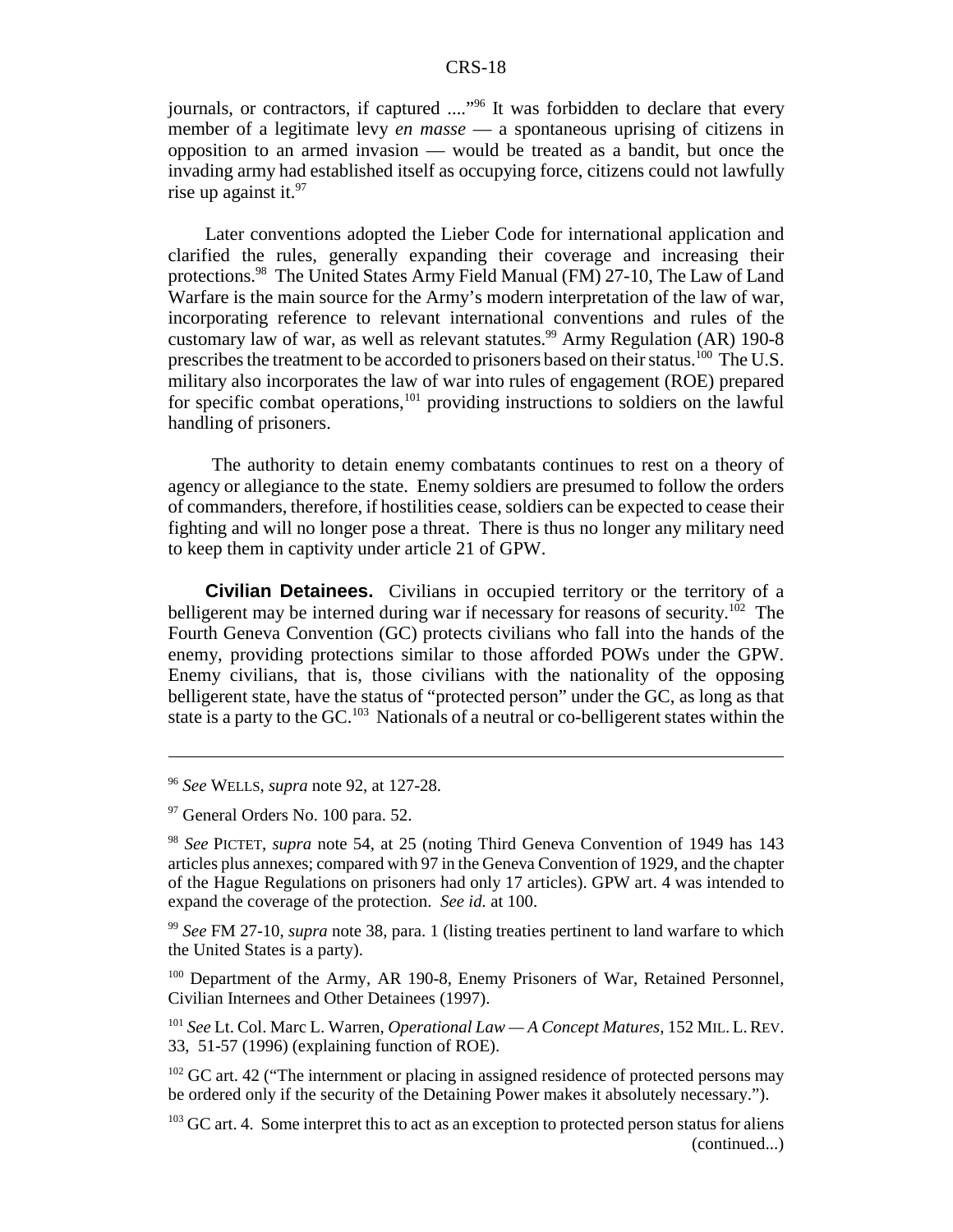territory of a belligerent state are not entitled to the status of "protected persons" as long as the state of which they are nationals has normal diplomatic representation with the state in whose hands they are.<sup>104</sup> Presumably, these civilians would be protected through the diplomatic efforts of their home country and would not be exposed to the same vulnerabilities as are the citizens of the belligerent states themselves. However, Common Article 3 provides a set of minimum standards for all persons, whether or not they are "protected persons."105 Furthermore, part II of the GC applies universally without regard to the nationality of the civilians affected. $10\overline{6}$ 

Civilians who participate in combat, unlike combatants, are not acting on behalf of a higher authority with whom peace can be negotiated; therefore, they are not immune from punishment for belligerent acts. Their conduct is dealt with according to the law of the criminal jurisdiction in which it occurred, which could mean a civil trial or trial by a military tribunal convened by an occupying power. The GC does not state that civilians who engage in combat thereby lose their protection under the Convention. They lose their protection as civilians in the sense that they may become lawful targets for the duration of their participation in combat, but their status as civilians does not change according to the Convention. Traditionally, such a person might be regarded as an "unlawful combatant," at least if caught while committing a hostile act, and may be tried and punished in accordance with criminal law.

**Unlawful Belligerents.** There is no definition or separate status under the Geneva Conventions for "unlawful belligerents." However, the law of war has denied the status of privileged combatant to warriors who conduct violence for private rather than public purposes or who carry out specific unprivileged acts.<sup>107</sup> There are traditionally two types of unlawful belligerents: combatants who may be authorized to fight by a legitimate party to a conflict but whose perfidious conduct disqualifies them from the privileges of a POW, and civilians who are not authorized as combatants but nevertheless participate in hostilities, but who do not thereby gain combatant status.

*Spies, Saboteurs, and Mercenaries.* The first type of unlawful belligerents includes spies, saboteurs and mercenaries. These are persons who act on behalf of a party to the conflict and probably under its orders, but are nonetheless

 $103$  (...continued)

within a belligerent state's home territory, but not to apply in occupied territory, where all persons are protected regardless of nationality, so long as they are not nationals of the occupying power or of a state not a party to the Conventions.

<sup>104</sup> GC art*.* 4.

<sup>105</sup> *See infra* note 218; George H. Aldrich, *The Laws of War on Land*, 94 AM.J.INT'L L. 42, 60-61 (2000) (citing international court cases for the proposition that Common Article 3 states customary international law with regard to international armed conflicts).

<sup>106</sup> *See* GC art. 4 (stating "[t]he provisions of Part II are, however, wider in application, as defined in Article 13").

<sup>107</sup> *See* Mallison and Mallison, *supra* note 40, at 42.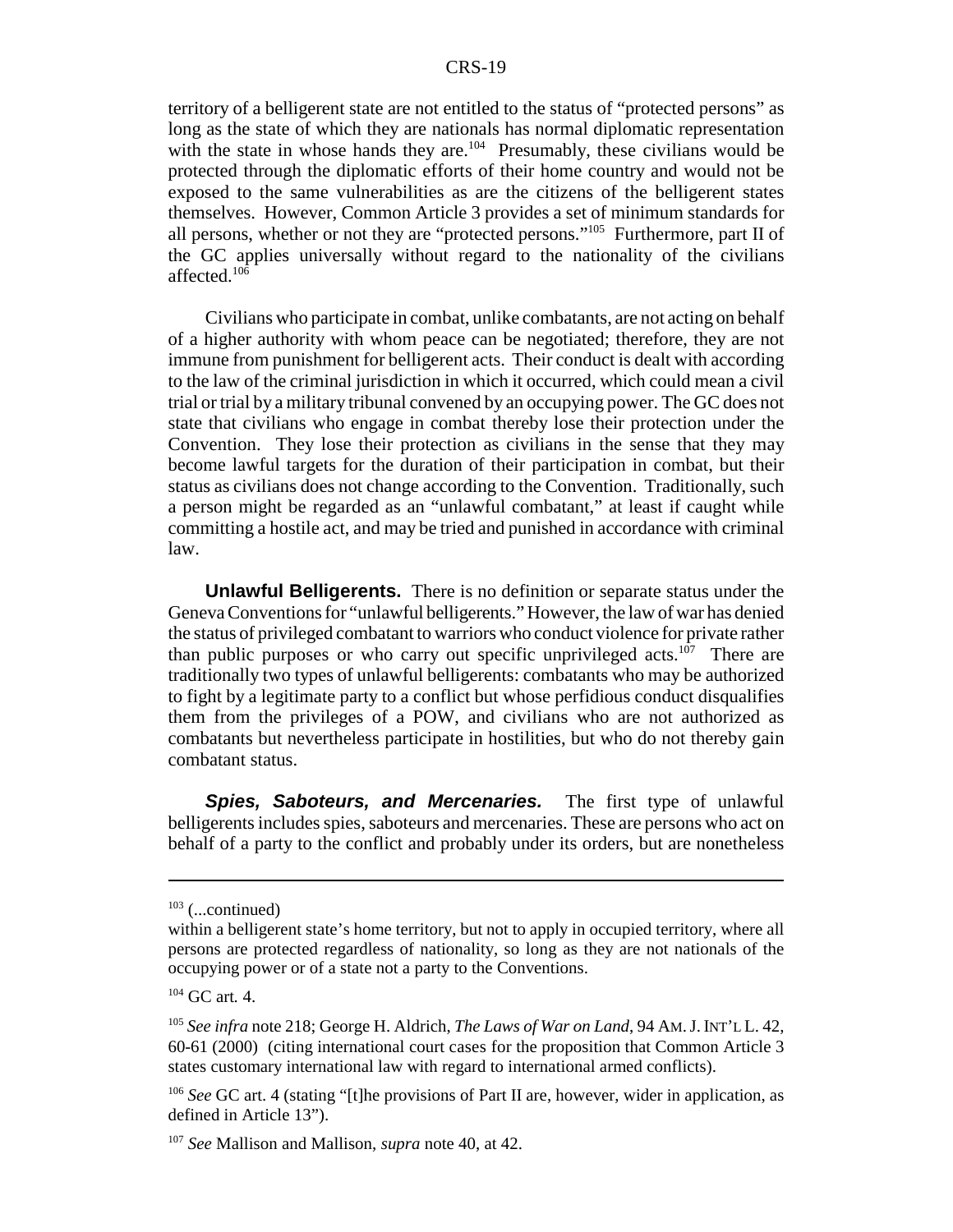denied the status of lawful belligerents. They forfeit their entitlement to combat immunity, and may be tried and punished according to the law then prevailing for civilians. It has also been suggested that such persons may be detained without trial in a status other than that of prisoners of war (or civilian internee), but it appears that such detention was considered punitive rather than preventive in nature.<sup>108</sup>

*Spies and Saboteurs.* A spy is one who, in disguise or under false pretenses, penetrates behind enemy lines of a belligerent to obtain information with the intent of communicating that information to the hostile party.<sup>109</sup> If captured in the act, a spy may be denied POW treatment, tried and possibly executed.<sup>110</sup> However, if a spy rejoins the army of the hostile party as a lawful combatant, he is no longer subject to punishment for those acts should he later fall into the hands of the enemy.<sup>111</sup> Saboteurs, or enemy agents who penetrate into the territory of an adversary without openly bearing arms in order to perpetrate hostile acts are subject to similar treatment.112 If the acts are directed against civilian targets, they will likely be termed acts of terrorism.<sup>113</sup> Saboteurs retain the protection of the  $GC$ ,<sup>114</sup> and are entitled to a fair and regular trial before punishment may be administered.<sup>115</sup> If spies and saboteurs were to retain their entitlement to POW status, belligerents could immunize those they send behind enemy lines by making them members of the armed forces, thus eliminating the inherent risk in such conduct.<sup>116</sup>

GC art. 5 addresses the treatment of spies and saboteurs, applying different standards depending upon whether the suspect is an alien in the territory of a belligerent state or a person in occupied territory:

Where, in the territory of a Party to the conflict, the latter is satisfied that an individual protected person is definitely suspected of or engaged in activities hostile to the security of the State, such individual person shall not be entitled to

<sup>108</sup> *See, e.g.,* WILLIAM WINTHROP, MILITARY LAW AND PRECEDENTS 783 (2d. ed. 2000)(1886)("Irregular armed bodies or persons not forming part of the organized forces of a belligerent . . . are not in general recognized as legitimate troops or entitled, when taken, to be treated as prisoners of war, *but may upon capture be summarily punished even with death*.")(emphasis added).

<sup>109</sup> *See* Hague Regulations, *supra* note 94, art. 29. The U.S. codification of this rule is article 106 of the UCMJ, codified at 10 U.S.C. § 904. *See also* FM 27-10, *supra* note 38, at paras. 75-78.

<sup>110</sup> Hague Regulations*, supra* note 94, art. 30.

<sup>111</sup> *See id.* art. 31.

<sup>112</sup> *See* FM 27-10, *supra* note 38, at para. 81 (citing GC III art. 4).

<sup>113</sup> *See* Hans Peter Gasser, *Prohibition of Terrorist Acts in International Humanitarian Law*, 253 INT'L REV. RED CROSS 200 (1986), *available at* [http://www.icrc.org].

<sup>114</sup> *See* FM 27-10, *supra* note 38, at para. 73.

<sup>115</sup> *See* GC IV art. 5; FM 27-10, *supra* note 38, at para. 248.

<sup>116</sup> *See* LEVIE, *supra* note 49, at 37 (noting that a person suspected of being a spy or saboteur who claims POW status is entitled to a determination by a competent tribunal under GPW art. 5).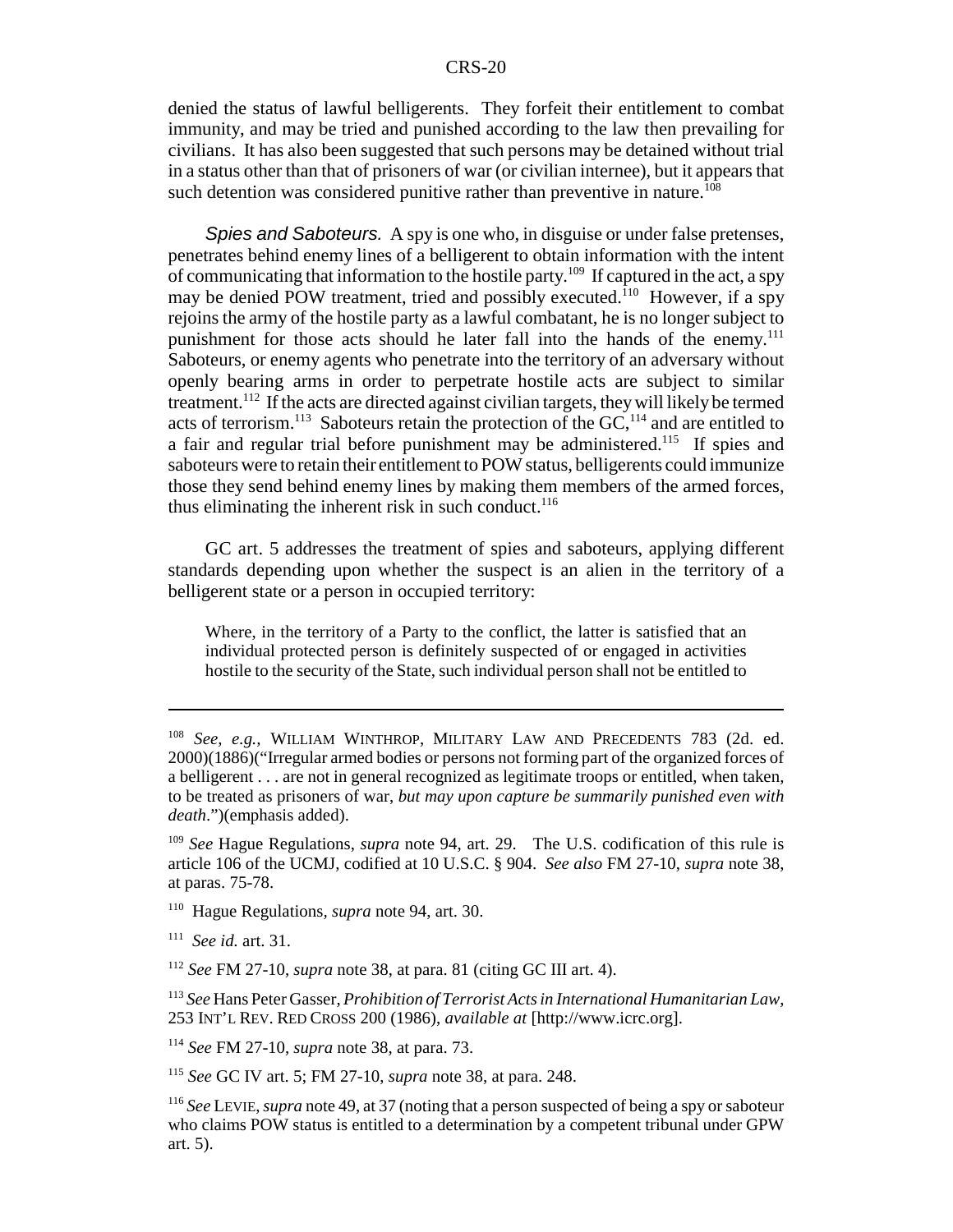claim such rights and privileges under the present Convention as would, if exercised in the favour of such individual person, be prejudicial to the security of such State.

Where in occupied territory an individual protected person is detained as a spy or saboteur, or as a person under definite suspicion of activity hostile to the security of the Occupying Power, such person shall, in those cases where absolute military security so requires, be regarded as having forfeited rights of communication under the present Convention.

In each case, such persons shall nevertheless be treated with humanity, and in case of trial, shall not be deprived of the rights of fair and regular trial prescribed by the present Convention. They shall also be granted the full rights and privileges of a protected person under the present Convention at the earliest date consistent with the security of the State or Occupying Power, as the case may be.

*Mercenaries.* Mercenaries are persons who are not members of the armed forces of a party to the conflict but participate in combat for personal gain.<sup>117</sup> They may be authorized, or at least encouraged to fight by a party to the conflict, but their allegiance to the authorizing party is conditioned on payment rather than obedience and loyalty.<sup>118</sup> It is seen as questionable whether mercenaries can serve as valid agents of a party to the conflict, or are, rather, mere "contract killers," especially considering they could just as easily switch sides to accept a better offer; may be operating in pursuit of different objectives from those of the party to the conflict; and may have an incentive for keeping the conflict live. In that sense, they are

Art. 47 defines mercenary as follows:

2. A mercenary is any person who:

(a) Is specially recruited locally or abroad in order to fight in an armed conflict;

(b) Does, in fact, take a direct part in the hostilities;

(c) Is motivated to take part in the hostilities essentially by the desire for private gain and, in fact, is promised, by or on behalf of a Party to the conflict, material compensation substantially in excess of that promised or paid to combatants of similar ranks and functions in the armed forces of that Party;

(d) Is neither a national of a Party to the conflict nor a resident of territory controlled by a Party to the conflict;

(e) Is not a member of the armed forces of a Party to the conflict; and

(f) Has not been sent by a State which is not a Party to the conflict on official duty as a member of its armed forces.

<sup>118</sup> *See* Lieutenant Commander Gregory P. Noone, *The History and Evolution of the Law of War Prior to World War* II, 47 NAVAL L. REV. 176, 187 (2000) (recounting origin of prohibition on mercenaries after the Middle Ages).

<sup>117</sup> *See* Protocol Additional to the Geneva Conventions of 12 August 1949, and Relating to the Protection of Victims of International Armed Conflicts (hereinafter "Protocol I"), June 8, 1977, *reprinted in* 16 I.L.M. 1391.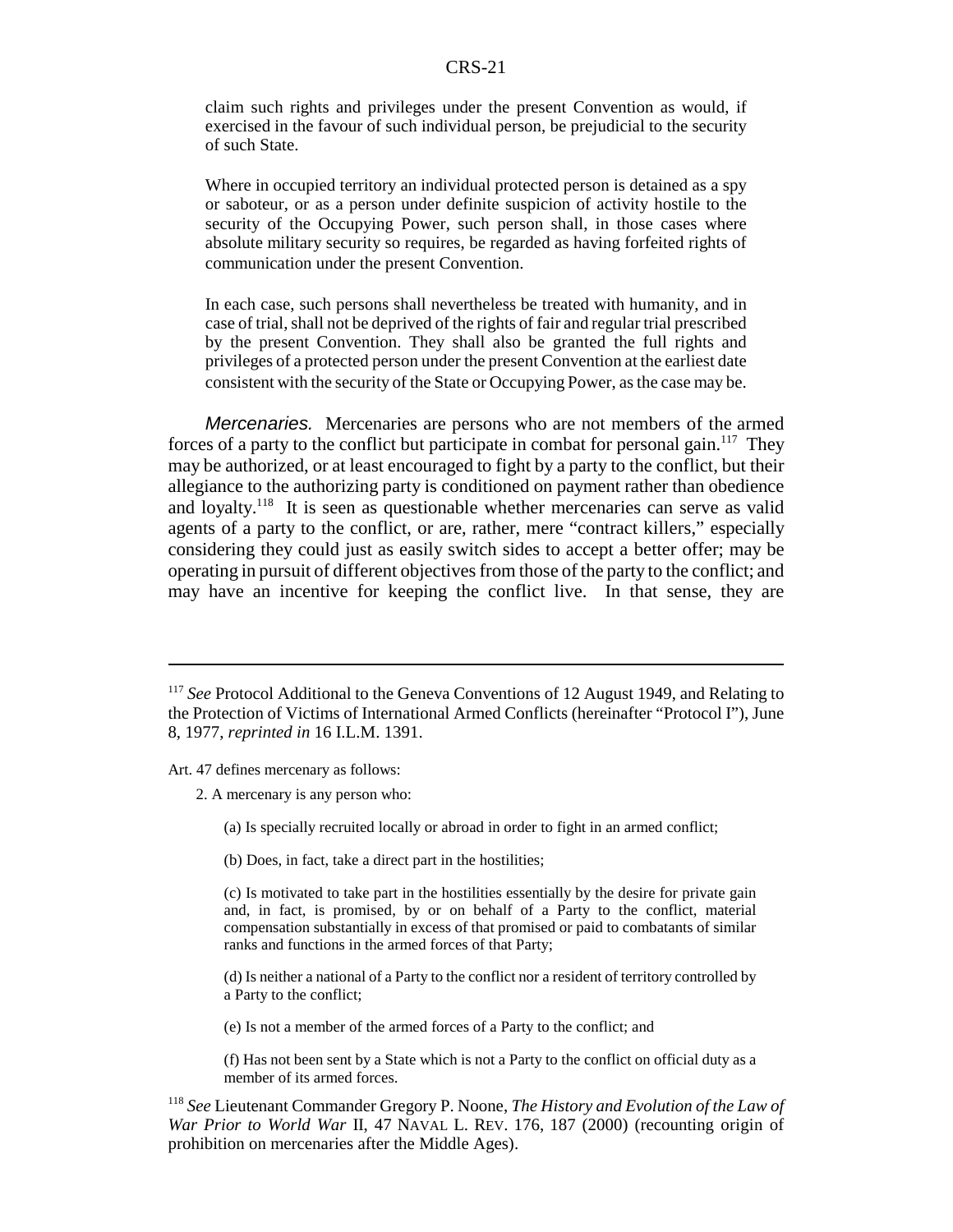theoretically similar to brigands, looters, and bounty hunters, $119$  who may take advantage of hostilities to conduct unlawful looting for their own enrichment without regard for military necessity or the law of war.<sup>120</sup> However, merely having a nationality other than that of the party on whose side a soldier fights does not automatically make that soldier a mercenary.<sup>121</sup>

It has been suggested that non-Afghan members of the Taliban and Al Qaeda might be mercenaries and disqualified from POW privileges on that basis.<sup>122</sup> Based on press reports and Pentagon statements about the detainees, there is little to suggest that their motives stem from personal material gain rather than a belief that they are serving a higher power. It appears to be generally recognized that the fighters do not believe themselves to be serving Afghanistan as a country but are serving either the Taliban or Al Qaeda, perhaps both, for ideological reasons. The United States has made it clear that it is not fighting against the Afghan people, but instead considers the Taliban and Al Qaeda to be the enemies. Since both groups are considered to be parties to the conflict and their conduct serves as justification for the United States' combat operations in Afghanistan, the label of mercenary does not appear appropriate for the groups as a whole, although some of the individual fighters may prove to be mercenaries.

*Civilians Who Engage in Combat.* The second category of unlawful belligerents consists of civilians who carry out belligerent acts that might well be conducted lawfully by combatants with proper authorization of the state. They act on their own, albeit perhaps for patriotic or ideological reasons. Because they do not answer to any higher command, they are not valid agents of a party to the conflict and cannot always be expected to lay down their arms when hostilities between parties cease. Civilians who engage in combat lose their protected status and may become lawful targets for so long as they continue to fight. They do not enjoy immunity under the law of war for their violent conduct and can be tried and punished under civil law for their belligerent acts. They may also be interned without trial under GC

<sup>&</sup>lt;sup>119</sup> The United States has traditionally regarded the use of bounty hunters and private assassins as uncivilized. The 1914 Rules of Land Warfare stated:

Civilized nations look with horror upon rewards for the assassination of enemies, the perpetrator of such an act has no claim to be treated as a combatant, but should be treated as a criminal. So, too, the proclaiming of an individual belonging to the hostile army, or a citizen or subject of the hostile government, an out-law, who may be slain without trial by a captor. The article includes not only assaults upon individuals, but as well any offer for an individual "dead or alive."

*See* RULES OF LAND WARFARE para. 179 (U.S. War Department 1917).

<sup>120</sup> *See* MCCOUBREY, *supra* note 59, at 145 (noting the "disturbing" role of mercenaries in the conflict in Angola as "contract killers").

<sup>&</sup>lt;sup>121</sup> See id. (noting that not all foreigners in service of armed forces of other countries should be treated as "mercenaries," as some may serve with the approval of their home governments or for moral or ideological reasons); LEVIE, *supra* note 49, at 75 (describing entitlement to POW status of nationals of neutral states or states allied with enemy state as well-settled, while status of individual who is a national of capturing state or its allies is subject to dispute).

<sup>&</sup>lt;sup>122</sup> See Joseph Samuels, *Unconventional Prisoners*, GLOBE & MAIL (Toronto), Jan. 24, 2002, at A21 (opining that U.S. treatment of detainees is consistent with Geneva Protocols).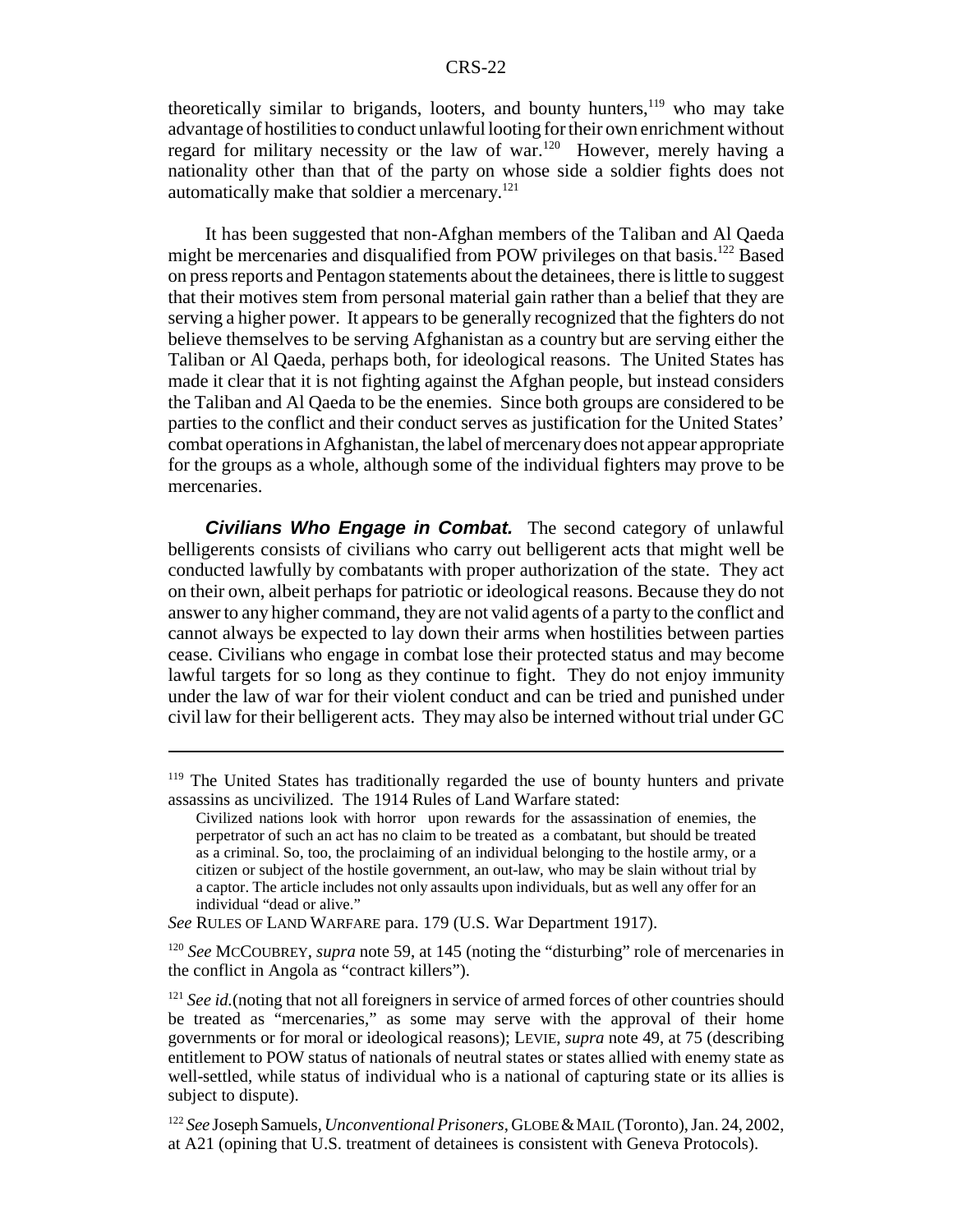art. 5, but they do not lose their protected status as civilians under the  $GC$ <sup>123</sup> Civilians who owe loyalty to the detaining power might also find themselves charged with treason or aiding the enemy.

It would seem that the Taliban and Al Qaeda do not exactly fit the second definition of unlawful combatants, either. Again, it appears they are considered to be parties to the conflict who may lawfully be treated as military targets whether or not they are directly participating in the immediate hostilities. If every Taliban or Al Qaeda fighter is considered a civilian participating in an armed conflict without authorization who can be tried for ordinary acts of combat, then the question might be asked whether an armed conflict exists at all, there being no apparent legitimate force opposing the United States.<sup>124</sup>

*Guerrillas and "Non-POWs"?* Some argue there is a third category of unlawful belligerents, comprised of all members of organized groups of irregular fighters that do not, as a whole, meet the criteria to be treated as prisoners of war.<sup>125</sup> These groups typically employ unorthodox guerrilla tactics emphasizing stealth and surprise, $126$  and have received somewhat uneven treatment at the hands of states.<sup>127</sup> In some conflicts, irregulars who could not prove their affiliation to an official military were summarily shot as *franc-tireurs*. 128 The lack of international consensus with regard to the treatment of insurgents and partisans contributed to the international impetus to codify the law of war, but has not been resolved and remains a source of contention among states parties to the resulting treaties.<sup>129</sup> Guerrilla tactics do not appear to be in and of themselves violative of international law.130 It could be argued that conventional style warfare conducted by irregular soldiers is no

<sup>126</sup> *See* Mallison and Mallison, *supra* note 40, at 42.

<sup>123</sup> *See* FM 27-10, *supra* note 38, at para 247 (those protected by GC also include all persons who have engaged in hostile or belligerent conduct but who are not entitled to treatment as prisoners of war). Certain civilians who are suspected of engaging in hostile conduct are "not entitled to claim such rights and privileges under GC as would, if exercised in favor of such individual person, be prejudicial to the security of such State." *Id.* at para. 248.

<sup>124</sup> *See* discussion on "Characterizing the Conflict," *supra*.

<sup>&</sup>lt;sup>125</sup> See A TREATISE ON THE JURIDICAL BASIS OF THE DISTINCTION BETWEEN LAWFUL COMBATANT AND UNPRIVILEGED BELLIGERENT 7 (U.S. Army Judge Advocate General's School 1959) (hereinafter "TREATISE") (noting the Geneva Conventions do not state that fighters who do not pass the four part test of article 4 are illegal combatants, and that therefore, if they are to be so considered, it is only because of customary international law).

<sup>127</sup> *See generally* TREATISE, *supra* note 125, at 11-42 (describing varying treatment given irregulars at the hands of different states, and even by the same state during different phases of a conflict).

<sup>&</sup>lt;sup>128</sup> *See id.* at 44 (citing the example of the Franco-Prussian War as impetus for advancements in the law of war allowing irregular fighters to qualify as belligerents).

<sup>129</sup> *See* Baxter, *supra* note 39*,* at 327 (arguing the 1949 Geneva Conventions destroyed what little certainty had existed in the law regarding status of irregulars).

<sup>&</sup>lt;sup>130</sup> *See id.* at 337 (noting distinction between those fighting for private gain and those fighting because of genuine allegiance to a cause).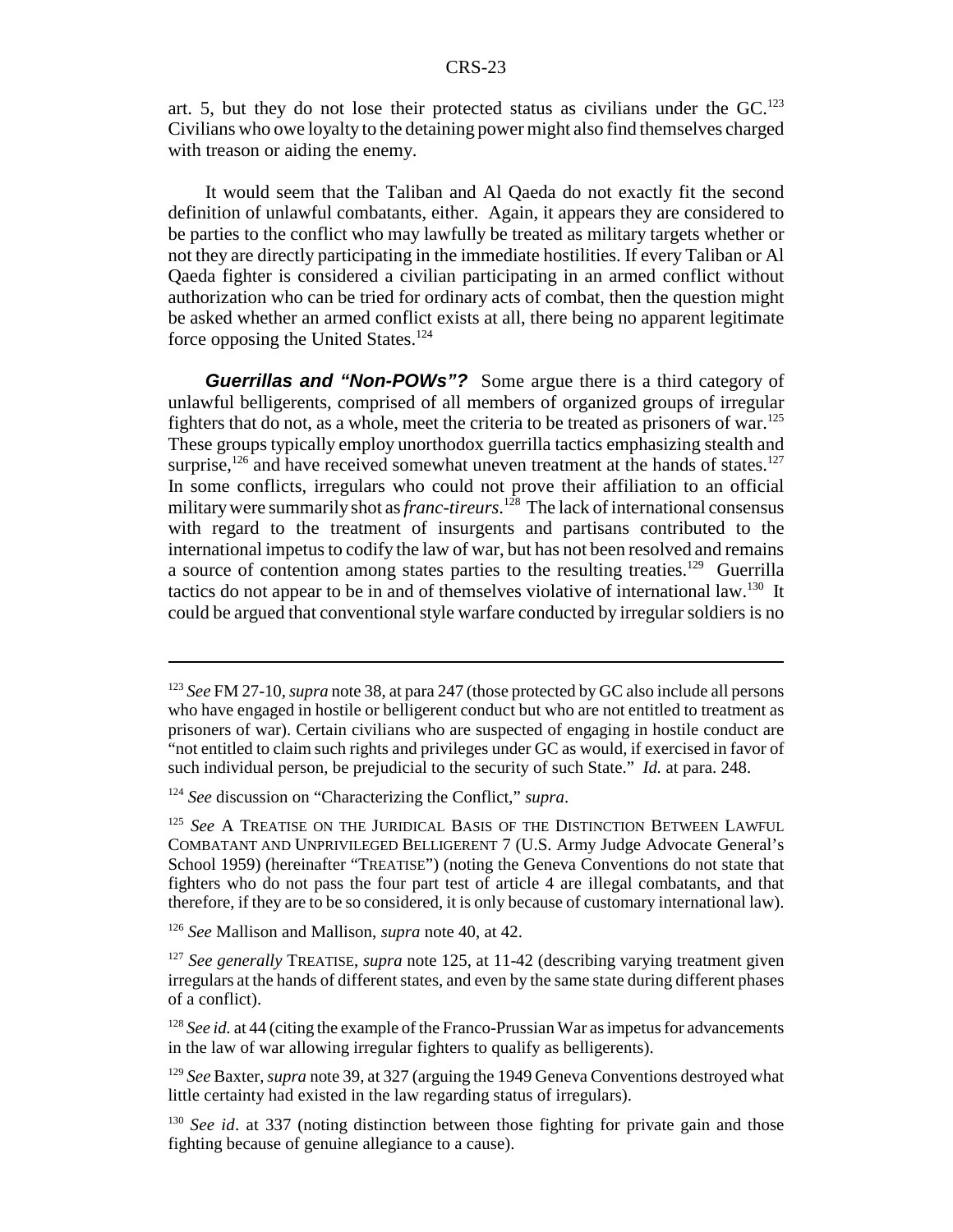worse. Under this view, members of irregular armies who carry out ordinarily lawful belligerent acts, or who have not personally carried out any hostile acts, while not necessarily entitled to POW privileges, would not be punishable as unlawful combatants. Like POWs, they would be subject to internment at the hands of the state without necessarily being charged with a crime. Their detention would be based on membership in the irregular army rather than citizenship and suspicion of criminal activity.

The issue remains: what set of rules applies to them? Some argue that, in the very least, Common Article 3 applies as well as other international human rights law. Others argue that neither peacetime civil law nor the law of war applies, essentially leaving them outside the law altogether.

#### **Interpretation of GPW Article 4**

Assuming the existence of an international armed conflict prior to the accession of the new government, both the United States and Afghanistan, as signatories to the four Geneva Conventions of 1949, were bound to grant POW status to enemy combatants who qualified under GPW article 4. Captured members of the armed forces, including militias and volunteer corps serving as part of the armed forces, were entitled to be treated as POWs. Members of other volunteer corps, militias, and organized resistence forces belonging to a party to the conflict were entitled to POW status only if the organization met the four criteria in GPW article 4A(2). The regular armed forces of a state,<sup>131</sup> even if it is a government or "authority" not recognized by the opposing party,132 need not necessarily satisfy the four criteria in order for their members to be entitled to POW status under the GPW art. 4A(2). However, members of regular armed forces may be denied POW rights if they are caught as spies or saboteurs behind enemy lines.<sup>133</sup> Under this view, Taliban soldiers captured on the battlefield in Afghanistan were at least presumptively lawful combatants entitled to POW status.

Al Qaeda was not claimed as the armed forces of Afghanistan; therefore, its members would have been entitled to POW status only if it "formed part of" the armed forces of Afghanistan, it "belonged to" the Taliban and met the four criteria in GPW art. 4A(2), or it were considered "an authority" not recognized by the United States but nevertheless a party to the conflict. If the Taliban were not the armed forces of Afghanistan, it would seem that such a determination would have rendered the conflict non-international from the outset, in which case GPW art. 4 was entirely irrelevant. However, if the conflict is considered to have been international notwithstanding the status of the Taliban, then presumably the following analysis would have applied to the Taliban as well.

 $131$  GPW art.  $4A(1)$ .

 $132$  GPW art. 4A(3).

<sup>&</sup>lt;sup>133</sup> See LEVIE, *supra* note 49, at 36-37 (explaining that a soldier wearing civilian clothes captured in enemy territory engaged in sabotage or espionage is no more entitled to POW treatment than a civilian in the same situation, lest states incorporate saboteurs and spies into their armed forces to immunize them for violations of the law of war).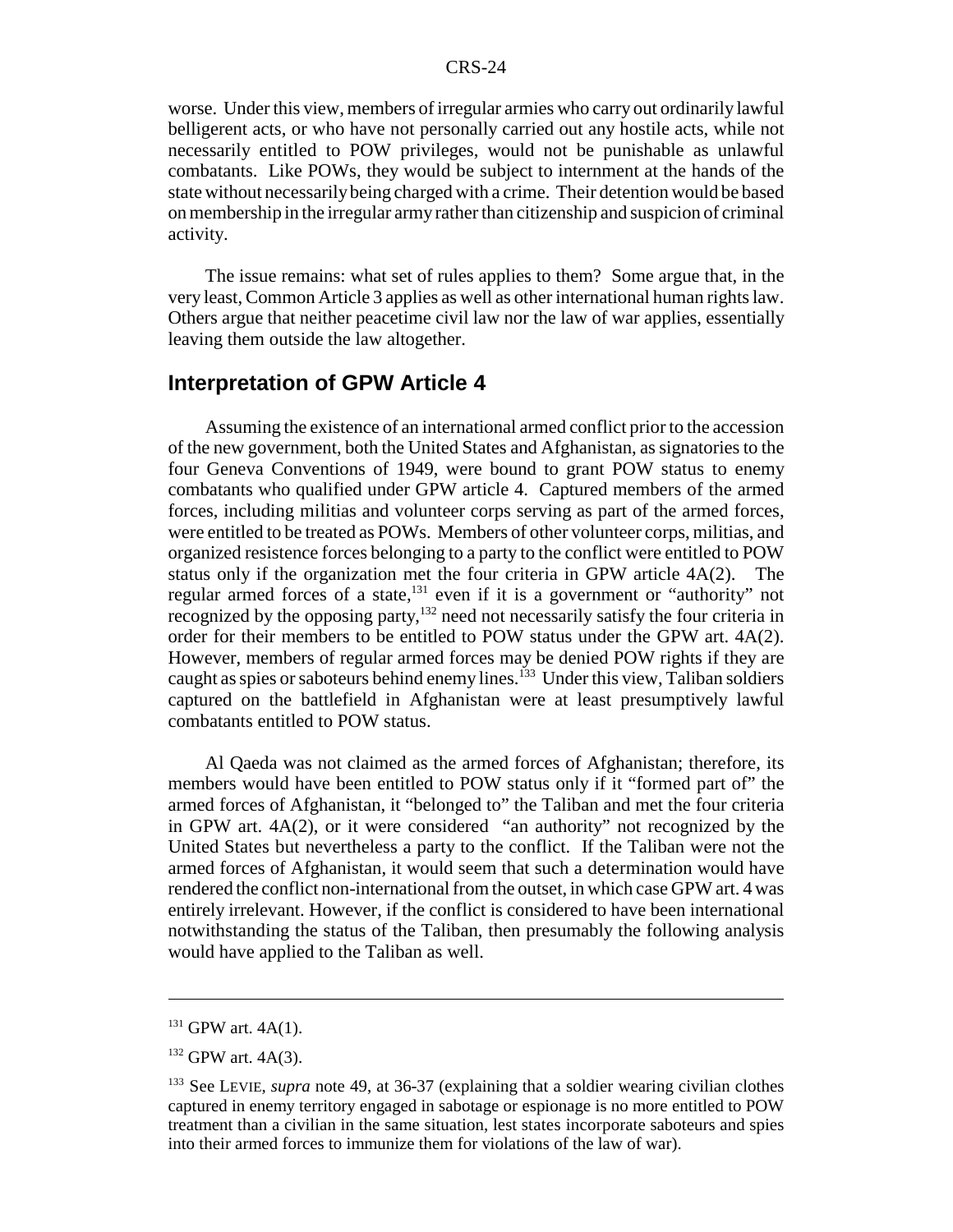**GPW Art. 4A(1): Does Al Qaeda Form "Part of" the Armed Forces of a Party to the Conflict?** The GPW provides little guidance for making the determination whether an armed militia or volunteer group "forms part of" the regular army of a party to a conflict for the purposes of article 4A(1). The determination may be made in accordance with the national laws of the state party to the conflict.<sup>134</sup> The language may have been included in order to ensure that members of the United States National Guard, for example, are protected.<sup>135</sup> However, in the case of states with less developed military organizations, including newly emerging states or new governments, the determination may not be as clear. If some Al Qaeda combat units were officially incorporated into the Taliban army, members of those units could argue that they are entitled to POW status.<sup>136</sup>

**GPW Art. 4A(2): Does Al Qaeda "Belong to" a Party to the Conflict?** Even if Al Qaeda was never part of the armed forces of Afghanistan, its members could qualify as POWs if Al Qaeda "belonged to" a party to the conflict and it met the criteria under GPW art. 4A(2). Presumably, "belonging to" a party would be a less exacting standard than "forming part of"its armed forces. It may be that informal and even temporary cooperation between the militia or volunteer group and regular troops suffices to bring militia members under the protection of combatant status.<sup>137</sup> The inclusion of the phrase "organized resistance groups" complicates the interpretation. The phrase was apparently included to address resistance movements of the type that sprang up in many occupied territories during World War  $II^{138}$  If a militia is fighting on behalf of a government-in-exile, the question arises as to whether that government is still a party to the conflict to which a resistance group might validly belong.<sup>139</sup>

If no party to an international armed conflict claims a partisan group or authorizes it to engage in combat, there may be insufficient proof that the group is covered. An Israeli court confronted the question when members of the Popular Front for the Liberation of Palestine (PLFP) sought to overturn criminal convictions for acts they committed in the West Bank by claiming POW status.<sup>140</sup> The court

<sup>&</sup>lt;sup>134</sup> *See id.* at 36 (noting, however, that states may not use domestic legislation to bring otherwise unlawful combatants under the protection of the GPW).

<sup>135</sup> *See* LEVIE, *supra* note 49, at 38.

<sup>136</sup> *See* Douglas Cassel, *Case by Case: What Defines a POW?*, CHI. TRIB., Feb. 3, 2002 (noting that at least one Al Qaeda battalion is reportedly incorporated into the Taliban armed forces, possibly entitling those soldiers to POW status upon capture).

<sup>137</sup> *See* Mallison and Mallison, *supra* note 40, at 52 (suggesting "belonging" element could be satisfied by mere *de facto* relationship between the irregular unit and a state).

<sup>138</sup> *See* Cassel, *supra* note 136*,* at 40 n.151 (distinguishing resistance movement in international conflict from rebel groups in civil wars for the purpose of article 4).

<sup>&</sup>lt;sup>139</sup> *See id.* at 41 (concluding that indigenous groups resisting invading forces are likely meant to be covered, but recognizing ambiguity with respect to groups supporting the invading army).

<sup>&</sup>lt;sup>140</sup> Military Prosecutor v. Kassem, 47 I.L.R. 470 (1971) (excerpts reprinted in DOCUMENTS (continued...)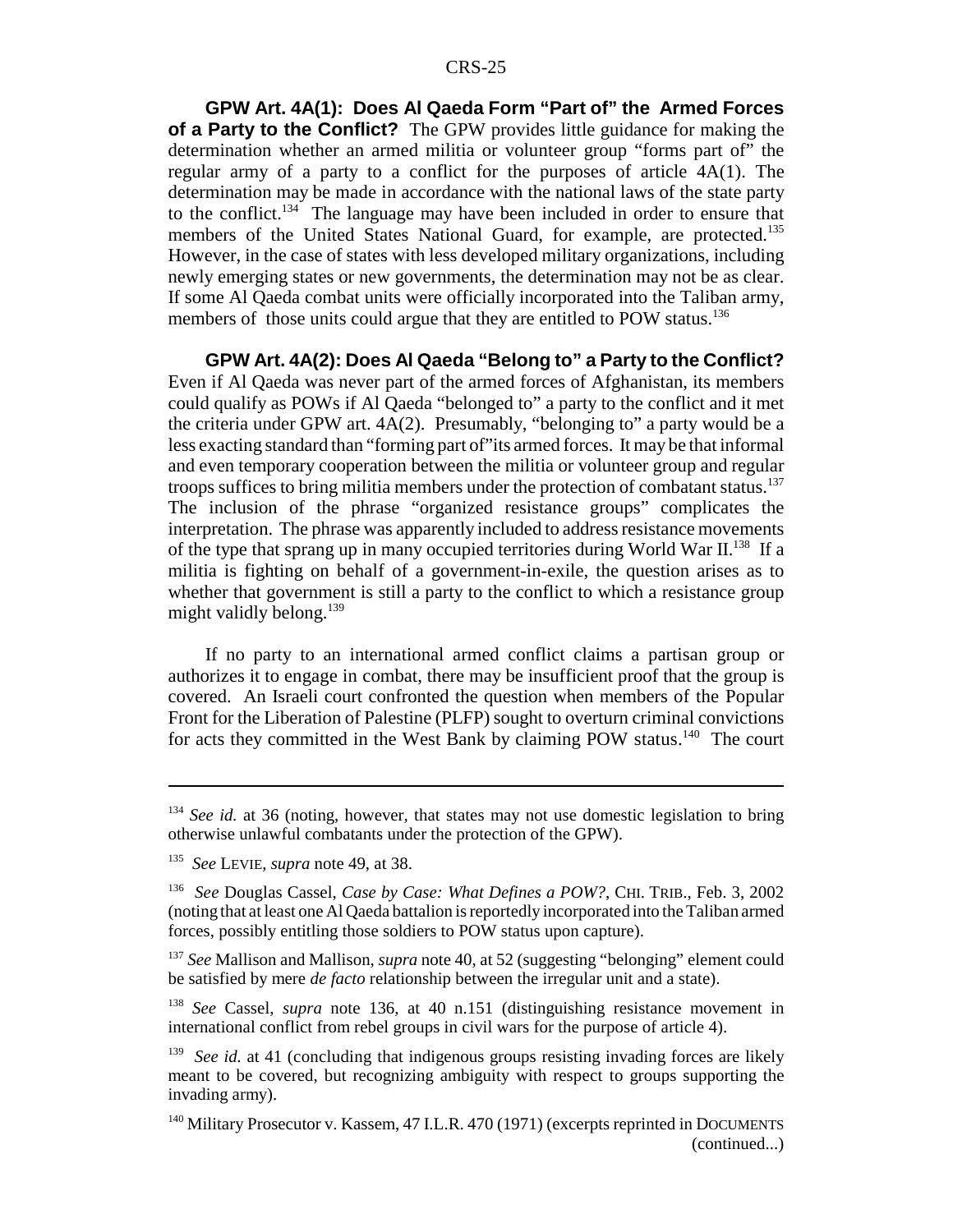upheld the civil convictions, holding that since no government with which Israel was then at war claimed responsibility for the actions of the PLFP, its members were not entitled to be treated as POWs. Because the occupied territory of the West Bank previously belonged to Jordan, a signatory of the GPW, the PLFP could only belong to "a party" if it belonged to Jordan. Since the group was illegal in Jordan, the court reasoned its members were not protected as POWs.<sup>141</sup>

 On the other hand, governments are not always willing to acknowledge their support of irregular armed groups, meaning a partisan group may have to establish a *de facto* relationship through other means.<sup>142</sup> United States officials have argued that the Taliban and Al Qaeda are intimately connected.143 That connection is arguably what makes the Taliban responsible for the terrorist acts of Al Qaeda, and thus subject to military action. For that reason, it may be counterproductive for United States officials to take the position that Al Qaeda never "belonged to" the Taliban for the purposes of applying GPW art. 4.

**The Four Criteria.** The four criteria in GPW art.  $4A(2)$  appear to have been at the center of the debate about the POW status of detainees. The main issue is whether the four criteria apply only to irregulars, as the text and structure of the treaty suggests, or whether they form a part of customary international law and apply to *all*

 $140$  (...continued)

ON PRISONERS OF WAR, document no. 160 (U.S. Naval War College 1979) (hereinafter "POW DOCUMENTS").

<sup>141</sup> *But see* Mallison and Mallison, *supra* note 40, at 71-72 (arguing status of PFLP under Jordanian law was not relevant to the question of whether it "belonged to" a party).

<sup>142</sup> *See* LEVIE, *supra* note 49, at 42 (citing GPW commentary suggesting that supply of arms might be evidence of relationship).

<sup>143</sup> *See* Press Conference, Department of Defense, Secretary Rumsfeld Media Availability en route to Camp X-Ray, Jan. 27, 2002, *available at* [http://www.defenselink.mil/ transcripts/2002/t01282002\_t0127sd2.html] (last visited July 27, 2005).

With respect to the Taliban, the Taliban also did not wear uniforms, they did not have insignia, they did not carry their weapons openly, and they were tied tightly at the waist to Al Qaeda. They behaved like them, they worked with them, they functioned with them, they cooperated with respect to communications, they cooperated with respect to supplies and ammunition, and there isn't any question in my mind — I'm not a lawyer, but there isn't any question in my mind but that they are not, they would not rise to the standard of a prisoner of war.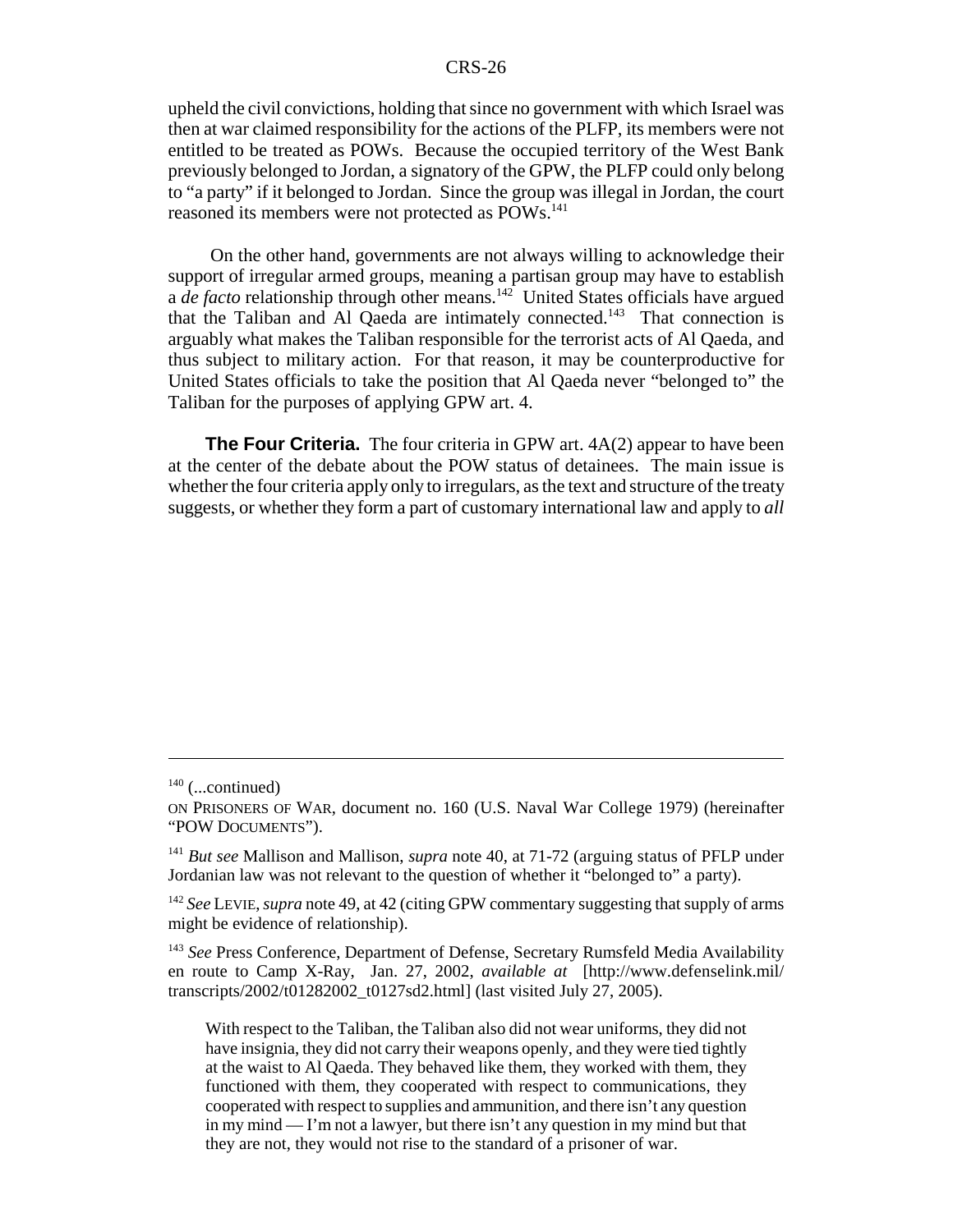combatants.144 Unfortunately, there is not much legal precedent that can aid in interpreting and applying the criteria.<sup>145</sup>

The four criteria have their roots in the earliest expressions of the laws of war, beginning with the Brussels Declaration<sup>146</sup> and continuing nearly unchanged in the Hague Convention Respecting the Laws and Customs of War on Land of 1907,  $147$  and are repeated in the GPW. However, this may be more a reflection of nations' inability to agree on a better formula than an indication of the solidity of their foundation.148 The criteria may reflect the customs of war as they existed among the European countries who signed the original treaties, but were not viewed at the time as universal.149 The criteria originated as a compromise between states with strong standing armies and weaker states whose defense might depend on armed citizens.<sup>150</sup> The only real effect of the enumeration of the criteria at the Hague Convention was to prohibit ill treatment of those who do not meet them.<sup>151</sup>

- To be commanded by a person responsible for his subordinates;
- To have a fixed distinctive emblem recognizable at a distance;
- To carry arms openly; and
- To conduct their operations in accordance with the laws and customs of war.

In countries where militia or volunteer corps constitute the army, or form part of it, they are included under the denomination "army."

<sup>148</sup> *See* TREATISE, *supra* note 125, at 48 (attributing the reluctance to adopt any change in the criteria to the sensitivity of the subject).

<sup>149</sup> *See id.* at 95 (pointing out that the reasons for defining irregulars as such are the product of "western minds," and that the "gulf between the occidental and oriental concept of war is vast").

<sup>150</sup> *See id.* at 7 (noting that the "four criteria, being the product of a compromise of violently conflicting interests, are vague and open to varying interpretations").

<sup>151</sup> *See id.* at 52 (noting that the Hague Convention did not enact any new positive law, but (continued...)

<sup>144</sup> *See* LEVIE, *supra* note 49, at 36 -37 (commenting that the lack of criteria under article 4A(1) "does not mean that mere membership in the regular armed forces will automatically entitle an individual who is captured to [POW] status if his conduct prior to and at the time of capture have not met these requirements."). However, the examples he lists have to do with individual spies and saboteurs, that is, individual soldiers who pose as civilians to conduct hostile activities behind enemy lines. It is arguably a different matter to apply the standards to regular armies as a whole.

<sup>145</sup> *See* TREATISE, *supra* note 125, at 86-87 (predicting nations would be unlikely to adopt definitions that might foreclose future options, and noting that prior practice was relatively useless as precedent, consisting of a "collection of varying and conflicting policy decisions made on an ad hoc basis").

<sup>146</sup> *See* LEVIE, *supra* note 49, at 44 (noting that Declaration of Brussels, based largely on the Lieber Code, never entered into force but served as a source for later conventions).

<sup>&</sup>lt;sup>147</sup> Hague Convention No. IV Respecting the Laws and Customs of War on Land, Oct. 18, 1907, 36 Stat. 2277, 205 Consol. T.S. 277. Article 1 states:

The laws, rights, and duties of war apply not only to armies, but also to militia and volunteer corps, fulfilling the following conditions: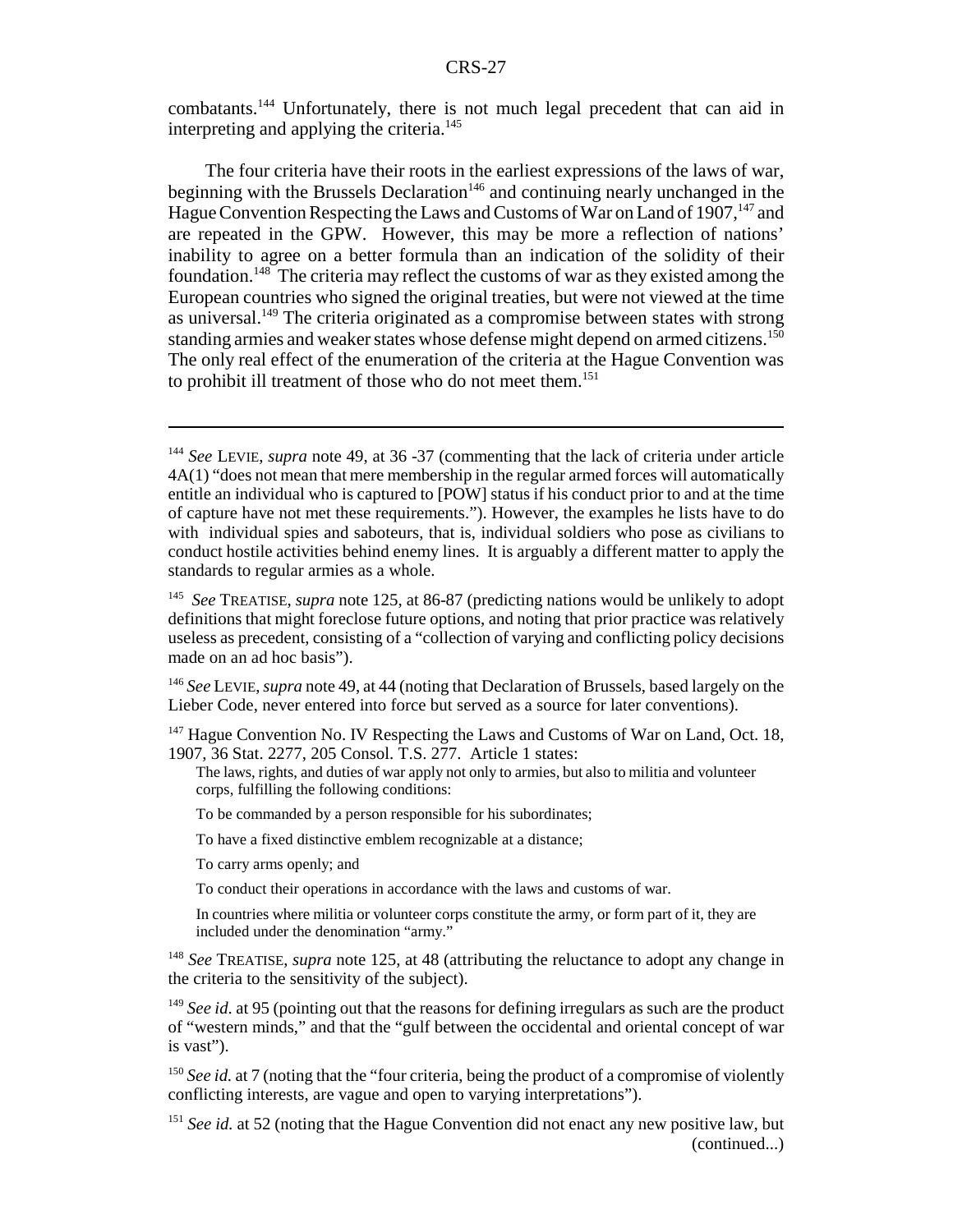Historically, the most important consideration given to POW status has been whether there is evidence that they serve a government or political entity that exercises authority over them.<sup>152</sup> For example, the United States practice as early as 1900, during the Philippine Insurrection following the Spanish-American War, was to accord prisoner of war status to members of the insurgent army recognized by the Philippine government who complied "in general" with the four conditions.<sup>153</sup> Members of guerrilla bands not part of the regular forces were punished severely for acts of violence. A similar policy was adopted by the British during the South African War, although the first inclination was to declare that, inasmuch as the newly annexed Orange River Colony was British territory, inhabitants who took up arms were to be treated as rebels.<sup>154</sup> Foreign jurists and some prominent British statesman objected to the policy as a "monstrous proclamation ... absolutely opposed to the first principles of international law and history."155 A new proclamation was issued to declare that only those inhabitants who had not been a continuous part of the fighting would be treated as rebels. British forces punished as "marauders" those who carried out acts of hostility who did not belong to "an organized body authorized by a recognized Government."156

On the other hand, toward the end of the Mexican War, in 1847, United States forces changed from a more tolerant policy toward irregulars to one of utmost severity. By that time, warfare by bands of guerrillas sanctioned by the late Mexican government had become the primary means of resistance. Once the war degenerated to the point where the guerrillas more resembled murderers and highway robbers than soldiers, the U.S. Secretary of War directed General Winfield Scott to adopt a policy of less forbearance than had hitherto been observed.<sup>157</sup> In 1870, during the Franco-Prussian War, the German commanders refused to treat any irregular fighters as lawful combatants, even those who possessed papers proving their affiliation with the government.<sup>158</sup> In 1914, when the German army invaded Belgium, it refused to recognize the citizen defense of yet unoccupied territories as a valid "people's war" qualifying for belligerent status because the Belgian government did not adequately

 $151$  (...continued)

only attempted to codify the existing rules and prohibit certain acts).

<sup>152</sup> *See generally,* Lester Nurich and Roger W. Barret, *Legality of Guerrilla Forces under the Laws of War*, 40 AM. J. INT'L L 563 (1946) (surveying history of armed conflict from 1847 through the Second World War).

<sup>&</sup>lt;sup>153</sup> See id. at 576 (describing official statements as well as practice with regard to different types of guerrillas).

<sup>154</sup> *See id.* at 578.

<sup>&</sup>lt;sup>155</sup> *See id.* (citing statement by James Bryce in the House of Commons).

<sup>156</sup> *See id.* at 579.

<sup>157</sup> *See id.* at 570-71.

<sup>158</sup> *See id.* at 573.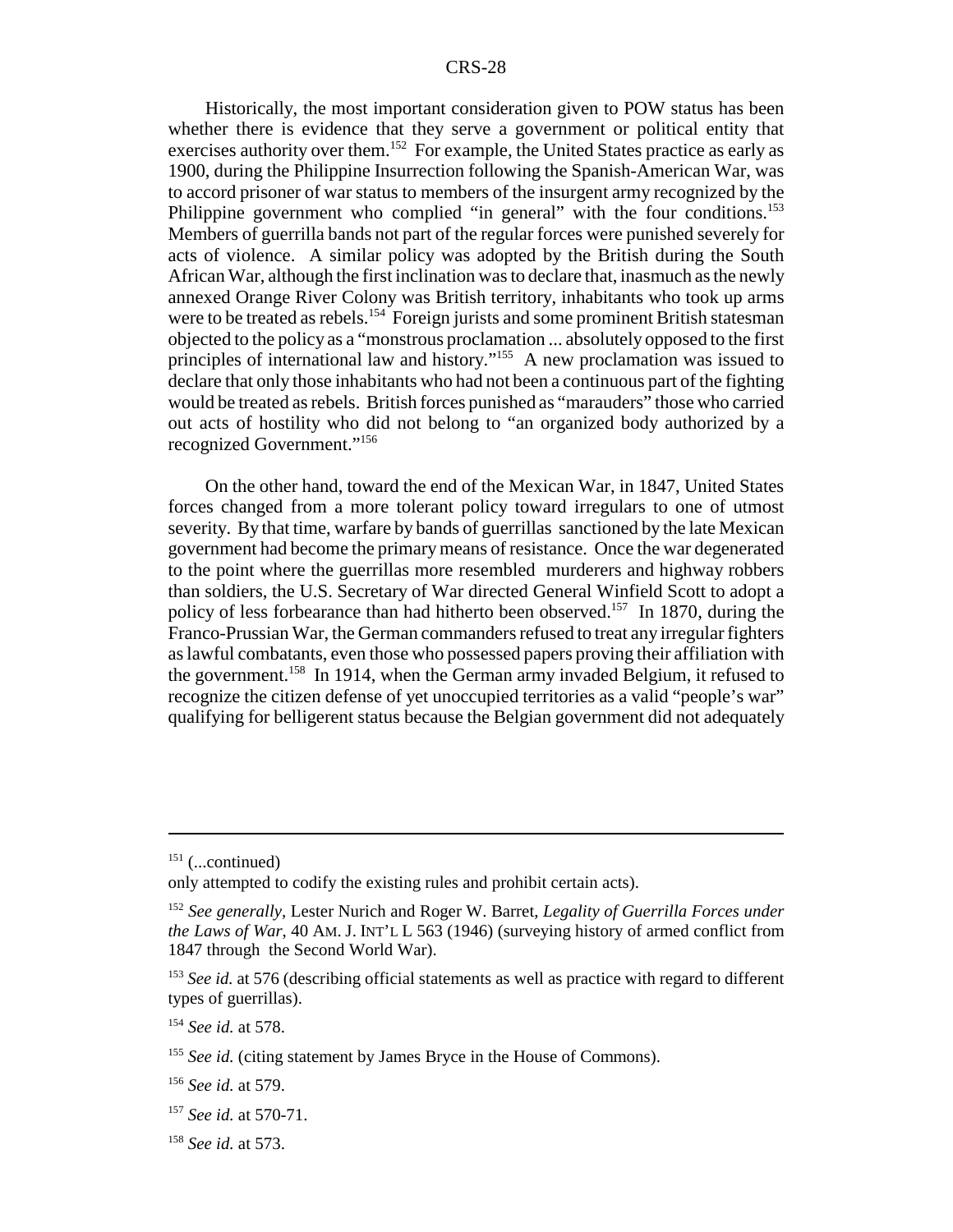organize the forces and failed to supply the civilian fighters with proper distinguishing emblems.<sup>159</sup>

It was a fundamental part of the law of war that only combatants authorized to fight on behalf of a state party to a conflict were allowed to participate in the hostilities. It has never been permitted to wage war against civilians.<sup>160</sup> Civilians could become lawful military objectives only if and for so long as they took up arms against a belligerent. The four criteria are meant to ensure that only persons authorized to fight on behalf of a higher authority who is responsible for their conduct will participate, excluding civilians as both combatants and targets.

Supporters of granting POW status to Taliban soldiers have argued that the text of the Conventions should be read literally. That the four criteria are listed only under the sub-paragraph for volunteer groups and militias not forming part of the regular army of a state indicates that there is no similar test for those whose status as members of a state military force is not in doubt. Others, however, have argued that regular soldiers must already meet those criteria under customary international law, and the drafters of the GPW felt it would be superfluous to list the criteria with regard to regular armies. Article 1 of the 1907 Hague Convention could be read to apply the four criteria to all military forces. However, inasmuch as that article states that not only the rights, but the laws and duties of war as well, apply only to the parties it lists, such an interpretation could lead to the conclusion that regular armies could evade their obligations under the law of war simply by not fulfilling the four conditions.

*(a) Commanded by a Person Responsible for his Subordinates.* According to U.S. military doctrine, the responsible command element is fulfilled if:

the commander of the corps is a commissioned officer of the armed forces or is a person of position and authority or if the members of the militia or volunteer corps are provided with documents, badges, or other means of identification to show that they are officers, noncommissioned officers, or soldiers so that there may be no doubt that they are not persons acting on their own responsibility. State recognition, however, is not essential, and an organization may be formed spontaneously and elect its own officers.<sup>161</sup>

The key to the first element is that the subject is acting on behalf of and on the command of a higher authority. The Secretary of Defense has suggested that the Taliban never fulfilled this requirement because "they were not organized in military units, as such, with identifiable chains of command; indeed, Al Qaeda forces made

<sup>&</sup>lt;sup>159</sup> See ELLERY C. STOWALL AND HENRY F. MUNRO, 2 INTERNATIONAL CASES 122-23 (1916)(citing memorial published by German Foreign Office on May 10, 1915). There were reports of German soldiers indiscriminately killing Belgian civilians after claiming the soldiers were fired upon. *Id* at 119. Reportedly, by the German account, all Belgian citizens had been "called out," even those in territories occupied by German forces, and were murdering German soldiers after pretending to be friendly. *Id.* at 120.

<sup>160</sup> *See* WINTHROP, *supra* note 108, at 778.

<sup>161</sup> FM 27-10, *supra* note 38, para. 64a.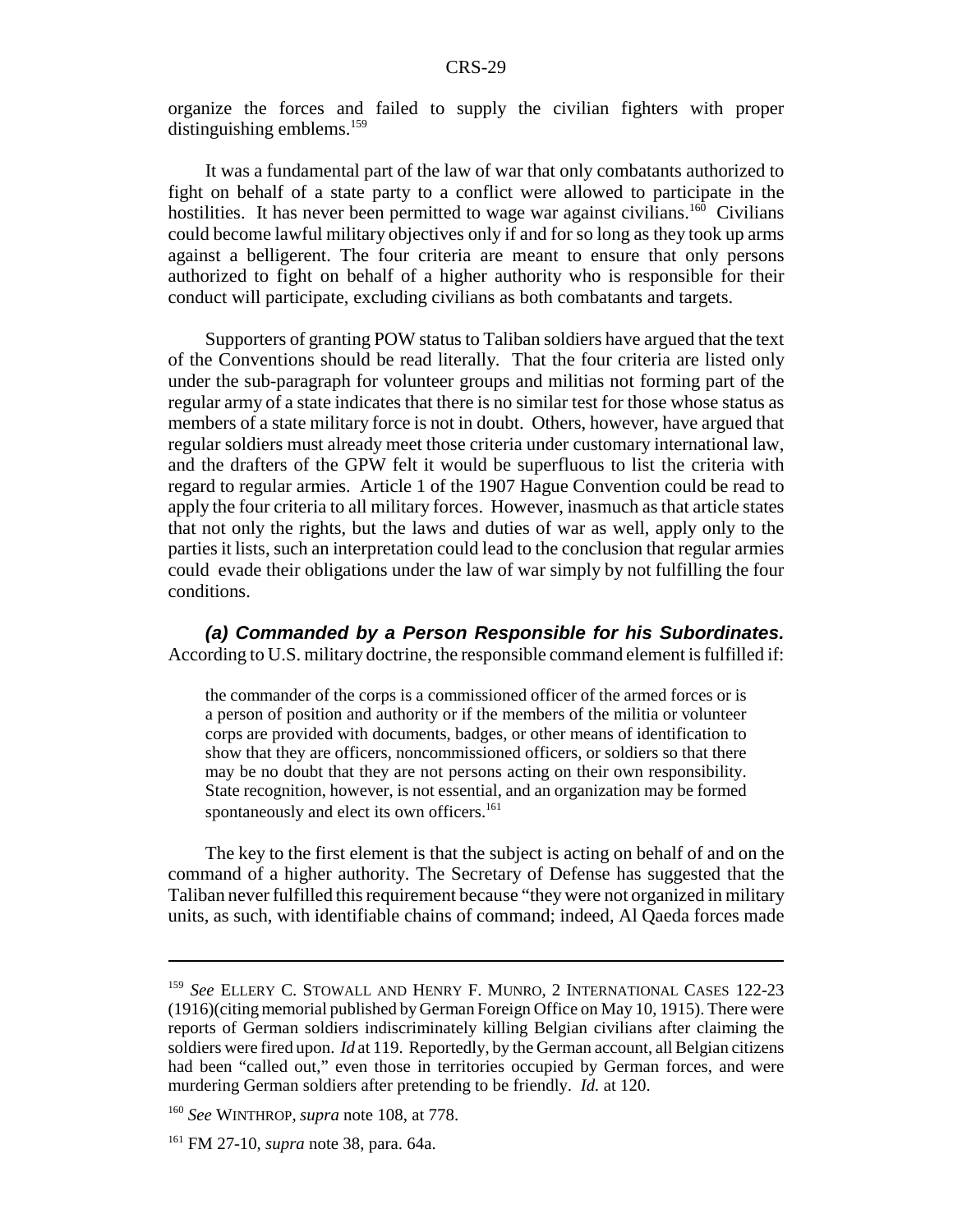up portions of their forces."162 However, in response to a reporter who asked whether it was not clear that the Taliban were operating as a cohesive unit, pointing to previous reports that the U.S. military had successfully attacked "command and control" elements, Secretary Rumsfeld responded that while such a case could be made for the first (command) element, it would be difficult to argue the Taliban ever met all four criteria, suggesting that the first element may not be critical to the determination.

A possible drawback to setting a high standard of conventional military organization to determine whether the Taliban or Al Qaeda ever met the "responsible command" element is that it could contradict the justification for targeting them at all. If it had been the case that the Taliban had insufficient command and control of its forces to distinguish its forces from a lawless mob, it would have been unlikely that those forces could have posed a significant threat, especially outside of Afghanistan.

*(b) Uses a Fixed Distinctive Sign Recognizable at a Distance.* According to FM 27-10, the requirement for a "fixed distinctive sign" is satisfied:

by the wearing of military uniform, but less than the complete uniform will suffice. A helmet or headdress which would make the silhouette of the individual readily distinguishable from that of an ordinary civilian would satisfy this requirement. It is also desirable that the individual member of the militia or volunteer corps wear a badge or brassard permanently affixed to his clothing. It is not necessary to inform the enemy of the distinctive sign, although it may be desirable to do so in order to avoid misunderstanding.<sup>163</sup>

The GPW does not clarify what is meant by "fixed" or by "distinctive," despite the fact that the same language gave rise to disputes as it was interpreted in earlier treaties.164 Presumably, the requirement for a sign to be "fixed" was meant to prevent fighters from removing them easily, but it is unlikely the requirement was meant to remain in force even when no military operations were ongoing.<sup>165</sup> Similarly, there is nothing to explain how great a distance must be before the distinction need no longer be discernible. Methods of locating and of camouflaging military targets, including soldiers, make it questionable whether the standards are the same today as they were when the original Conventions were drafted, if such standards ever existed.

The purpose for requiring combatants to distinguish themselves from civilians is to protect civilians from being targeted. Combatants who are unable to distinguish enemy combatants from civilians might resort to firing upon all human beings in the area of operations. There may be other reasons for enforcing the obligation to identify oneself as a combatant that serve tactical purposes rather than purely humanitarian ends. Requiring irregulars to display a mark aids the opposing army

<sup>162</sup> *See* Rumsfeld Press Conference, *supra* note 10.

<sup>163</sup> FM 27-10, *supra* note 38, at para. 64b.

<sup>164</sup> *See* LEVIE, *supra* note 49, at 47.

<sup>165</sup> *See* Mallison and Mallison, *supra* note 40, at 56-57 (noting that armbands, insignia, or distinctive headgear are acceptable according to some military manuals).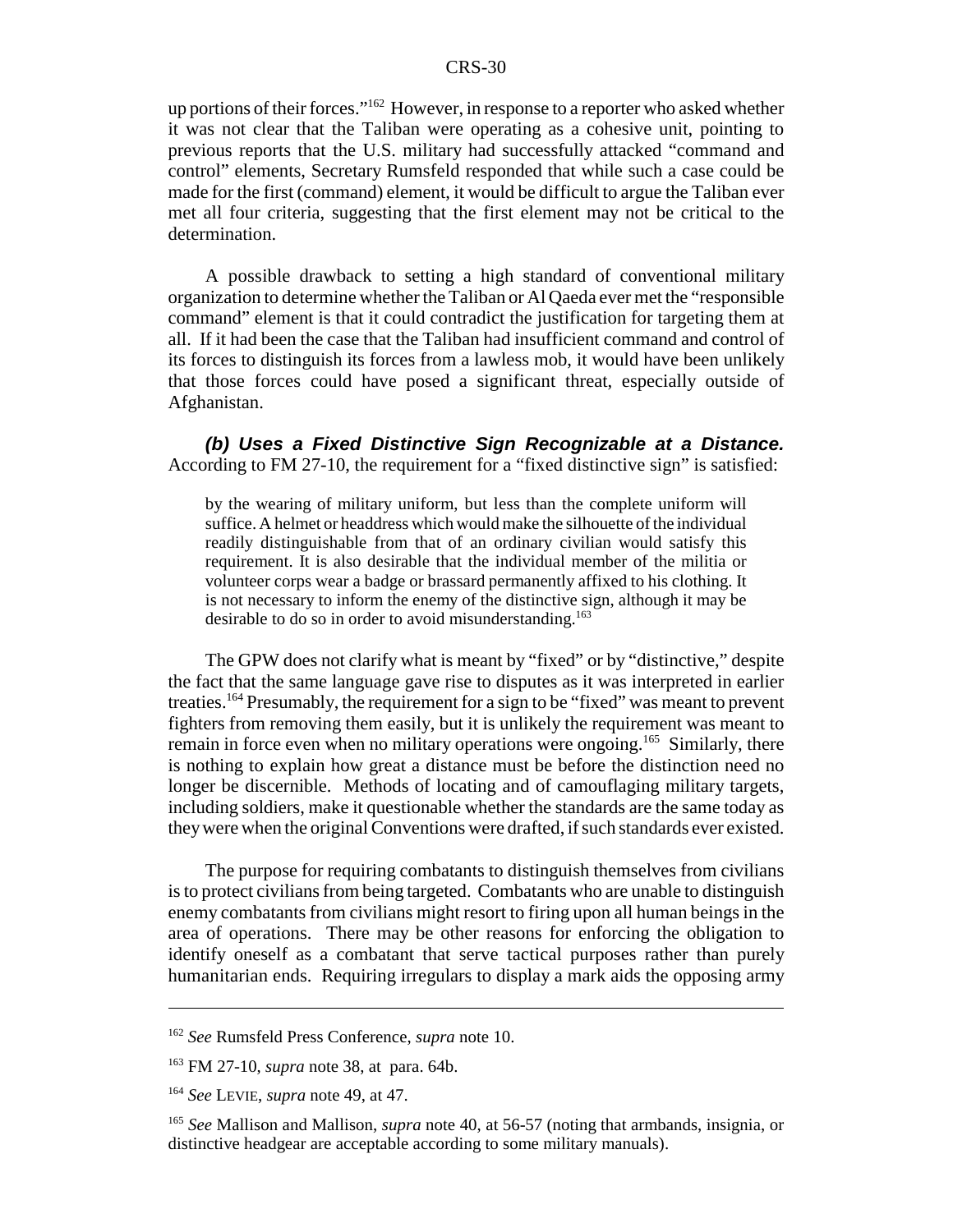in targeting them and also impedes the irregulars' ability to effect a surprise attack.<sup>166</sup> The use of different uniforms to distinguish the forces also helps leaders identify their own troops during combat, and to distinguish friendly from enemy soldiers.<sup>167</sup> It has also been suggested that the requirement to wear a uniform is a remnant of long outdated forms of warfare, in which closely ranked armies opposed each other across open fields.168 Modern army uniforms are designed to make the wearer difficult to distinguish from the surrounding foliage from any distance. It has been pointed out that the requirement for irregulars is not more stringent than the standard set by regular armies.<sup>169</sup>

Although the lack of uniform can be detrimental to a soldier who falls into the hands of the enemy, $170$  it has not been the case historically that all fighters lacking a uniform or some other identifying mark have been denied prisoner status. $^{171}$ According to FM 27-10, the lack of uniform brings the following result:

Members of the armed forces of a party to the conflict and members of militias or volunteer corps forming part of such armed forces lose their right to be treated as prisoners of war *whenever they deliberately conceal their status in order to pass behind the military lines of the enemy for the purpose of gathering military information or for the purpose of waging war by destruction of life or property.* Putting on civilian clothes or the uniform of the enemy are examples of concealment of the status of a member of the armed forces.<sup>172</sup>

For a combatant to engage in hostilities while disguising his identity in order to deceive the enemy thus could amount to perfidious conduct in violation of the law of war.173 Guerrillas and terrorists therefore lose any claim they might have to

<sup>170</sup> *See* Baxter, *supra* note 39, at 343. ("[T]he character of the clothing worn by the accused has assumed major importance.").

<sup>171</sup> *See generally* TREATISE, *supra* note 125. For example, during the French and Indian War, both sides employed some irregulars, who did not wear uniforms, and these were apparently regarded as lawful combatants. *Id.* at 18-19. During the American Revolution, the British army treated colonial irregulars belonging to militias as lawful combatants despite their lack of uniforms, although individual snipers unattached to any American forces were sometimes executed. *Id.* at 20-21. In the Spanish Peninsular War (1807-1814), the French treated all irregulars as illegal combatants, even those that met the four conditions embodied in later treaties. *See id.* at 23-23.

<sup>172</sup> FM 27-10, *supra* note 38, at para. 74 (emphasis added.)

 $173$  Perfidious conduct refers to an act that "invite<sup>[s]</sup> the confidence of an adversary to lead him to believe that he is entitled to receive, or is obliged to accord protection under the rules of international law applicable in armed conflict, with intent to betray that confidence...." *See* BASIC RULES OF THE GENEVA CONVENTIONS AND THEIR ADDITIONAL PROTOCOLS 24 (continued...)

<sup>166</sup> *See* TREATISE, *supra* note 125, at 31.

<sup>&</sup>lt;sup>167</sup> *See id.* at 76 (noting that uniforms performed a purely utilitarian function prior to the Franco-Prussian War).

<sup>168</sup> *See* Baxter, *supra* note 39, at 343.

<sup>169</sup> *See* Mallison and Mallison, *supra* note 40, at 57.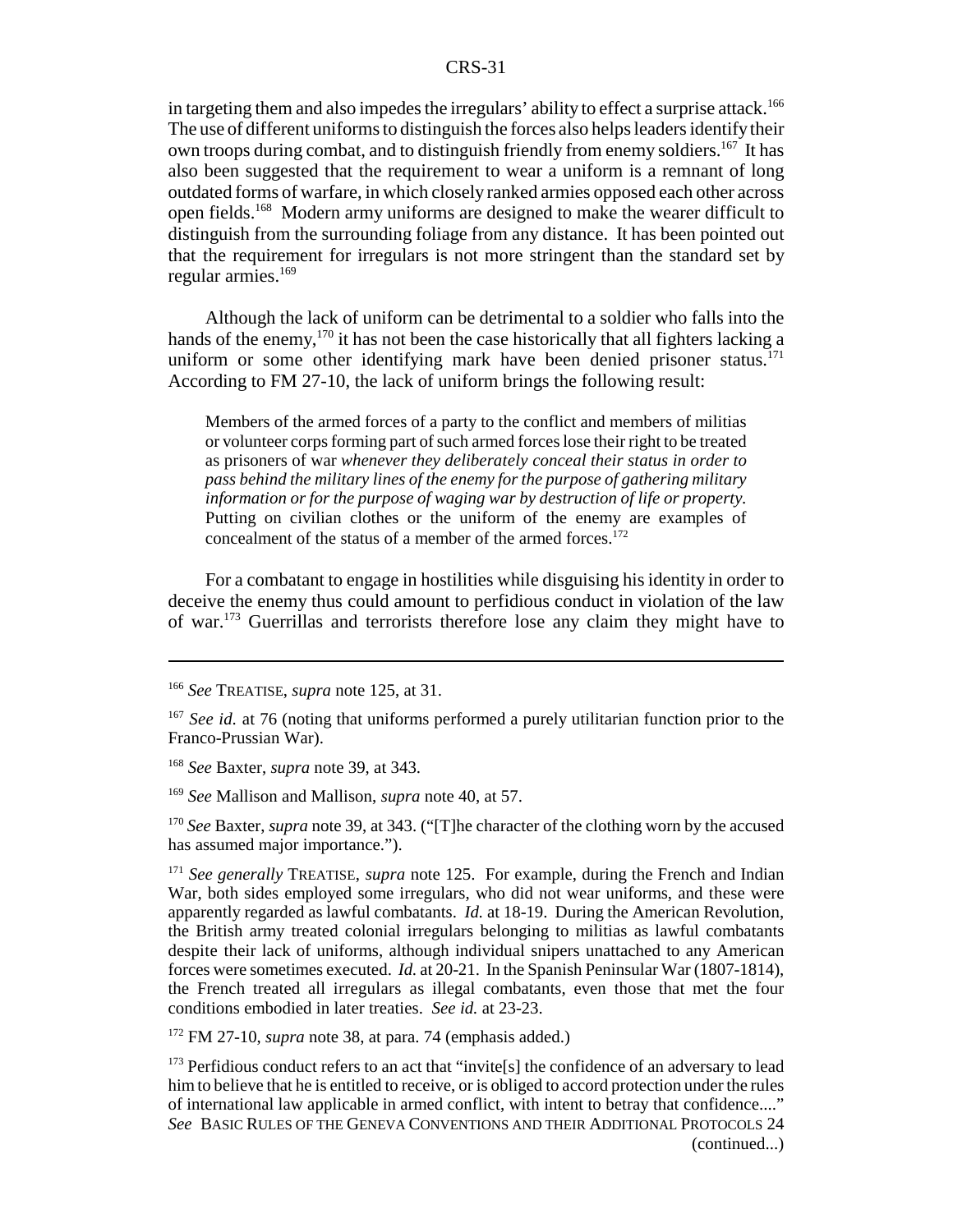protected status if they place the civilian populace at risk. However, a soldier not engaging in hostilities probably has not committed a violation by using civilian disguise merely to evade detection by the enemy.<sup>174</sup> Soldiers who belong to armies that do not wear full uniforms are not necessarily engaging in perfidious conduct as long as they bear arms openly and do not hide their belligerent status.<sup>175</sup>

Secretary of Defense Rumsfeld has suggested that the Taliban never fulfilled the requirement because they "did not wear distinctive signs, insignias, symbols or uniforms. To the contrary, far from seeking to distinguish themselves from the civilian population of Afghanistan, they sought to blend in with civilian noncombatants, hiding in mosques and populated areas."176 Critics of the Defense Department's position point out that neither the Taliban nor the Northern Alliance had ever worn uniforms or any distinctive sign, other than the black turban reportedly worn by members of the Taliban and distinctive headscarves worn by members of the Northern Alliance.<sup>177</sup> The failure to wear what Western commanders might regard as proper military dress may be more a matter of custom than perfidy. Since most of the hand-to-hand combat was conducted by the Northern Alliance, with U.S. forces supplying intelligence and fire support from the air or at a great distance, the critics argue, the Pentagon's position that the lack of uniforms makes "unlawful combatants" of the Taliban force is less persuasive.<sup>178</sup> The very success of the armed forces in quickly routing the enemy with virtually no U.S. casualties may also make the argument somewhat more difficult to sustain. Finally, critics have pointed out that U.S. Special Forces troops have been known to operate occasionally in civilian dress, or even to use the uniform of the enemy for the purpose of infiltrating enemy territory.179

<sup>176</sup> *See* Rumsfeld Press Conference, *supra* note 10.

 $173$  (...continued)

<sup>(</sup>ICRC ed. 1983).

<sup>174</sup> *See* Baxter, *supra* note 39, at 340-41 (noting probable distinction between hostile intent and seeking to escape).

<sup>175</sup> *See, e.g.* TREATISE, *supra* note 125, at 55-59 (describing the very unconventional commandos of the Boer Republic, which Britain treated as lawful combatants despite the fact that they wore civilian clothing and employed guerrilla tactics in the latter phase of the Boer War).

<sup>177</sup> *See* Robert K. Goldman and Brian D. Tittemore, *Unprivileged Combatants and the Hostilities in Afghanistan: Their Status and Rights Under International Humanitarian and Human Rights Law*, American Society of International Law, Task Force on Terrorism Paper 23 (Dec. 2002), *available at* [http://www.asil.org/taskforce/goldman.pdf] (last visited July 27, 2005)(commenting that "both modes of dress, while perhaps not ideal, are, nonetheless, sufficient to satisfy the principle of distinction under current law.").

<sup>&</sup>lt;sup>178</sup> *Id.* ("It is also somewhat disingenuous for the Administration to press this particular point because if the Northern Alliance clearly knew how to identify the enemy, then so too did their U.S. allies in the field.").

<sup>179</sup> *See* Gary L. Walsh, *Role of the Judge Advocate in Special Operations*, 1989-AUG ARMY LAW. 4, 6-7 (noting that while use of the enemy uniform during battle is forbidden by the law of war, U.S. policy allows use of the enemy uniform for infiltration of enemy lines).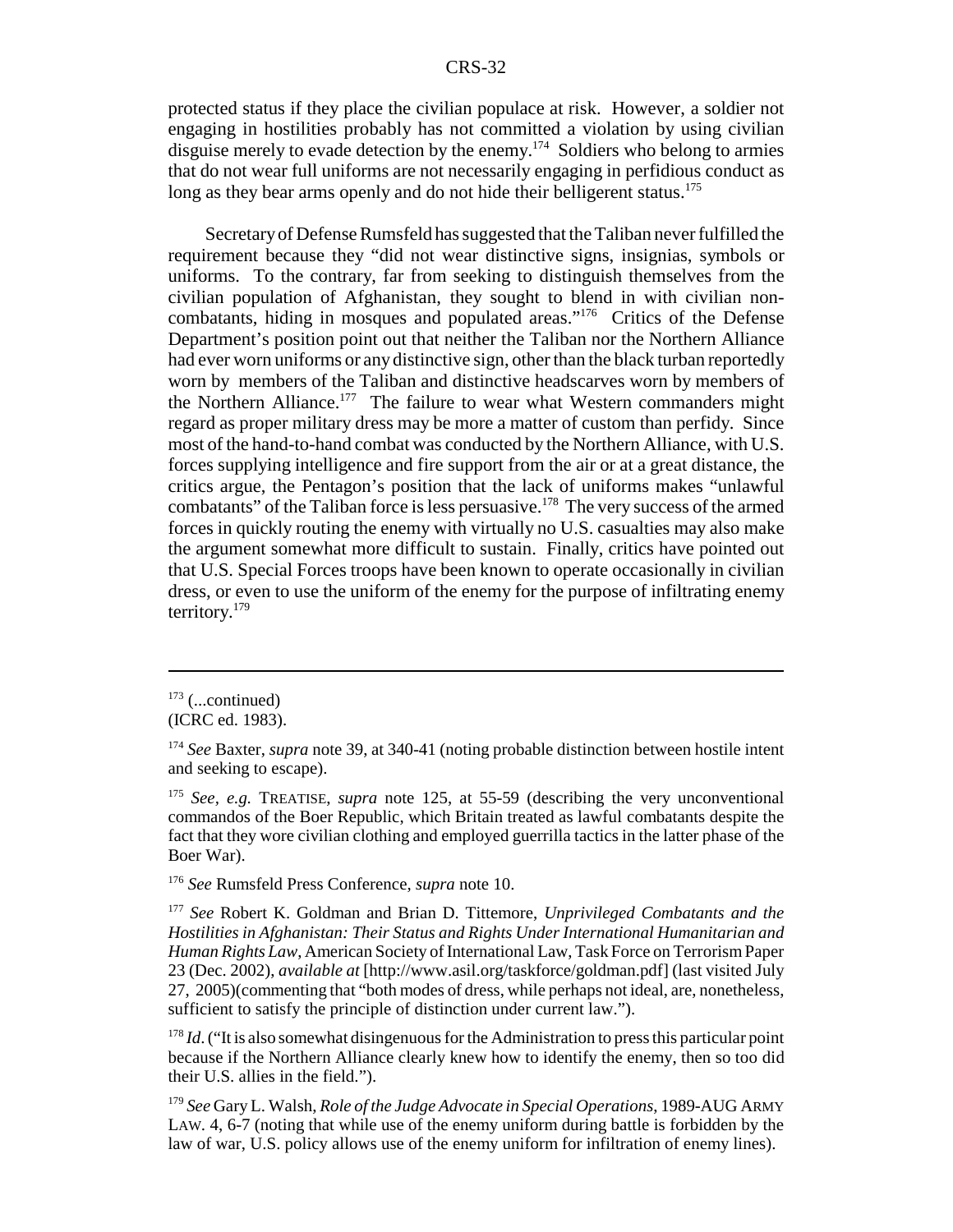*(c) Carries Arms Openly.* The requirement of carrying arms openly serves a similar purpose to that of the fixed distinctive sign, to prevent perfidious conduct in violation of the law of war. FM 27-10 describes this requirement in the negative. It is:

not satisfied by the carrying of weapons concealed about the person or if the individuals hide their weapons on the approach of the enemy.

The ICRC notes the distinction between "carrying arms 'openly' and carrying them 'visibly' or 'ostensibly,'" stating the provision "is intended to guarantee the loyalty of the fighting (sic), it is not an attempt to prescribe that a hand-grenade or a revolver must be carried at belt or shoulder rather than in a pocket or under a coat."<sup>180</sup> The paramount concern "is that the enemy must be able to recognize partisans as combatants in the same way as members of regular armed forces, whatever their weapons."<sup>181</sup>

It is unclear whether arms must be carried in the open at all times or only during the conduct of actual hostilities. Since surprise attacks are not *per se* unlawful, it seems that ordinary ruses of war that involve camouflage or the concealing of arms to hide preparation for battle would be permissible, while perfidious attacks carried out with weapons disguised as harmless equipment might not be allowed.

It may also be valid to question whether the requirement is the same during offensive operations for both the attacker and the attacked. To impose the same requirements on those who suddenly find themselves in battle, denying POW status on the basis that a particular combatant had a weapon concealed somewhere or was not at the time in uniform would seem to give the attacker a clear advantage and even greater incentive to launch surprise attacks against an unprepared enemy.

*(d) Conducts its Operations in Accordance with the Laws of War.* According to FM 27-10:

This condition is fulfilled if most of the members of the body observe the laws and customs of war, notwithstanding the fact that the individual member concerned may have committed a war crime. Members of militias and volunteer corps should be especially warned against employment of treachery, denial of quarters, maltreatment of prisoners of war, wounded, and dead, improper conduct toward flags of truce, pillage, and unnecessary violence and destruction.

The ICRC interprets the condition similarly:

Partisans are ... required to respect the Geneva Conventions to the fullest extent possible. In particular, they must conform to international agreements such as those which prohibit the use of certain weapons (gas). In all their operations, they must be guided by the moral criteria which, in the absence of written provisions, must direct the conscience of man; in launching attacks, they must not cause violence and suffering disproportionate to the military result which they may

<sup>180</sup> *See* ICRC COMMENTARY, *supra* note 72, at 61.

<sup>181</sup> *See id.*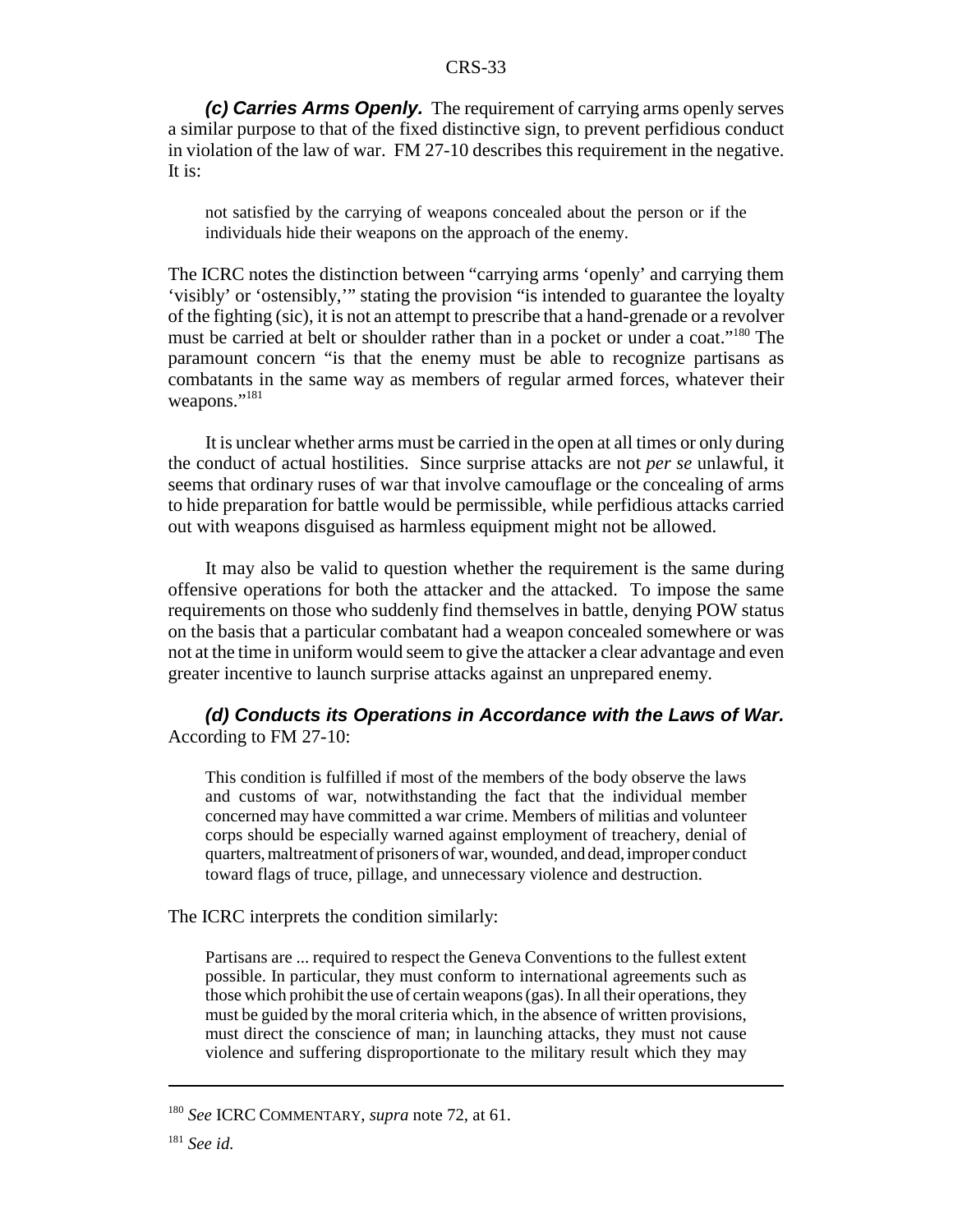reasonably hope to achieve. They may not attack civilians or disarmed persons and must, in all their operations, respect the principles of honour and loyalty as they expect their enemies to do.<sup>182</sup>

The condition is said to be vital to the recognition of irregular fighters, because states cannot be expected to adhere to the law of war to fight an enemy that is not likewise bound. However, the somewhat lenient stance just quoted reflects the fact that the "concept of the laws and customs of war is rather vague and subject to variation as the forms of war evolve."183 The imprecision of the condition could lead to its abuse; a relatively minor violation of the law of war could be used as a pretext to deny POW status to an entire army, which would arguably give the members of an irregular army little incentive to follow *any* of the rules if adherence to a particular rule is outside their capability.<sup>184</sup>

One of the unresolved issues, then, is whether the criteria apply to each soldier as an individual or to the army as a whole. In other words, does the violation of a rule by one soldier result in the failure to qualify for POW status for the rest of the group, even though some members might scrupulously follow all of the rules? Can individual soldiers still qualify for POW status even though their leaders do not strictly enforce the rules over all subordinates? A member of a regular force does not lose his right to be treated as a POW by violating the law of war, so it might seem inconsistent to give members of irregular groups who might otherwise qualify harsher treatment. However, a capturing power is probably inclined to insist that each individual detainee meet all four conditions before receiving treatment as a POW.185

With regard to whether a regular army forfeits the right to have its members treated as POWs by failing to follow the laws of war, U.S. practice has been to comply with the Conventions even when the opposing side of a conflict does not. The United States treated North Korean and Chinese prisoners as POWs during the armed conflict in Korea, despite the near total disregard of its provisions on the part of the Communists.186 The United States also treated North Vietnamese and some Vietcong prisoners as POWs, despite North Vietnam's denial that the GPW applied

<sup>182</sup> *See id.*

<sup>183</sup> *See id.*

<sup>184</sup> *See* Mallison and Mallison, *supra* note 40, at 60 (suggesting that "it is better to have irregulars adhere as much as possible rather than not at all").

<sup>185</sup> *See* LEVIE, *supra* note 49, at 44-45, emphasizing that:

<sup>[</sup>M]ost Capturing Powers will deny the benefits and safeguards of the Convention to any such individual who is in any manner delinquent in compliance. It must also be emphasized that if an individual is found to have failed to meet the four conditions, this may make him an unprivileged combatant but it does not place him at the complete mercy of his captor, to do with as the captor arbitrarily determines. He is still entitled to the general protection of the law of war, which means that he may not be subjected to inhuman treatment, such as torture, and he is entitled to be tried before penal sanctions are imposed.

<sup>&</sup>lt;sup>186</sup> See id. at 30 (noting that none of the parties had yet acceded to the treaties but all had agreed to be bound by their humanitarian principles).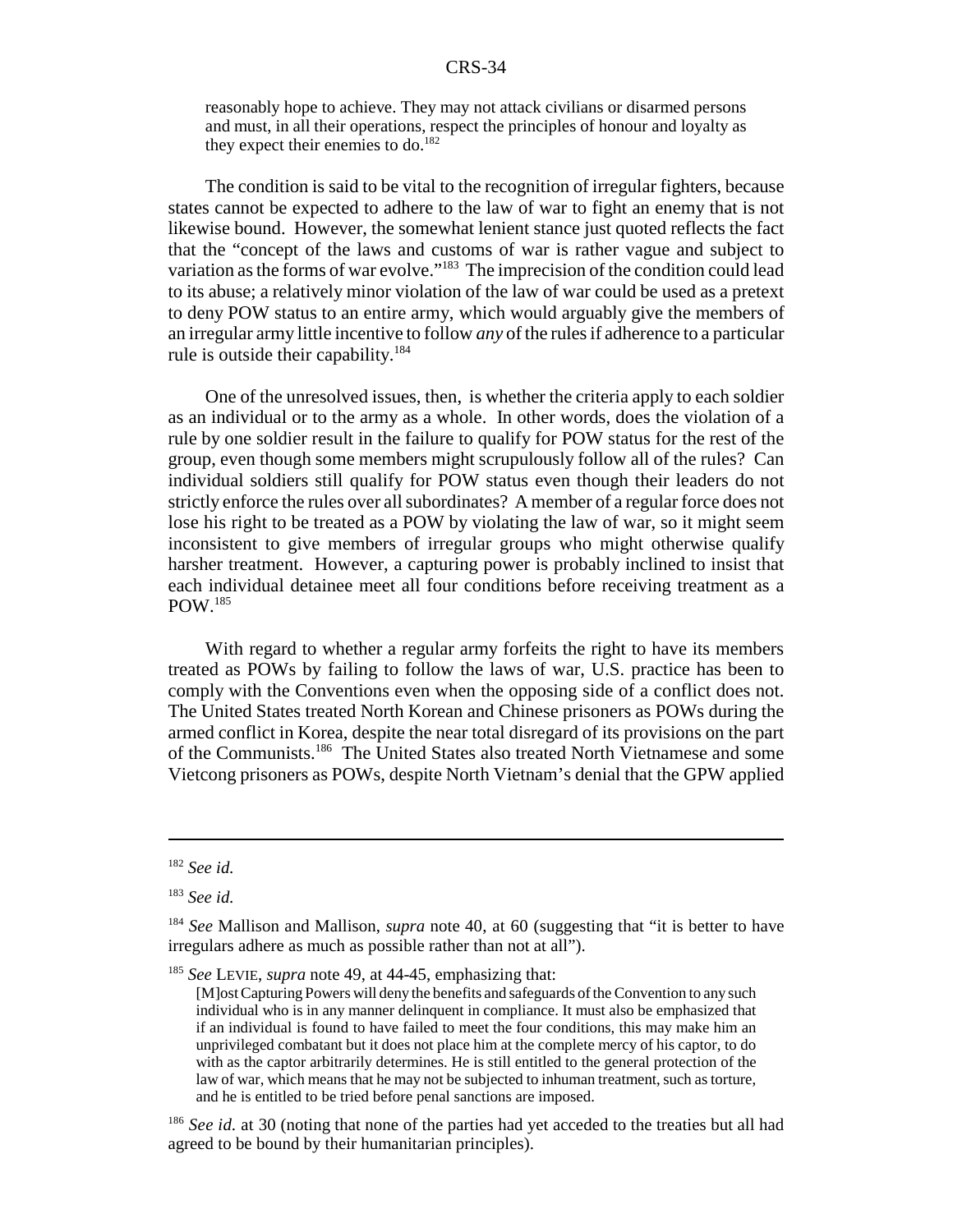at all,187 along with its threatened policy of treating downed U.S. airmen as not eligible for POW status and trying them as war criminals.

## **Determining Status under GPW Art. 5**

Article 5 of GPW states: "Should any doubt arise as to whether persons, having committed a belligerent act and having fallen into the hands of the enemy," belong to any of the categories in article 4 for POWs, "such persons shall enjoy the protection of the present Convention until such time as their status has been determined by a competent tribunal." President Bush has declared with respect to the detainees that there is no ambiguity: they are "unlawful combatants" and are not entitled to POW status. Some critics argue, and one federal court has agreed, that even if most of the detainees fail to meet the criteria for POW status, a declaration by the executive to that effect does not equate to a decision by a "competent tribunal."188

The GPW does not indicate how an article 5 tribunal should be constituted or in whose mind the doubt must arise in order to compel the institution of such a tribunal. The provision is new to the 1949 GPW and was inserted at the request of the ICRC.189 Prior to the inclusion of this language, summary decisions were often made by soldiers of relatively low rank on the battlefield, leading to instances where a captive could be presumed unlawful and executed on the spot, with any investigation to follow.190 Under the 1949 GPW, combatants are presumed to be entitled to POW status unless formally declared otherwise.<sup>191</sup> The United States has in the past interpreted this language as requiring an individual assessment of status before privileges can be denied.<sup>192</sup> Any individual who claims POW status is entitled to an adjudication of that status. An individual who has not committed a belligerent act and thus claims to be an innocent civilian arguably has the right to have that claim adjudicated.

<sup>187</sup> *See id.*

<sup>188</sup> Hamdan v. Rumsfeld, 344 F.Supp.2d 152, 162 (D.D.C. 2004), *rev'd* 413 F.3d 33 (D.C. Cir. 2005), *rev'd* 548 U.S. \_\_ (2006). The Supreme Court did not resolve the issue, but suggested the petitioner could present argument on remand as to his eligibility for POW status.

<sup>189</sup> *See* ICRC COMMENTARY, *supra* note 72, at 77.

<sup>190</sup> *See* LEVIE, *supra* note 49, at 56.

<sup>191</sup> *See* Baxter, *supra* note 39, at 343-44 ("The judicial determination which is necessary before a person may be treated as an unprivileged belligerent is in consequence not a determination of guilt but of status only and, for the purposes of international law, it is sufficient to ascertain whether the conduct of individual has been such as to deny him the status of the prisoner or of the peaceful civilian.").

<sup>192</sup> *See id;* FM 27-10, *supra* note 38, at para. 71 ("[Article 5] applies to any person not appearing to be entitled to prisoner-of-war status who has committed a belligerent act or has engaged in hostile activities in aid of the armed forces and who asserts that he is entitled to treatment as a prisoner of war or concerning whom any other doubt of a like nature exists.").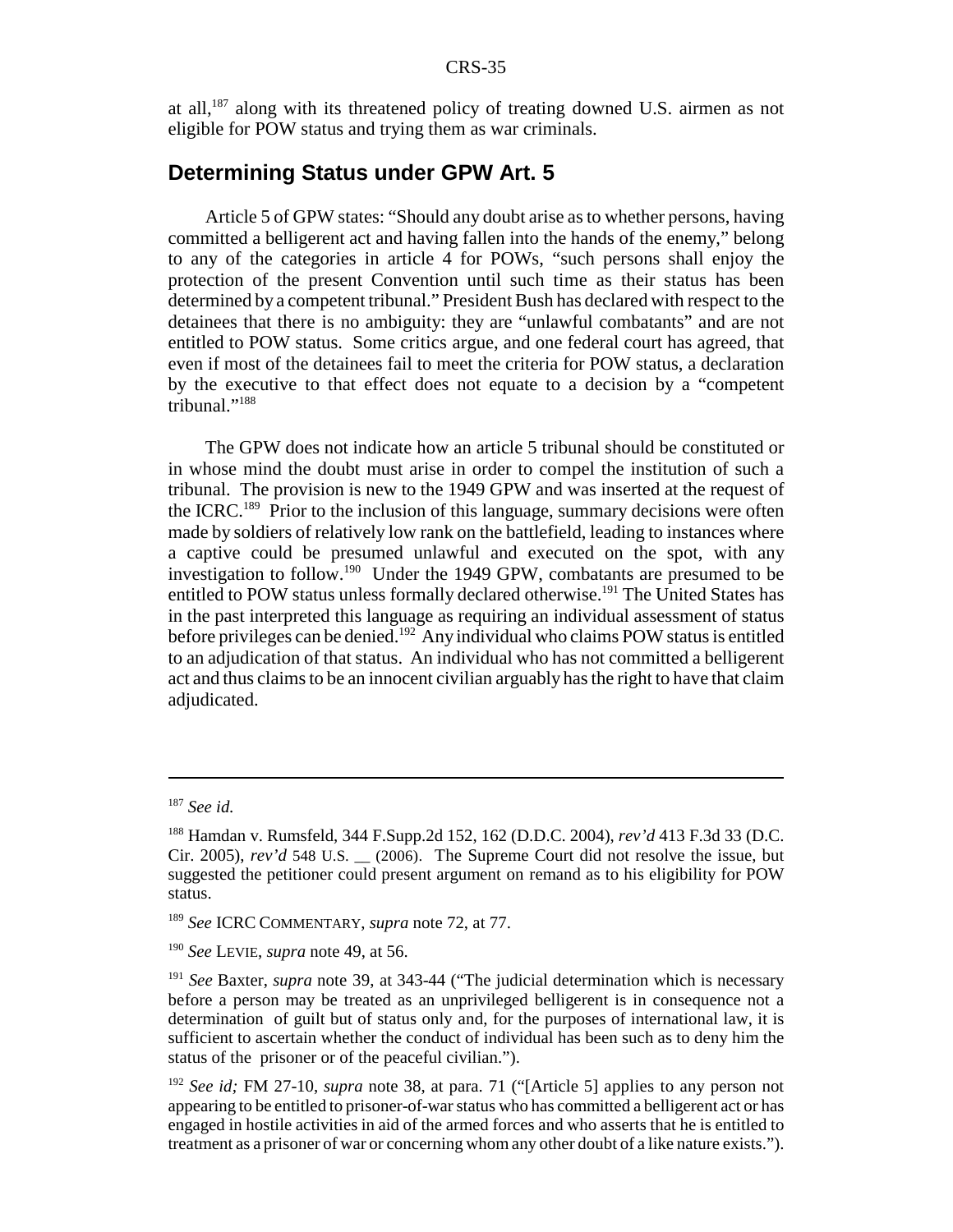The conflict in Vietnam, with its high frequency of irregular warfare, brought about the first implementation of written procedures for art. 5 tribunals.<sup>193</sup> The United States Military Assistance Command (MACV) first issued a directive pertaining to the determination of POW status in  $1966$ <sup>194</sup> Under the MACV directive, the captured North Vietnamese Army and Vietcong fighters were accorded POW status upon capture.<sup>195</sup> For prisoners who were not obviously entitled to POW status, a tribunal of three or more officers was convened to determine their status.<sup>196</sup> "Irregulars" were divided into three groups: guerrillas, self-defense force, and secret self-defense force. Members of these groups could qualify for POW status if captured in regular combat, but were denied such status if caught in an act of "terrorism, sabotage or spying."<sup>197</sup> Those not treated as POWs were treated as civil defendants, and were accorded the substantive and procedural protections of the  $GC<sup>198</sup>$  This approach met with the approval of the ICRC.<sup>199</sup>

In Grenada, where U.S. forces were opposed by Cuban military personnel and the Grenadian People's Revolutionary Army, the conflict was treated as international in nature and all captives were treated as prisoners of war until a more accurate determination could be made.<sup>200</sup> Detained persons were later classified as POWs, retained persons, or civilian internees, and were allowed to communicate with their next of kin within seven days of capture.<sup>201</sup> Seventeen former members of the government who were accused of taking part in the coup attempt, however, were initially detained incommunicado and interrogated on board U.S. vessels.<sup>202</sup> After hostilities ceased they were transferred to revolutionary courts that were financed by the United States and staffed by judges and lawyers from various Caribbean nations. All were found guilty. Amnesty International alleged that the trials were unfair and the verdicts relied on coerced statements.203 The Inter-American Commission on Human Rights (IACHR) later determined that the Government of the United States had violated Articles I (right to life, liberty and security of person), XVII (the right to recognition of juridical personality and civil rights) and XXV (right to be protected from arbitrary arrest and the right to humane treatment in custody) of the American

<sup>193</sup> *See* POW DOCUMENTS, *supra* note 140, at 722.

<sup>194</sup> *See* MACV Directive 20-5, 17 May 1966.

<sup>195</sup> *See* MACV Directive 381-46, Dec. 27, 1967 annex A, *reprinted in* 62 AM.J.INT'L L 765 (1968).

<sup>196</sup> *See* FREDERIC L. BORCH, JUDGE ADVOCATES IN COMBAT 21 (2001).

<sup>197</sup> *See* MACV Directive 381-46*.*

<sup>198</sup> *See* Mallison and Mallison, *supra* note 40, at 73.

<sup>&</sup>lt;sup>199</sup> *See id.* at 74 (quoting commendation by ICRC representative in Saigon).

<sup>200</sup> *See* BORCH, *supra* note 196, at 65-66 (noting that the brief nature of the hostility phase in that conflict made it difficult to classify the captives until afterward).

<sup>201</sup> *See id.*

<sup>202</sup> *See* The Grenada 17: The Last of the Cold War Prisoners?, Amnesty International Report 32/001/2003 (23 October 2003), *available at* [http://web.amnesty.org/library/index/ ENGAMR320012003] (last visited July 27, 2005).

<sup>203</sup> *See id*.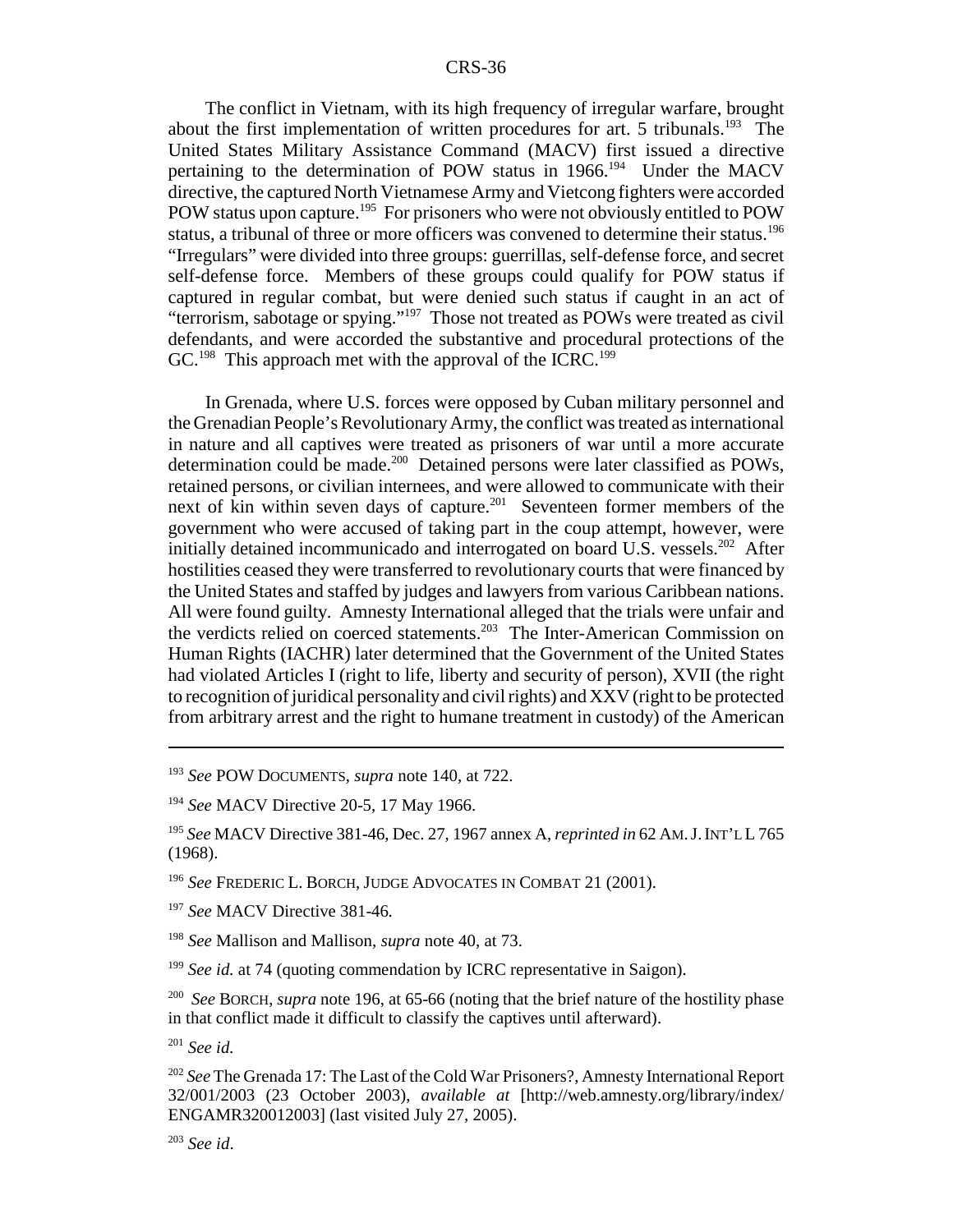Declaration on the Rights and Duties of Man.<sup>204</sup> The IACHR did not examine the fairness of the trials because the United States no longer had custody of the accused by the time they were tried.

The current procedures for determining the status of detainees is prescribed in United States Army Regulation (AR) 190-8. The regulation divides persons captured on the battlefield into four groups: enemy prisoners of war (EPW), retained personnel (RP - medical personnel, chaplains, and Red Cross representatives), civilian internees (CI), and other detainees (OD - whose status has not yet been determined but who are to be treated as EPW in the meantime). Ordinarily, a preliminary determination of each captive's status would be made by military police with the assistance of military intelligence personnel and interpreters during the processing procedure at the battlefield division collection point.<sup>205</sup> Where a captive's status cannot be adequately determined, the captive will be temporarily assigned the designation of "OD" until a tribunal can be convened to make a final determination. In the meantime, the OD is kept with the EPWs and accorded the same treatment.

AR 190-8 sec.1-6 prescribes the procedures for determining whether persons who have committed belligerent acts or engaged in hostile activities in aid of enemy armed forces are entitled to POW status, when such status is in doubt, in accordance with GPW art. 5. A tribunal composed of three commissioned officers established by a general courts-martial convening authority holds an open (to the extent allowed by security concerns) proceeding to decide by majority vote on the preponderance of evidence whether the detainee is an EPW, RP, innocent civilian, or civilian who "for reasons of operational security, or probable cause incident to criminal investigation, should be detained." It is unclear whether there are any specific time limits for a final determination. The regulation states that

[p]ersons who have been determined by a competent tribunal not to be entitled to prisoner of war status may not be executed, imprisoned, or otherwise penalized without further proceedings to determine what acts they have committed and what penalty should be imposed.<sup>206</sup>

These procedures do not appear to apply in what the Army calls Military Operations Other than War (MOOTW).207 In U.S. operations in Somalia and Haiti, for example, captured persons were termed "detainees" and were treated "in accordance with the humanitarian, but not administrative or technical standards of

<sup>204</sup> *See* Inter-American Commission on Human Rights, Report No. 109/99, Case 10.951, Coard et al v. United States (29 September 1999).

<sup>205</sup> *See* FM 3-19.40 Military Police Internment/Resettlement (I/R) Operations.

 $206$  AR 190-8 ch. 1-6(g).

<sup>207</sup> *See* Warren, *supra* note 101, at 58 (noting that during MOOTW in Panama, Somalia, and Haiti, captured belligerents were not entitled to POW status because none was involved in an international armed conflict or captured in occupied territory). A court later ruled that the engagement in Panama amounted to an international armed conflict. *See* United States v. Noriega, 808 F.Supp.791 (S.D.Fla. 1992).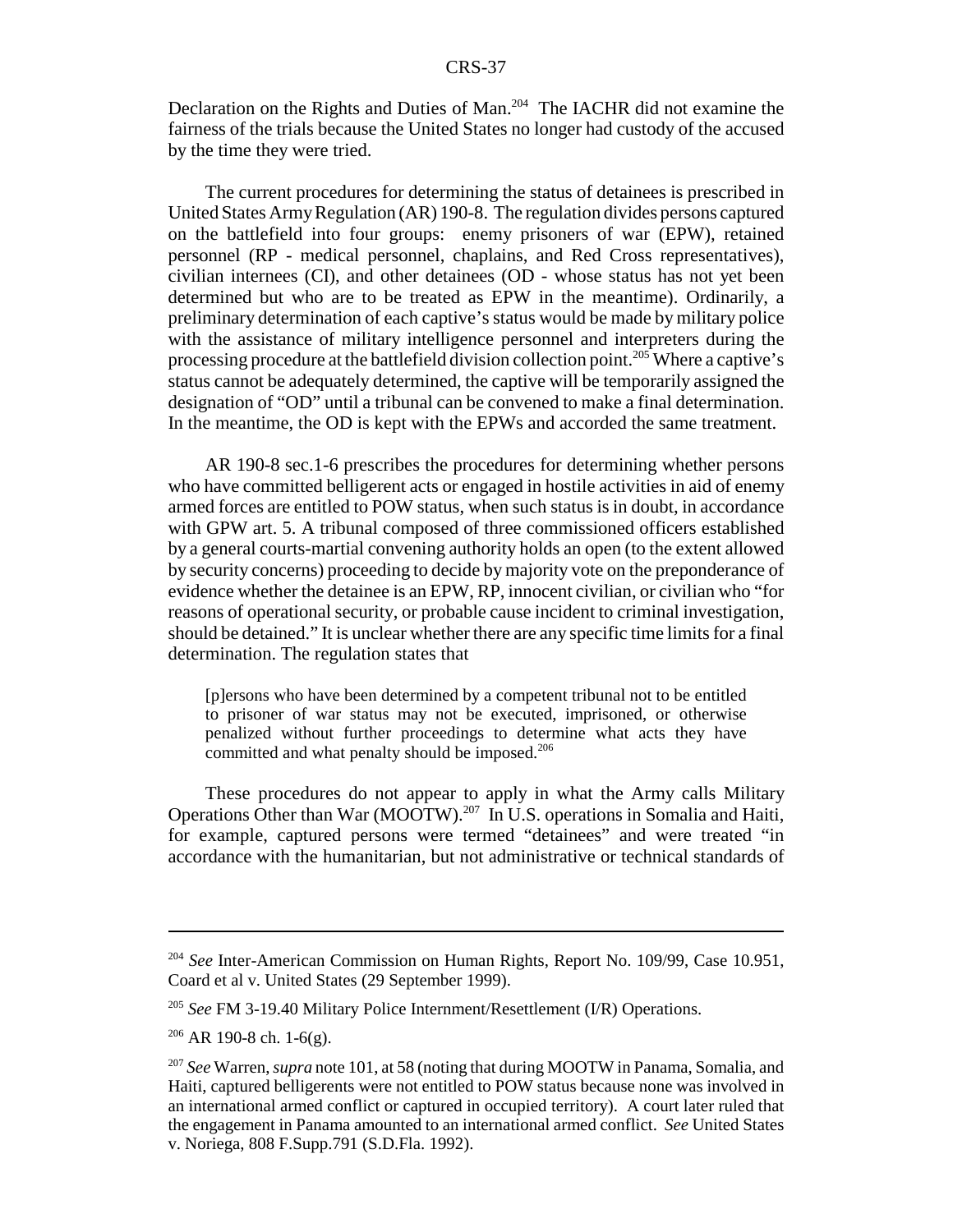the GPW."208 Human rights advocates reportedly found the living conditions acceptable, but criticized the uncertain nature of the detention. None of the detainees was ever tried by military commission as unlawful combatants.<sup>209</sup>

During Operation Just Cause in Panama, members of the Panamanian armed forces were termed "detainees" but were reportedly treated as POWs.210 U.S. forces also detained a large number of common criminals and patients from a mental hospital, as well as some members of the Noriega government.<sup>211</sup> After hostilities had ceased, a three-officer tribunal was set up to classify the prisoners. Four thousand of the prisoners were turned over to the new Endara government, while 100 prisoners of special interest were retained by U.S. forces.<sup>212</sup> Some of the latter group were transferred to the United States for civilian trials, but most were turned over to the Panamanian government. General Manuel Noriega, taken prisoner during the operation and removed to the United States for trial on drug charges, eventually succeeded in having a court accord him recognition as a POW.<sup>213</sup> The court did not agree with the Administration that since Gen. Noriega was being treated as a POW, there was no need to decide whether he was entitled to that status under international law.<sup>214</sup> The court stated:

The government's position provides no assurances that the government will not at some point in the future decide that Noriega is not a POW, and therefore not entitled to the protections of Geneva III. This would seem to be just the type of situation Geneva III was designed to protect against. Because of the issues presented in connection with the General's further confinement and treatment, it seems appropriate — even necessary — to address the issue of Defendant's status. Articles 2, 4, and 5 of Geneva III establish the standard for determining who is a POW. Must this determination await some kind of formal complaint by Defendant or a lawsuit presented on his behalf? In view of the issues presently raised by Defendant, the Court thinks not.

During the first Gulf War in 1991, the U.S. military did not set up camps for prisoners of war; instead, prisoners were processed by the Army and turned over to Saudi Arabia for detention.<sup>215</sup> The Army conducted 1,191 art. 5 tribunals.<sup>216</sup> During Operation Iraqi Freedom in 2003, U.S. military forces conducted "preliminary screenings" to determine whether the roughly 10,000 persons detained in connection

<sup>214</sup> *Id.* at 794.

<sup>215</sup> *See* BORCH, *supra* note 196, at 171.

<sup>216</sup> *See* LAW OF WAR WORKSHOP DESKBOOK, THE CENTER FOR LAW AND MILITARY OPERATIONS, JUDGE ADVOCATE GENERAL'S SCHOOL, U.S. ARMY (2000).

<sup>208</sup> *See* Warren, *supra* note 101, at 58-59.

<sup>209</sup> *See id.*

<sup>210</sup> *See id .*

<sup>211</sup> *See* BORCH, *supra* note 196, at 104-05.

<sup>212</sup> *Id.*

<sup>213</sup> *See* United States v. Noriega, 808 F.Supp. 791 (S.D.Fla. 1992). The change in official status did not have any effect on his prison sentence.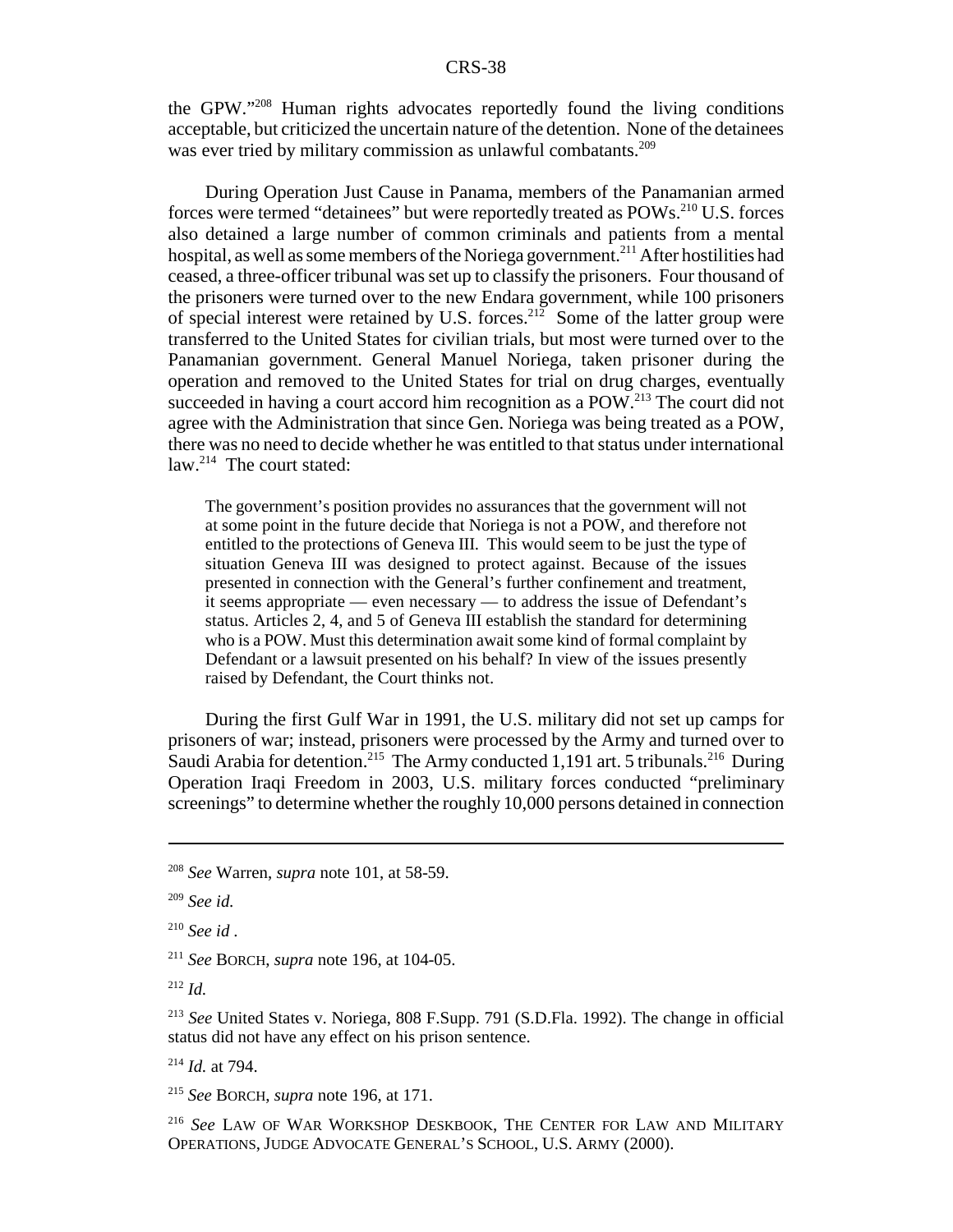with the invasion had committed a hostile act or obviously fell into one of the categories defined in AR 190-8 for detainees. Formal art. 5 tribunals were conducted pursuant to AR 190-8 only in the rare case when doubt as to status remained after the initial screening.<sup>217</sup>

## **Detention in Non-International Armed Conflicts**

Non-international armed conflicts are governed by Common Article 3 of the Geneva Conventions,<sup>218</sup> any applicable rules of the customary international law of war,<sup>219</sup> and any applicable obligations under human rights treaties.<sup>220</sup> In addition, although the United States has not ratified Additional Protocol I to the 1949 Geneva

218 Common Article 3 of the Geneva Conventions of 1949 states:

To this end, the following acts are and shall remain prohibited at any time and in any place whatsoever with respect to the above-mentioned persons:

(a) Violence to life and person, in particular murder of all kinds, mutilation, cruel treatment and torture;

(b) Taking of hostages;

(c) Outrages upon personal dignity, in particular humiliating and degrading treatment;

(d) The passing of sentences and the carrying out of executions without previous judgment pronounced by a regularly constituted court, affording all the judicial guarantees which are recognized as indispensable by civilized peoples.

2. The wounded and sick shall be collected and cared for.

An impartial humanitarian body, such as the International Committee of the Red Cross, may offer its services to the Parties to the conflict.

The Parties to the conflict should further endeavour to bring into force, by means of special agreements, all or part of the other provisions of the present Convention.

The application of the preceding provisions shall not affect the legal status of the Parties to the conflict.

<sup>219</sup> 1 JEAN-MARIE HENCKAERTS AND LOUISE DOSWALD-BECK, INTERNATIONAL COMMITTEE OF THE RED CROSS, CUSTOMARY INTERNATIONAL HUMANITARIAN LAW 299-383 (2005)(hereinafter "CUSTOMARY IHL")(outlining fundamental rights applicable in noninternational as well as international armed conflicts).

<sup>220</sup> *Id.* at 299-306 (outlining human rights obligations that continue to apply during armed conflict).

<sup>&</sup>lt;sup>217</sup> THE CENTER FOR LAW AND MILITARY OPERATIONS (CLAMO), LEGAL LESSONS LEARNED FROM AFGHANISTAN AND IRAQ: VOLUME I, MAJOR COMBAT OPERATIONS (11 SEPTEMBER 2001 TO 1 MAY 2003) 45 (2004).

In the case of armed conflict not of an international character occurring in the territory of one of the High Contracting Parties, each Party to the conflict shall be bound to apply, as a minimum, the following provisions:

<sup>1.</sup> Persons taking no active part in the hostilities, including members of armed forces who have laid down their arms and those placed hors de combat by sickness, wounds, detention, or any other cause, shall in all circumstances be treated humanely, without any adverse distinction founded on race, colour, religion or faith, sex, birth or wealth, or any other similar criteria.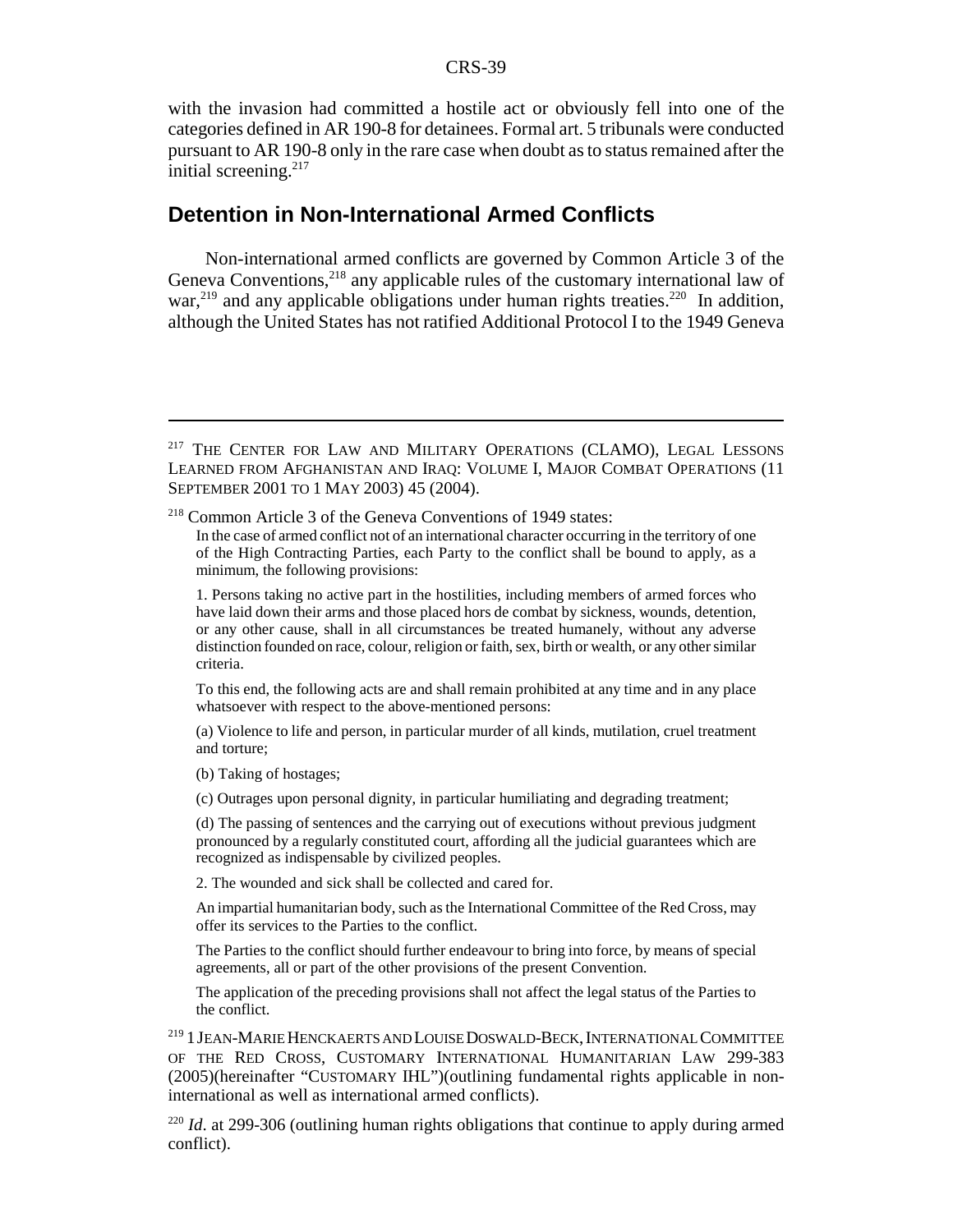Conventions on the Protection of War Victims ("Protocol I"),  $^{221}$  the United States has previously taken the view that many of its provisions have attained the status of customary international law.222

Common Article 3 does not itself provide authority to detain individuals suspected of being combatants or of presenting a security risk to the detaining state, nor does it differentiate between "lawful" and "unlawful combatants." Rather, it states that the application of its provisions has no effect on the legal status of the nonstate party (or parties) to the conflict. In other words, the recognition that Common Article 3 applies to a conflict does not constitute a recognition of belligerency on the part of a state, and a state may therefore prosecute insurgents for treason and other offenses against its laws without according them combatant immunity.223 On the other hand, under customary international law, the laws of war are not implicated unless a conflict constitutes a belligerency — that is, an armed conflict between two belligerents.<sup>224</sup> If a party to the conflict does not qualify as a belligerent under international law, detention and prosecution of its members are carried out according to domestic law, which in turn must comply with Common Article 3 and applicable human rights obligations of the state. Thus, it appears that human rights treaties are more relevant with respect to internal armed conflicts than they are in cases of international armed conflict. $225$ 

Protocol I to the Geneva Conventions provides that

Any person who has taken part in hostilities, who is not entitled to prisoner-of-war status and who does not benefit from more favourable treatment

<sup>&</sup>lt;sup>221</sup> Protocol Additional to the Geneva Conventions of Aug. 12, 1949, and Relating to the Protection of Victims of International Armed Conflicts (hereinafter "Protocol I"), June 8, 1977, 1125 U.N.T.S. 3. According to its terms, Protocol I applies to international armed conflicts as defined in the Geneva Conventions, but clarifies that these include "armed conflicts in which peoples are fighting against colonial domination and alien occupation and against racist regimes in the exercise of their right of self-determination...." *Id*. art. 1.

 $222$  For a discussion of the official United States position regarding the status of Protocol I, see generally Michael J. Matheson, *Session One: The United States Position on the Relation of Customary International Law to the 1977 Protocols Additional to the 1949 Geneva Conventions*, 2 AM. U. J. INT'L L. & POL'Y 419 (1987).

<sup>223</sup> *See* OPPENHEIM, *supra* note 75, § 59a (noting, however, that "so long as the insurgents themselves abide by the provisions of the Convention and so long as they refrain from committing acts of wanton murder and other offences amounting to war crimes it is in accordance with the spirit of the Convention that trials and executions for treason should be reduced to an indispensable minimum required by the necessities of the situation").

<sup>224</sup> Gabor Rona, *Interesting Times for International Humanitarian Law: Challenges from the "War on Terror,"* 27 FLETCHER F. WORLD AFF. 55, 59-61 (2003) (noting that the humanitarian law "concept of a 'party' suggests a minimum level of organization required to enable the entity to carry out the obligations of law"); *id*. at 69 (arguing that killings and detentions of persons outside the context of humanitarian law remains subject to the more restrictive legal regimes of international and domestic criminal and human rights law).

<sup>225</sup> *See* ROSAS, *supra* note 59, at 40.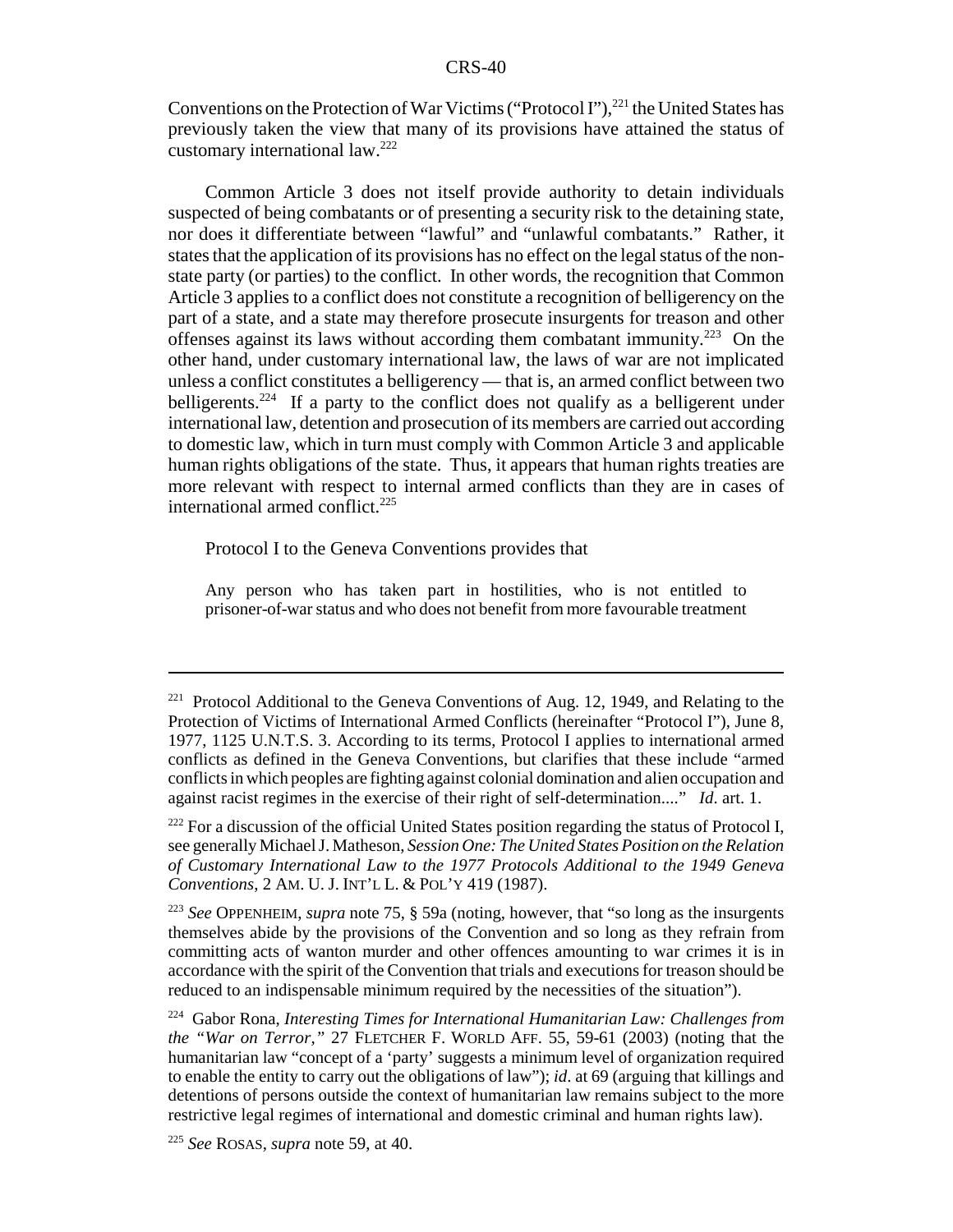in accordance with the Fourth Convention shall have the right at all times to the protection of Article 75 of this Protocol....<sup>226</sup>

Article 75 of Protocol I provides in part:

Any person arrested, detained or interned for actions related to the armed conflict shall be informed promptly, in a language he understands, of the reasons why these measures have been taken. Except in cases of arrest or detention for penal offences, such persons shall be released with the minimum delay possible and in any event as soon as the circumstances justifying the arrest, detention or internment have ceased to exist. $227$ 

## **Treatment of Detainees at Guantánamo**

The Department of Defense defends its treatment of the detainees at the Guantánamo Naval Station as fully complying with the principles of the Geneva Convention, and view the treatment as compliant with Common Article  $3^{228}$  as well as standards set by Congress in the Detainee Treatment Act of 2005 and the Military Commissions Act of 2006. DOD also points to the Combatant Status Review Tribunals as evidence that the detainees have received a determination of their status that roughly corresponds to what they would receive from a "competent tribunal" under GPW art. 5. Critics of the policy respond that the U.S.' position regarding the inapplicability of the Geneva Conventions could be invoked as precedent to defend the poor human rights practices of other regimes, and it could lead to harsh treatment of U.S. service members who fall into enemy hands during this or any future conflict. Under the critics' view, if the Administration can accomplish its goals by applying the GPW criteria in article 4 to determine by means of a competent tribunal which of the detainees is entitled to POW status, the foreign policy and humanitarian benefits would be worth the cost.

- (ii) Torture of all kinds, whether physical or mental;
- (iii) Corporal punishment ; and
- (iv) Mutilation;
- (b) Outrages upon personal dignity, in particular humiliating and degrading treatment, enforced prostitution and any form of indecent assault;
- (c) The taking of hostages;
- (d) Collective punishments; and
- (e) Threats to commit any of the foregoing acts.

<sup>228</sup> *See* England Memorandum, *supra* note 14 (asserting that treatment of detainees is humane and, with the exception of the military commissions found by the Supreme Court otherwise, compliant with Common Article 3).

 $226$  Protocol I art. 45(3).

<sup>&</sup>lt;sup>227</sup> *Id.* art 75(3). Additionally, Article 75(1) prohibits the following acts "at any time and in any place whatsoever, whether committed by civilian or by military agents":

<sup>(</sup>a) Violence to the life, health, or physical or mental well-being of persons, in particular:

<sup>(</sup>i) Murder;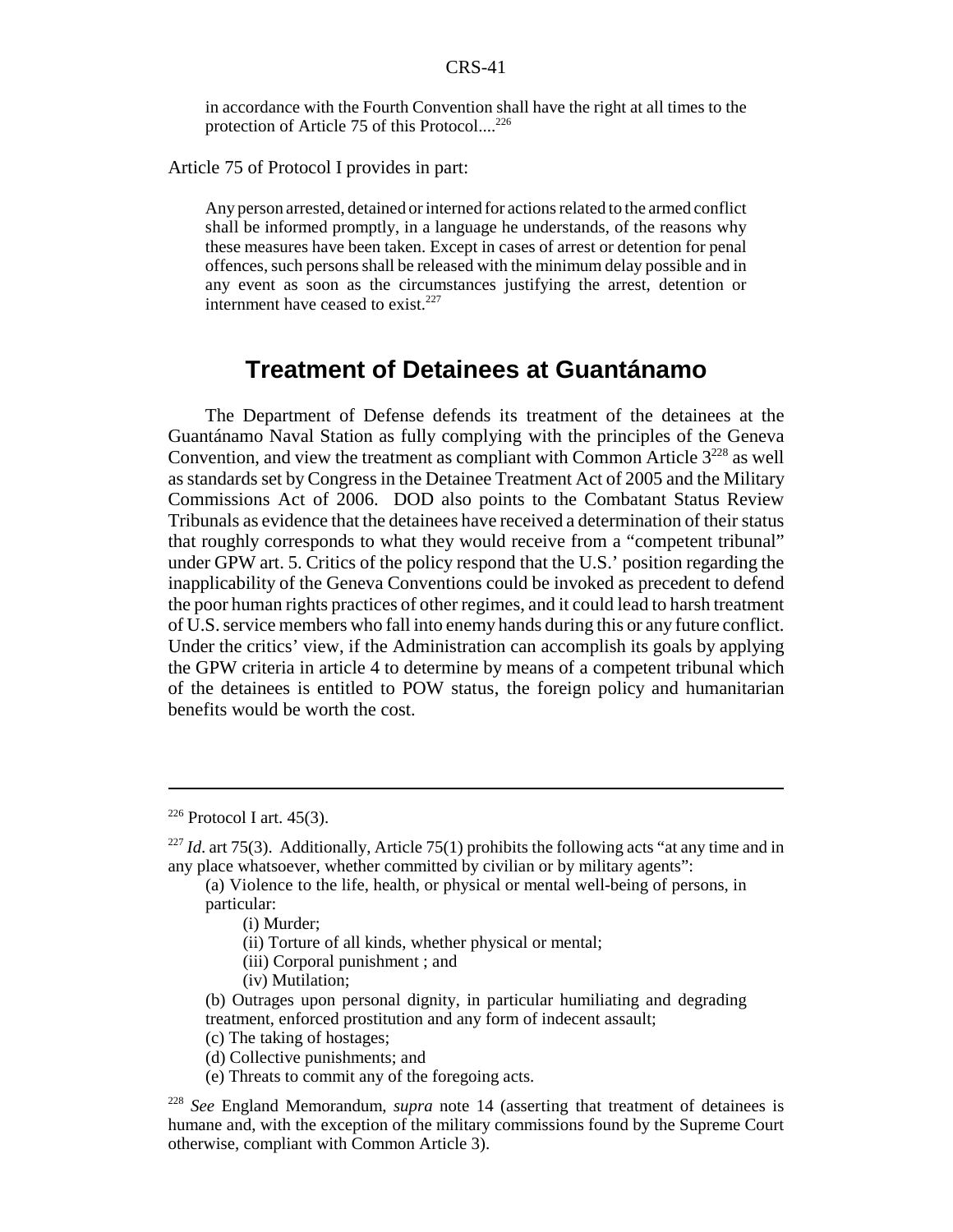The perceived implications of granting POW status appear to have played a role in the decision-making process, with Administration officials emphasizing the detrimental impact of treating the detainees as POWs on the U.S.' ability to fight the war against terror. Some of the issues are discussed below.

## **Interrogation**

One argument cited frequently in the press for denying POW status to the detainees is that the U.S. military would no longer be able to interrogate them in an effort to gain intelligence.<sup>229</sup> The GPW requires prisoners to give only a few personal facts, including name, rank, and serial number. Most armies undoubtedly forbid their soldiers from divulging any more information than what is required; however, there is no prohibition against the detaining power asking for more information.<sup>230</sup> It is forbidden to use mental or physical coercion to extract information from prisoners,231 but tactics such as trickery or promises of improved living conditions are not foreclosed.<sup>232</sup> Article 17 of GPW provides that "[p]risoners of war who refuse to answer may not be threatened, insulted, or exposed to any unpleasant or disadvantageous treatment of any kind." Torture is not permitted in the case of any detainee, regardless of that person's status.<sup>233</sup>

Similar language was contained in the 1929 Geneva Convention.<sup>234</sup> Despite the reports of widespread abuse of prisoners of war at the hands of enemy interrogators, there is very little case precedent defining the boundaries of acceptable conduct. <sup>235</sup> A British military court convicted several German Luftwaffe officers of improperly interrogating British POWs<sup>236</sup> at a special interrogation camp, where it was charged the officers used excessive heating of cells in order to induce prisoners to give war information of a kind they were not bound by the Convention to disclose. The charges also alleged the officers had threatened prisoners that their failure to provide sufficient answers could be seen by the Gestapo as evidence that the prisoners were

<sup>229</sup> For more on military interrogation, see CRS Report RL32567, *Lawfulness of Interrogation Techniques under the Geneva Conventions*, by Jennifer Elsea.

<sup>230</sup> *See* ICRC COMMENTARY, *supra* note 72, at 164.

 $231$  GPW art. 17.

<sup>232</sup> *See* LEVIE, *supra* note 49, at 108.

<sup>233</sup> GC art. 31 prohibits the use of physical or mental coercion to obtain information. *See also* Convention Against Torture and Other Cruel, Inhuman or Degrading Treatment or Punishment, Jun. 26, 1987, 1465 U.N.T.S. 85.

<sup>&</sup>lt;sup>234</sup> Geneva Prisoners of War Convention of 1929 art. 5 stated in part: No pressure shall be exerted on prisoners to obtain information regarding the situation of their armed forces or their country. Prisoners who refuse to reply may not be threatened, insulted, or exposed to unpleasantness or disadvantages of any kind whatsoever.

<sup>235</sup> *See* POW DOCUMENTS, *supra* note 140, at 708.

<sup>236</sup> *See* Trial of Erich Killinger and Four Others, 3 LRTWC 67, *excerpts reprinted in* POW DOCUMENTS, *supra* note 140, doc. no. 70, at 291.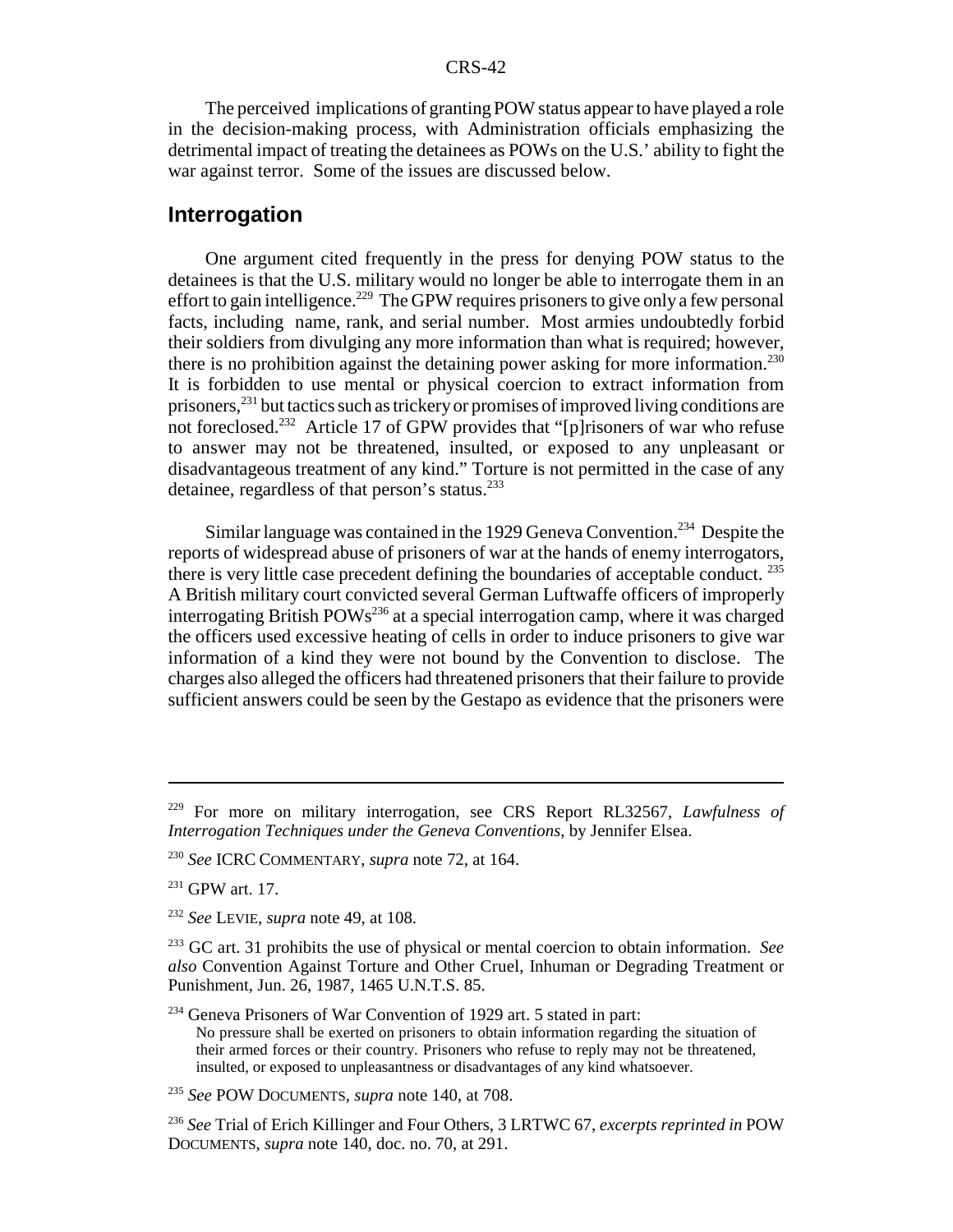saboteurs.<sup>237</sup> The military court expressed its agreement with the defense's position that interrogation was not unlawful under the Geneva Convention then in force, that obtaining information by trick was likewise not unlawful, and that interrogation of a wounded prisoner was not itself unlawful without evidence that methods used amounted to physical or mental ill-treatment.<sup>238</sup>

It appears to be a common practice for militaries to interrogate prisoners as soon as possible after capture to exploit their knowledge concerning tactical positions and plans.239 There is no express right to counsel during such interrogation; however, the case may be different where the information sought is of the type that could incriminate the prisoner personally for any crime.<sup>240</sup> The GPW forbids the use of coercion to induce a POW to admit guilt, and POWs who are accused of crimes have the right to counsel.<sup>241</sup> It may thus be argued that POWs are entitled to some form of exclusionary rule to keep a forced confession from introduction into evidence at trial.

Common Article 3 does not supply separate rules or standards for interrogation, but the prohibition on ill-treatment continues to apply during interrogations. Therefore, "violence to life and person, in particular murder of all kinds, mutilation, cruel treatment and torture;" the use of hostages; and "outrages upon personal dignity, in particular humiliating and degrading treatment" are prohibited in connection with interrogation. Article 75 of Protocol I prohibits "violence to the life, health, or physical or mental well-being of persons," including physical and mental torture, and proscribes "outrages upon personal dignity, in particular humiliating and degrading treatment, enforced prostitution and any form of indecent assault"; the use of hostages; and threats to commit any of these prohibited acts.

## **Trial and Punishment**

Trial and punishment of detainees may call for different procedural guidelines depending on the status of the detainee and whether the offense was committed prior to capture or during captivity.<sup>242</sup> Further, there is a distinction between crimes and

241 GPW art. 99 states in part:

No moral or physical coercion may be exerted on a prisoner of war in order to induce him to admit himself guilty of the act of which he is accused.

No prisoner of war may be convicted without having had an opportunity to present his defence and the assistance of a qualified advocate or counsel.

<sup>237</sup> *See id.*

<sup>238</sup> *See id.* at 292.

<sup>239</sup> *See* ICRC COMMENTARY, *supra* note 72, at 163.

<sup>240</sup> *See* LEVIE, *supra* note 49, at 109, n42 (arguing the "interrogation of a prisoner of war in a search for tactical information of immediate urgency cannot be equated to the interrogation of an individual arrested for questioning in connection with the possible commission of a crime...").

<sup>242</sup> *See* CRS Report RL31600, The *Department of Defense Rules for Military Commissions:* (continued...)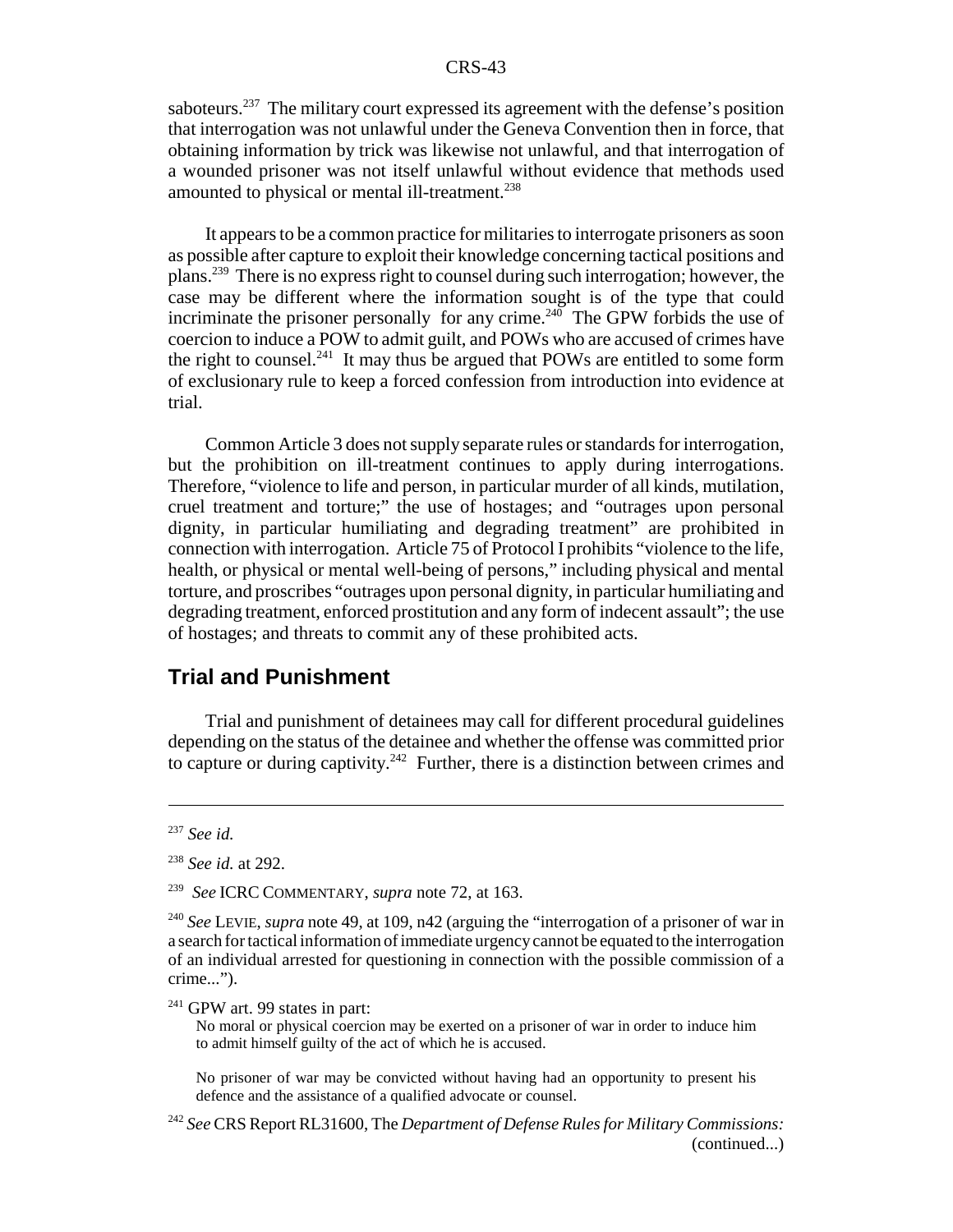mere disciplinary violations with respect to the nature and severity of punishment permitted. The Geneva Conventions do not permit collective punishment without an individual determination of guilt, nor confinement without a hearing.  $243$ 

The military has jurisdiction to try enemy POWs and civilians, including "unlawful belligerents," for violations of the law of war.<sup>244</sup> However, the military does not appear to have jurisdiction to try detainees for pre-capture acts not committed within occupied territory or in connection with the armed conflict, as described below.245

#### **POWs.** According to GPW article 102:

A prisoner of war can be validly sentenced only if the sentence has been pronounced by the same courts according to the same procedure as in the case of members of the armed forces of the Detaining Power, and if, furthermore, the provisions of the present Chapter have been observed.

#### Further, Article 84 provides:

In no circumstances whatever shall a prisoner of war be tried by a court of any kind which does not offer the essential guarantees of independence and impartiality as generally recognized, and, in particular, the procedure of which does not afford the accused the rights and means of defence provided for in Article 105.

Other procedural guarantees under the GPW include a prohibition on punishment for *ex post facto* crimes,<sup>246</sup> prompt notification of the charges and a speedy trial, $247$  notification to the Protecting Power of the impending trial at least

 $242$  (...continued)

*Analysis of Procedural Rules and Comparison with Proposed Legislation and the Uniform Code of Military Justice*, by Jennifer K. Elsea.

<sup>243</sup> *See* GPW art. 87; GC III art. 33*.*

<sup>244</sup> *See* 10 U.S.C. § 821 (recognizing concurrent jurisdiction of military courts over offenders or offenses designated by statute or the law of war); 10 U.S.C. § 818 (recognizing courtsmartial jurisdiction over violations of the law of war committed by any person). For a brief overview comparing jurisdiction and procedure among various courts, see CRS Report RL31262, *Selected Procedural Safeguards in Federal, Military, and International Courts*,by Jennifer K. Elsea.

<sup>&</sup>lt;sup>245</sup> For example, some of the detainees allegedly were arrested outside the zone of operations, in Bosnia, for suspicion of involvement in Al Qaeda terrorist plots. Some observers believe that these prisoners can only be charged as common criminals and not as unlawful belligerents.

<sup>246</sup> GPW art. 99.

 $247$  GPW art. 103 states:

Judicial investigations relating to a prisoner of war shall be conducted as rapidly as circumstances permit and so that his trial shall take place as soon as possible. A prisoner of war shall not be confined while awaiting trial unless a member of the armed forces of the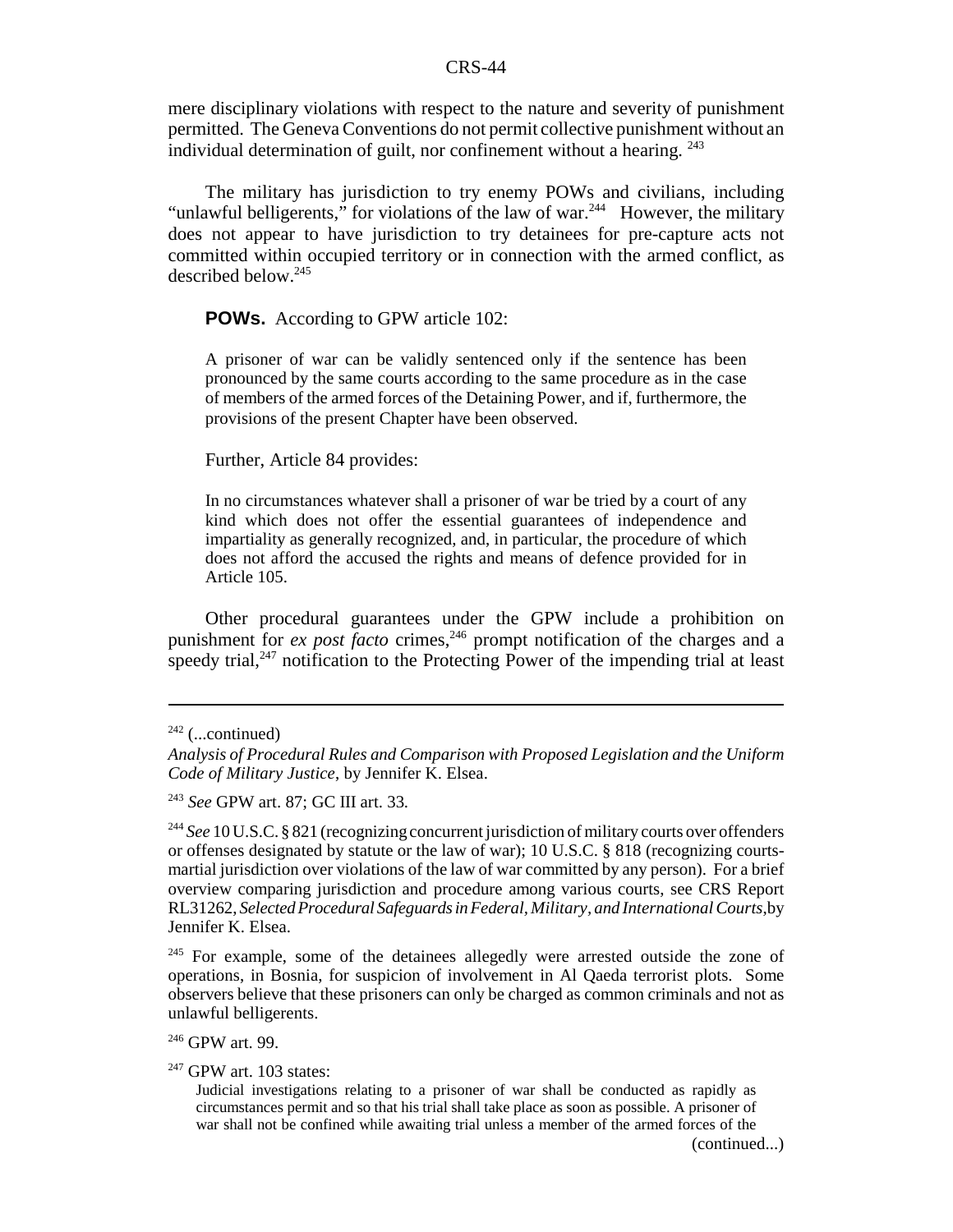three weeks in advance,  $248$  right to counsel of the POW's own choosing or appointed counsel,<sup>249</sup> trial in the presence of a representative of the Protecting Power,<sup>250</sup> the right to appeal a decision,<sup>251</sup> and if convicted, the right to serve the sentence under

Detaining Power would be so confined if he were accused of a similar offence, or if it is essential to do so in the interests of national security. In no circumstances shall this confinement exceed three months.

<sup>248</sup> GPW art. 104 requires the following information to be reported to the Protecting Power (*see supra* note 90) and POW's representative before a trial can commence:

1. Surname and first names of the prisoner of war, his rank, his army, regimental, personal or serial number, his date of birth, and his profession or trade, if any;

2. Place of internment or confinement;

3. Specification of the charge or charges on which the prisoner of war is to be arraigned, giving the legal provisions applicable;

4 . Designation of the court which will try the case; likewise the date and place fixed for the opening of the trial.

The same communication shall be made by the Detaining Power to the prisoner's representative.

 $249$  GPW art. 105 provides:

The prisoner of war shall be entitled to assistance by one of his prisoner comrades, to defence by a qualified advocate or counsel of his own choice, to the calling of witnesses and, if he deems necessary, to the services of a competent interpreter. He shall be advised of these rights by the Detaining Power in due time before the trial.

Failing a choice by the prisoner of war, the Protecting Power shall find him an advocate or counsel, and shall have at least one week at its disposal for the purpose. The Detaining Power shall deliver to the said Power, on request, a list of persons qualified to present the defence. Failing a choice of an advocate or counsel by the prisoner of war or the Protecting Power, the Detaining Power shall appoint a competent advocate or counsel to conduct the defence.

The advocate or counsel conducting the defence on behalf of the prisoner of war shall have at his disposal a period of two weeks at least before the opening of the trial, as well as the necessary facilities to prepare the defence of the accused. He may, in particular, freely visit the accused and interview him in private. He may also confer with any witnesses for the defence, including prisoners of war. He shall have the benefit of these facilities until the term of appeal or petition has expired.

Particulars of the charge or charges on which the prisoner of war is to be arraigned, as well as the documents which are generally communicated to the accused by virtue of the laws in force in the armed forces of the Detaining Power, shall be communicated to the accused prisoner of war in a language which he understands, and in good time before the opening of the trial. The same communication in the same circumstances shall be made to the advocate or counsel conducting the defence on behalf of the prisoner of war.

The representatives of the Protecting Power shall be entitled to attend the trial of the case, unless, exceptionally, this is held in camera in the interest of State security. In such a case the Detaining Power shall advise the Protecting Power accordingly.

<sup>250</sup> *Id.* ("The representatives of the Protecting Power shall be entitled to attend the trial of the case, unless, exceptionally, this is held in camera in the interest of State security.").

#### 251 GPW art. 106:

Every prisoner of war shall have, in the same manner as the members of the armed forces of the Detaining Power, the right of appeal or petition from any sentence pronounced upon him, with a view to the quashing or revising of the sentence or the reopening of the trial. He shall be fully informed of his right to appeal or petition and of the time limit within which he may

(continued...)

 $247$  (...continued)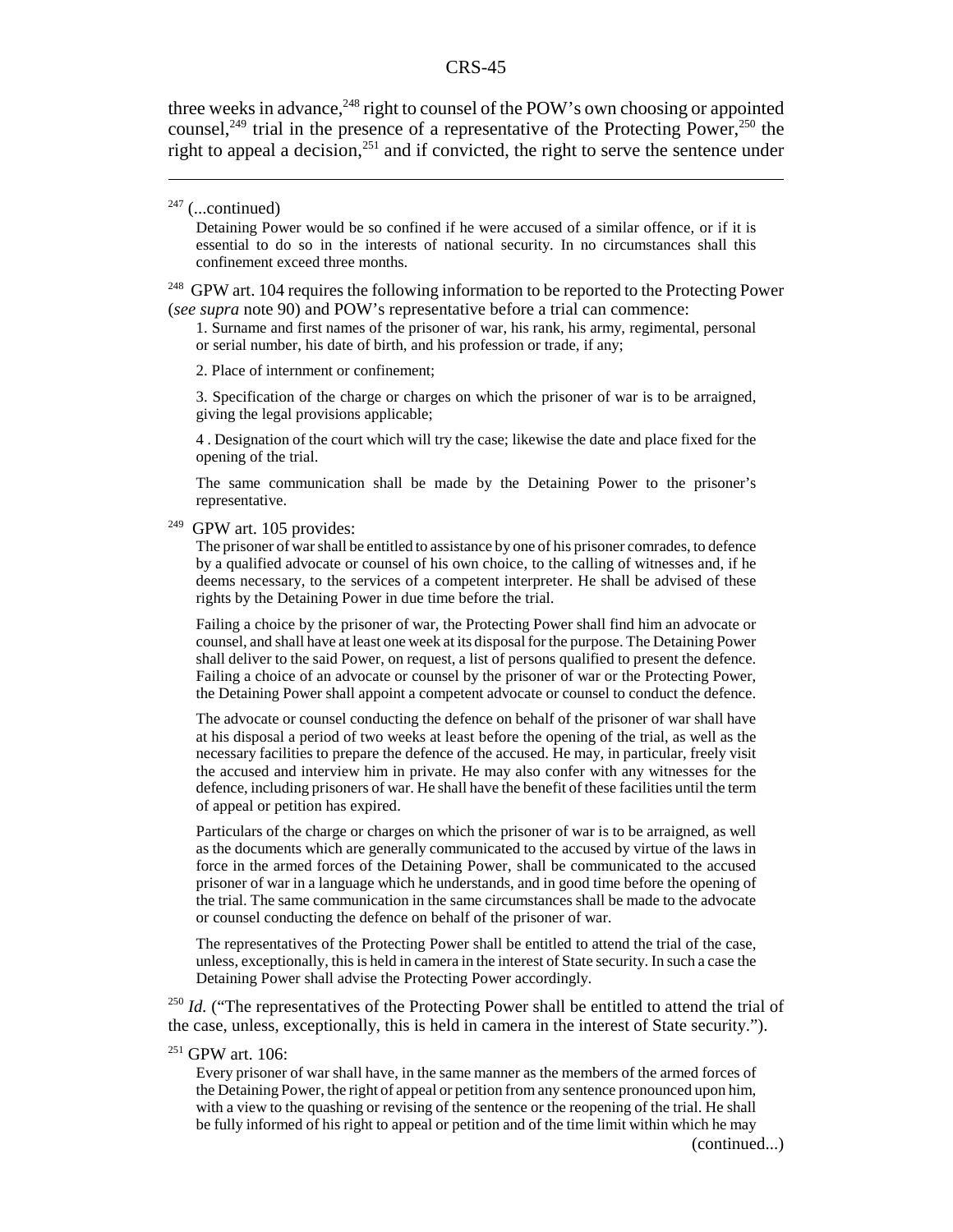humane conditions.<sup>252</sup> Special Provisions apply in case the offense is punishable by death. A POW sentenced to death may not be executed until six months after the Protecting Power has received the required notification under art. 107<sup>253</sup> The court must be informed that the POW owes no allegiance to the Detaining Power, encouraging the court to exercise leniency in sentencing on that basis.<sup>254</sup>

**Civilians.** A belligerent state may exercise jurisdiction over civilians in occupied territory subject to section III of the GC. However, the penal laws of the occupied territory remain in force unless the Occupying Power repeals or suspends them "in cases where they constitute a threat to its security or an obstacle to the application of the present Convention."255 The Occupying Power may also institute such laws that are essential to maintaining order and security, and to carrying out its obligations under the GC,<sup>256</sup> but these may not be enforced retroactively.<sup>257</sup> In addition, "[n]o sentence shall be pronounced by the competent courts of the Occupying Power except after a regular trial."258 All accused persons have the right to be "promptly informed, in writing, in a language which they understand, of the particulars of the charges preferred against them, and shall be brought to trial as rapidly as possible."259 The accused has the right to counsel of choice and an interpreter, the right to present evidence necessary to his defense,<sup>260</sup> and the right to appeal a sentence.<sup>261</sup> These provisions apply not only in occupied territory but also, by analogy, to persons interned on the territory of the Detaining Power.<sup>262</sup>

252 GPW art. 108:

<sup>253</sup> GPW art. 101.

- $254$  GPW art. 100.
- $255$  GC art. 64

<sup>256</sup> *Id.*

<sup>259</sup> *Id.*

<sup>262</sup> *Id.* art. 126 (applying arts. 71-76 by analogy to internees in the national territory of the Detaining Power). It is arguable that this provision would also encompass detainees at Guantánamo Bay, although the base is not technically U.S. territory.

 $251$  (...continued) do so.

Sentences pronounced on prisoners of war after a conviction has become duly enforceable, shall be served in the same establishments and under the same conditions as in the case of members of the armed forces of the Detaining Power. These conditions shall in all cases conform to the requirements of health and humanity.

<sup>257</sup> *See id.* art. 65-66

<sup>258</sup> *Id.* art 71.

<sup>&</sup>lt;sup>260</sup> GC. art. 72.

<sup>261</sup> *Id.* art. 73.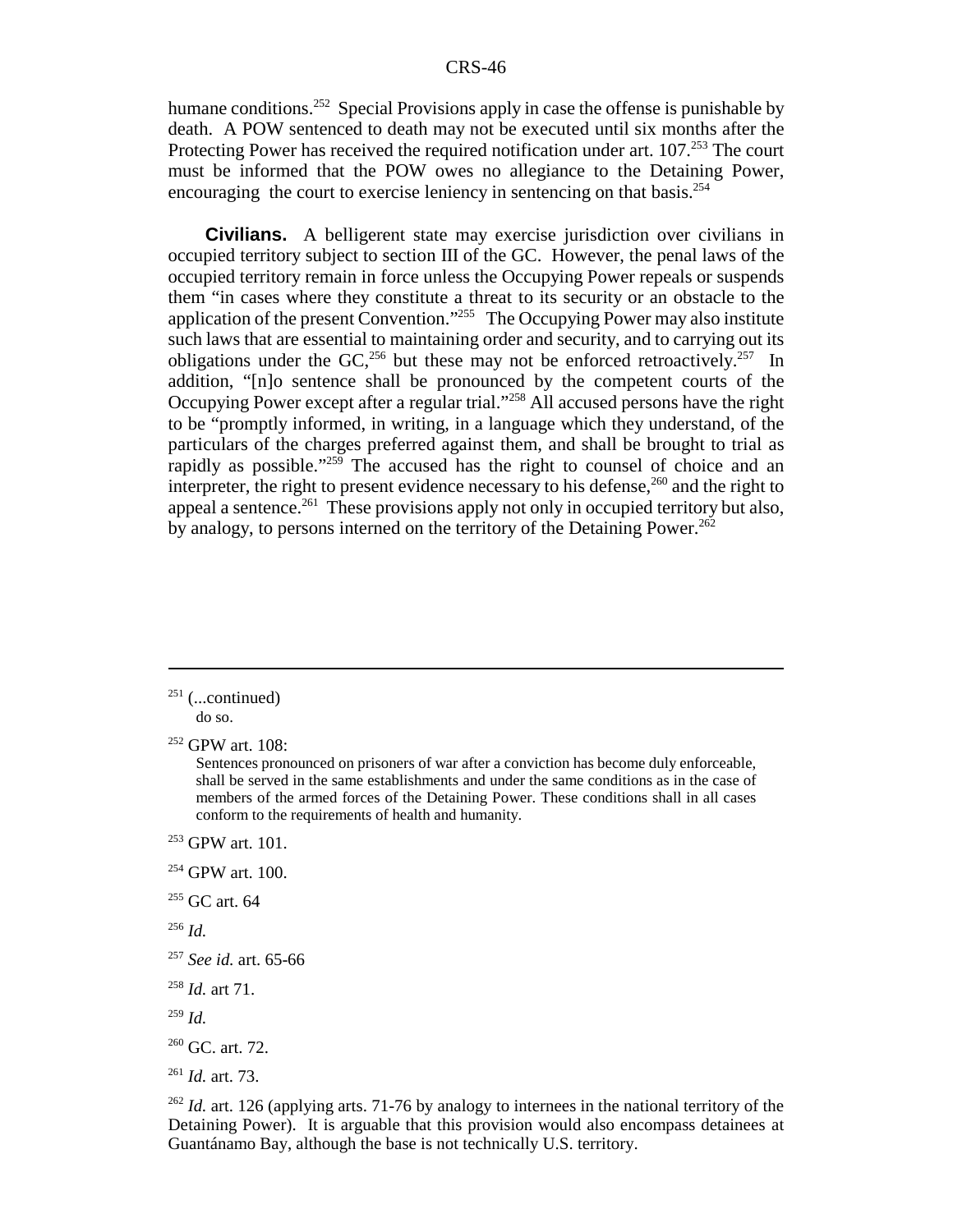Protected persons have the additional right to have the Protecting Power notified of the charges<sup>263</sup> and may have a representative of that power attend the trial.<sup>264</sup> If a protected person is sentenced to death, the sentence may not be carried out prior to six months after the Protecting Power is notified of the sentence.<sup>265</sup>

Chapter IX applies to civilian internees, and provides protection against duplicate punishment.<sup>266</sup> Violations of camp disciplinary rules may also be punished, but they are not to be treated as crimes. Internees may not be punished for a simple disciplinary breach, including attempted escape,  $267$  by confinement in a penitentiary.268

**Unlawful Belligerents.** The term "unlawful belligerents" is not found in the Geneva Conventions. Therefore, rules applicable to the trials of unlawful belligerents depend on whether the person charged is considered to be a civilian or whether a separate standard, found outside of the Geneva Conventions, applies. If the minimum standards outlined in Common Article 3 apply, the following are forbidden:

The passing of sentences and the carrying out of executions without previous judgment pronounced by a regularly constituted court, affording all the judicial guarantees which are recognized as indispensable by civilized peoples.

## **Security Measures**

Many nations impose upon their soldiers the duty to make every effort to escape from captivity if they should fall into the hands of the enemy.269 At the same time, the Detaining Power will undoubtedly seek to take all possible precautions to prevent escape.270 The Geneva Conventions regulate the use of deadly force to prevent an escape, requiring warning prior to the firing of any shots.<sup>271</sup> Attempted escape or aiding and abetting such an attempt is treated as a disciplinary matter only; once an escape is deemed to be "successful," in the case the prisoner is recaptured, no

- <sup>265</sup> *Id.* art 75.
- <sup>266</sup> *Id.*art. 118.
- <sup>267</sup> GC art. 122.
- <sup>268</sup> *Id.* art. 124.

<sup>263</sup> *Id.* art 71.

<sup>264</sup> *Id.* art 74.

<sup>269</sup> *See* LEVIE, *supra* note 49, at 403.

<sup>&</sup>lt;sup>270</sup> *See id.* (noting POWs will likely be placed in enclosures made "as escape-proof as humanly possible").

 $271$  GPW art. 42 provides:

The use of weapons against prisoners of war, especially against those who are escaping or attempting to escape, shall constitute an extreme measure, which shall always be preceded by warnings appropriate to the circumstances.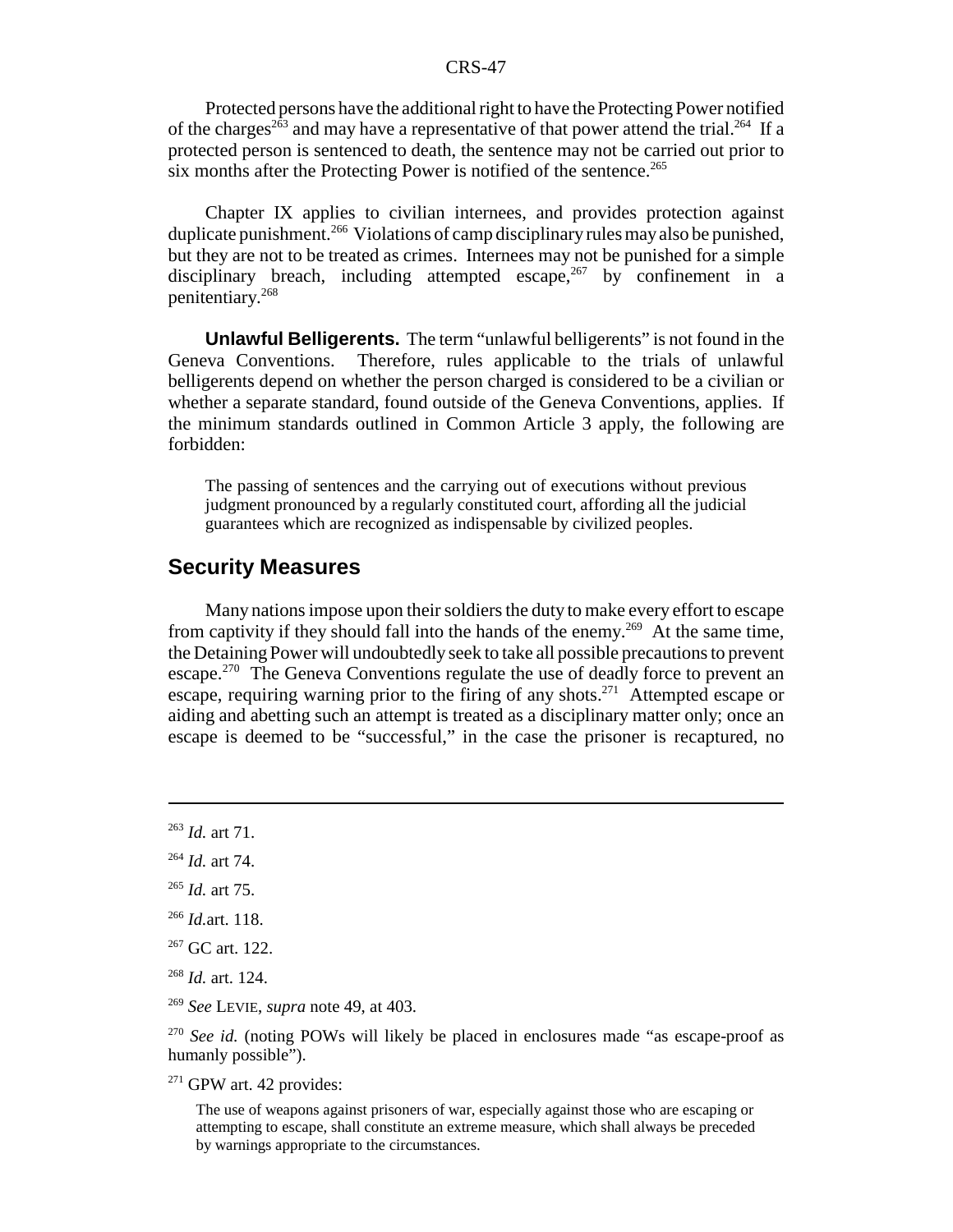punishment is permitted.<sup>272</sup> A prisoner who has attempted escape may be subjected to extraordinary surveillance measures.<sup>273</sup>

With respect to civilian detainees, the Geneva Conventions permits parties to a conflict to take "such measures of control and security in regard to protected persons as may be necessary as a result of the war."274 However, the most severe measure of control permissible is assigned residence or internment,<sup>275</sup> and collective punishment is proscribed.276 Confinement is restricted to those awaiting disciplinary proceedings or criminal trials.277 Persons detained under Common Article 3 may not be punished without trial.

It is unclear where the line between security measures and punitive measures lies. POWs are entitled to living quarters similar to those of their guards.<sup>278</sup> In contrast, press reports have described the facilities at Guantánamo Bay as similar to a "high security prison." The present living conditions may be subject to criticism as punitive measures. The Department of Defense has added a new medium-security facility, known as Camp 4, with cells that can hold up to 20 detainees, to house those deemed to pose less of a threat to the United States but who cannot yet be repatriated.

The Conventions allow prisoners to be searched and weapons confiscated, but personal property must be returned to them once internment ends.<sup>279</sup> U.S. Army regulations require detainees to be searched for weapons and other contraband immediately after their capture, prior to a determination of the captive's status.

<sup>275</sup> *Id*. art. 41.

<sup>277</sup> *See id*. arts. 122 (limiting confinement in conjunction with disciplinary investigation, including escapes and attempted escapes, to fourteen days) and 124 (confinement for disciplinary infraction not to be carried out in criminal penitentiary). "Unlawful confinement" of a protected person is a grave breach. *Id*. art 147.

278 GPW art. 25 provides:

Prisoners of war shall be quartered under conditions as favourable as those for the forces of the Detaining Power who are billeted in the same area. The said conditions shall make allowance for the habits and customs of the prisoners and shall in no case be prejudicial to their health.

The foregoing provisions shall apply in particular to the dormitories of prisoners of war as regards both total surface and minimum cubic space, and the general installations, bedding and blankets.

The premises provided for the use of prisoners of war individually or collectively, shall be entirely protected from dampness and adequately heated and lighted, in particular between dusk and lights out. All precautions must be taken against the danger of fire.

<sup>279</sup> *See* LEVIE, *supra* note 49, at 110.

<sup>272</sup> *Id*. art. 91-95.

<sup>273</sup> GPW art. 92; GC art. 120.

<sup>274</sup> GC art. 27.

<sup>276</sup> *Id*. art. 33.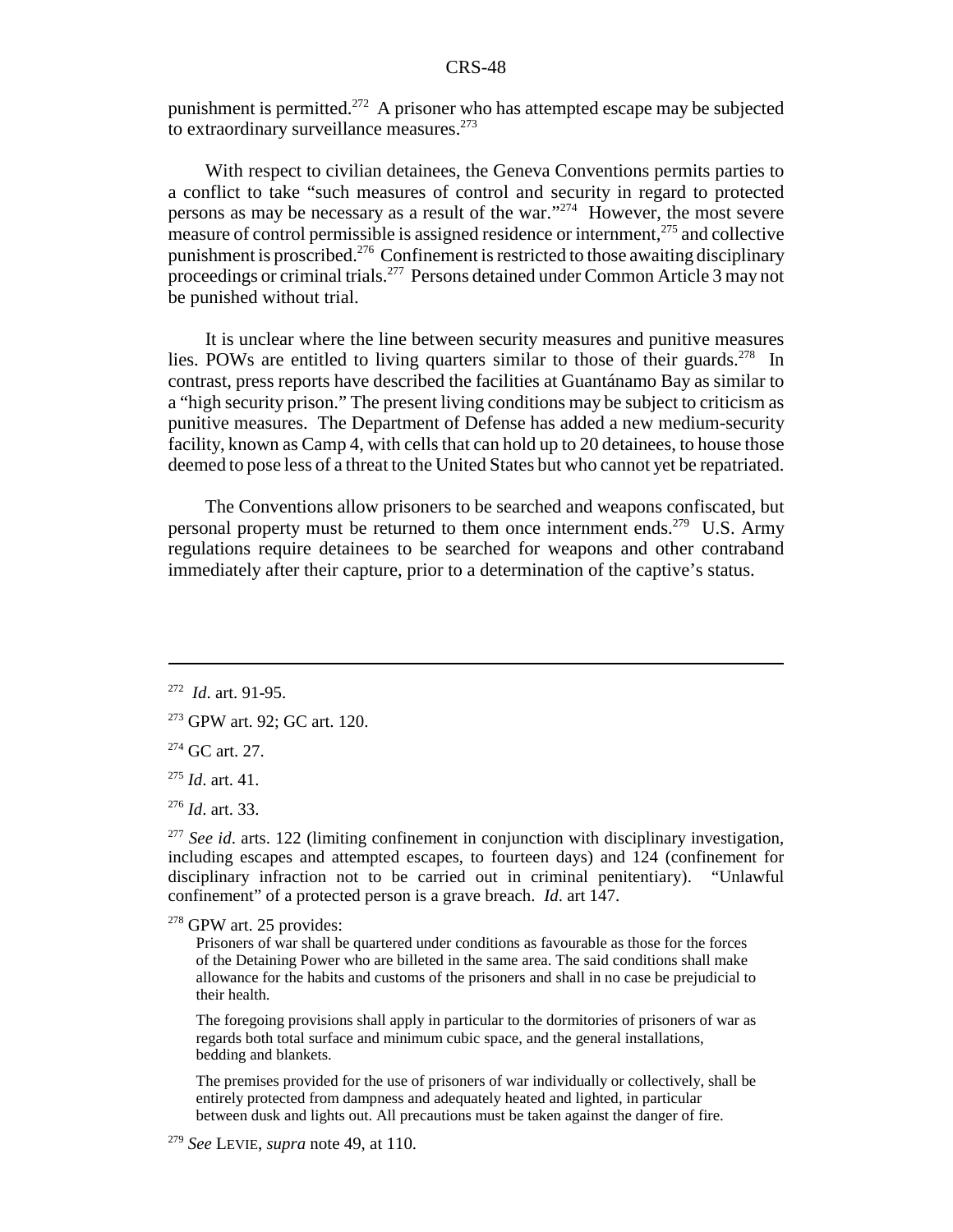## **Repatriation**

One argument advanced to support denying POW status to the detainees is that the United States would be required to return them to their countries of origin once hostilities cease. Some observers argue that this may not in practice be such an immediate requirement, and question whether hostilities will have ceased when U.S. troops have ceased combat operations in Afghanistan.

Under GPW art. 21, internment of POWs must cease when no longer necessary. According to GPW art. 118, repatriation must occur "without delay at the cessation of active hostilities." The language of the 1929 Geneva Convention was not as adamant, requiring only that parties should provide, in armistice agreements, for repatriation of prisoners to occur "with the least possible delay after cessation of hostilities."<sup>280</sup> However, there is an exception for prisoners who are charged with or have been convicted of an indictable crime.<sup>281</sup> There is also case law suggesting the obligation to repatriate is not automatic and immediate. The  $9<sup>th</sup>$  Circuit declined to grant freedom to a POW captured in Italy during the Second World War, who sought release partly on the grounds that hostilities had ceased.<sup>282</sup> The court noted that no peace treaty had yet been negotiated between Italy and the United States, and was not swayed by the fact that Italy had by that time changed sides. It appears to have remained international state practice to provide for repatriation of prisoners of war by express agreement. $^{283}$ 

Interned civilians must also be released "as soon as the reasons which necessitated [their] internment no longer exist,"284 which will occur "as soon as possible after the close of hostilities."285 There is an exception for internees against whom penal proceedings are pending or who have been convicted and sentenced for non-disciplinary offenses.286 These internees may be detained "until the close of such proceedings and, if circumstances require, until the completion of the penalty."<sup>287</sup>A study by the International Committee of the Red Cross concluded that customary

287 *Id.*

<sup>280</sup> *See* 1929 Geneva Convention Relative to the Treatment of Prisoners of War art. 75, 47 Stat. 2021 (July 27, 1929).

<sup>281</sup> *See* GPW art. 119:

Prisoners of war against whom criminal proceedings for an indictable offence are pending may be detained until the end of such proceedings, and, if necessary, until the completion of the punishment. The same shall apply to prisoners of war already convicted for an indictable offence.

<sup>&</sup>lt;sup>282</sup> *See In re* Territo, 156 F.2d 142 (9<sup>th</sup> Cir. 1946).

<sup>283</sup> *See, e.g.* POW DOCUMENTS,*supra* note 140, at 796, (noting that it took nearly two years after hostilities between Pakistan and India ended in 1971 before Pakistani prisoners of war were repatriated).

 $284$  GC art. 132.

<sup>285</sup> *Id.* art. 133.

 $286$  GC art. 133.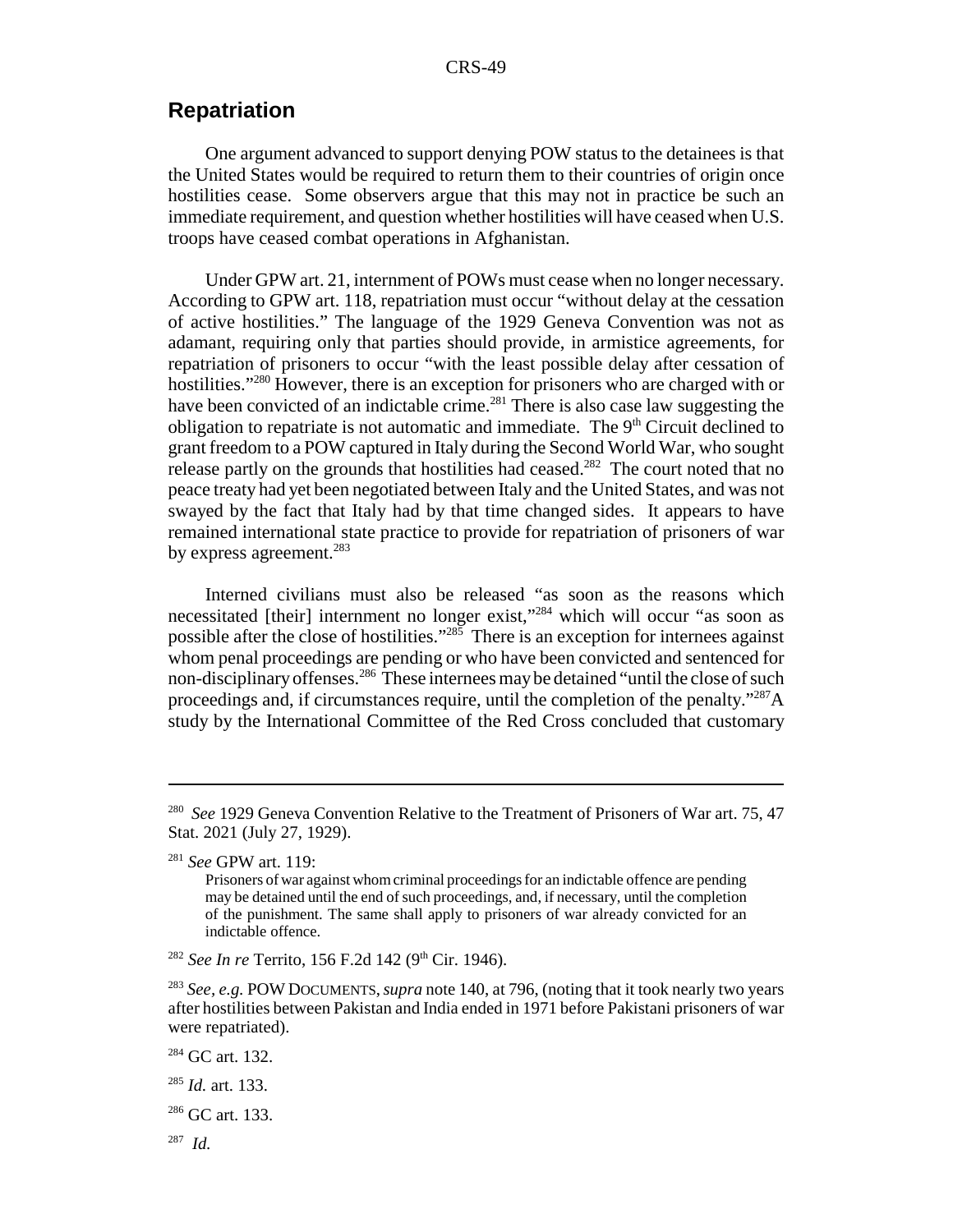international law imposes similar rules with respect to persons deprived of their liberty in the context of Common Article 3.<sup>288</sup>

## **Right to Redress**

The proper treatment of prisoners is the responsibility of the detaining power and the individuals directly responsible for their conditions. Mistreatment of prisoners of war may incur liability under both international norms and the UCMJ. It is possible that the refusal to hold tribunals to determine the legal status and rights of detainees may also contravene the law of war.289 Detainees have the right to protest their treatment to the detaining power or to a neutral power or organization serving as the protecting power,<sup>290</sup> and may not be punished for having asserted a grievance, even where it is considered unfounded.<sup>291</sup> (In this case, the role of protector appears to be filled by the International Committee of the Red Cross.) Other signatory states are obligated to "ensure respect" for the Conventions "in all circumstances,"292 meaning that other states may issue diplomatic challenges on behalf of the detainees, and may even find a cause of action in domestic courts to challenge the detention.<sup>293</sup> Under the Detainee Treatment Act and the Military Commissions Act, the detainees have limited recourse to federal courts to challenge

291 *Id.*

<sup>288</sup> *See* I CUSTOMARY IHL, *supra* note 219, at 451.

<sup>&</sup>lt;sup>289</sup> Failure to afford a prisoner a regular trial in accordance with the 1929 Geneva Convention resulted in some convictions by post-World War II tribunals. Japan, for example, adopted a policy proclaiming enemy airmen who participated in bombing raids against Japanese territory to be violators of the law of war and subject to execution. This "Enemy Airmen Act" resulted in the deaths of many captured American fliers after allegedly sham trials. *See* Trial of Lieutenant General Shigeru Sawada and Three Others, 5 LRTWC 1 (U.S. Military Commission, Shanghai 1946), *reprinted in* POW DOCUMENTS, *supra* note 140, doc. no. 78 (four Japanese officers convicted of denying fair trial to captured "Doolittle Raiders"); Trial of Lieutenant General Harukei Isayama and Seven Others, 5 LRTWC 60 (U.S. Military Commission, Shanghai 1946), *reprinted in* POW DOCUMENTS, *supra* note 140, doc. no. 82 (conviction for "permitting and participating in an illegal and false trial" of American POWs).

<sup>290</sup> GPW art. 78.

 $292$  GPW art. 1.

<sup>293</sup> Such a suit was dismissed in Great Britain. *See* John Chapman, *'Taliban' Briton Loses His Court Bid*, DAILY EXPRESS (United Kingdom), Mar. 16, 2002, at 47. The mother of a British detainee brought a case claiming her son, one of the detainees held at Guantanamo Bay, has wrongly been denied POW status, was interrogated by British security services and has been denied legal representation. The High Court rejected the challenge as essentially a "political question," but criticized the United States' conduct with respect to the detainees. *See* Abbasi v. Sec'y of State, [2002] EWCA Civ 1598, *reprinted in* 42 I.L.M. 358 (2003).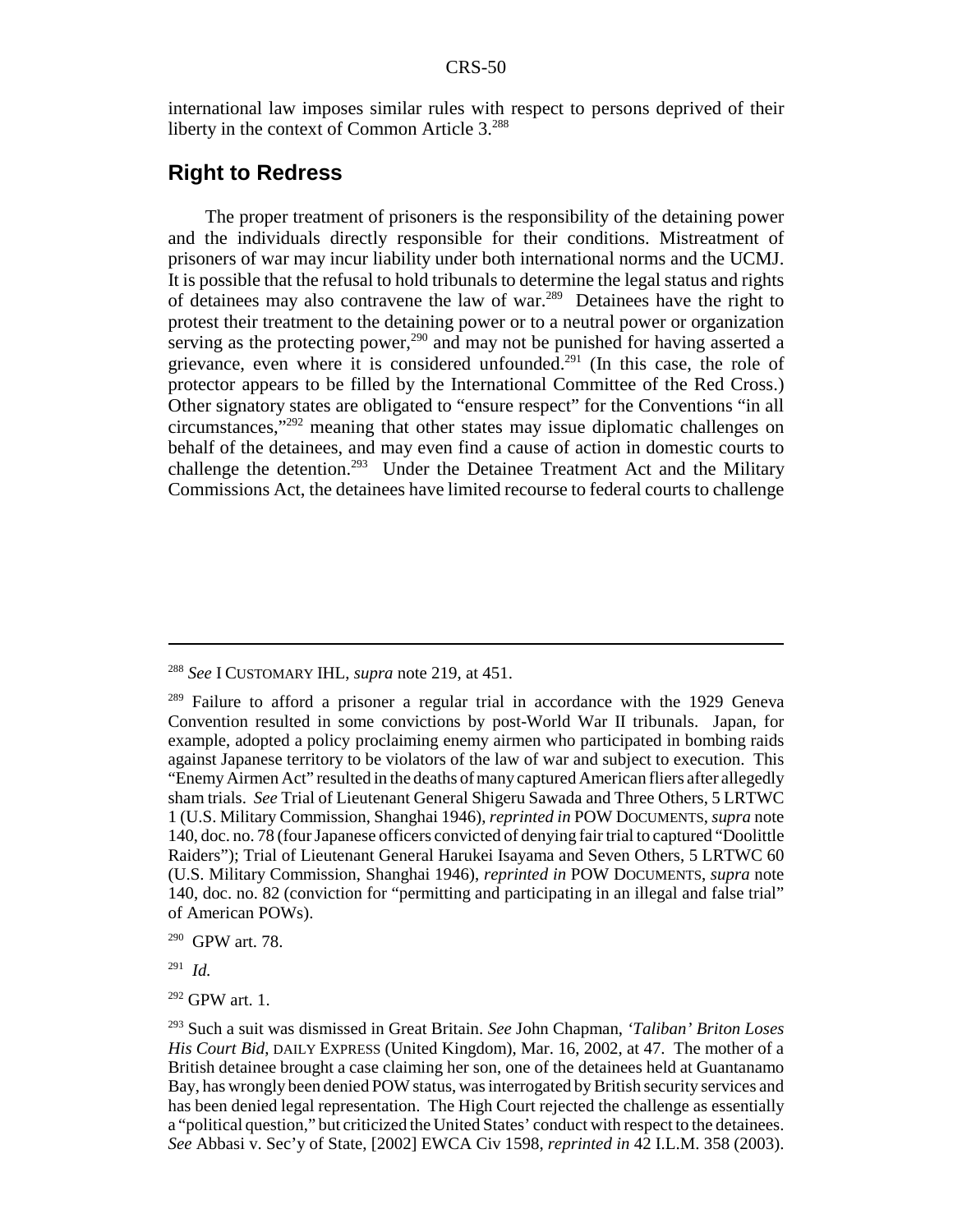their status as "enemy combatants,"294 but they are prohibited from invoking their rights under the Geneva Conventions in connection with such a challenge.

## **Congress's Role**

The Constitution provides Congress with ample authority to legislate the treatment of battlefield detainees in the custody of the U.S. military. The Constitution empowers Congress to make rules regarding capture on land or water,<sup>295</sup> to define and punish violations of international law,<sup>296</sup> and to make regulations to govern the armed forces.<sup>297</sup> Congress also has the constitutional prerogative to declare war,<sup>298</sup> a power it did not formally exercise with regard to the armed conflict in Afghanistan. By not declaring war, Congress has implicitly limited some presidential authorities.<sup>299</sup>

Despite the constitutional powers listed above, Congress has not generally taken an active rule in prescribing the treatment of prisoners of war. Existing statutes concerning enemy prisoners of war are limited to providing for the use of DOD funds to pay expenses incident to the maintenance, pay, and allowances of persons in custody of any military department,<sup>300</sup> to provide for the disposition of the remains of enemy prisoners of war and interned enemy aliens who die in the custody of a military department,<sup>301</sup> to penalize those who aid the escape of an enemy prisoner,<sup>302</sup> and to exempt prisoners of war from the entitlement to claim of compensation for injury or death resulting from war-risk hazard.<sup>303</sup> However, prisoners of war are covered under the jurisdiction of the Uniform Code of Military Justice (UCMJ).<sup>304</sup>

The Administration has asserted that the war on terror is a new kind of conflict, requiring a new set of rules and definitions. It has been observed that the nature of

298 *Id.* art. I, § 8, cl. 11.

304 *See* 10 U.S.C. § 802(a)(9).

 $294$  Rasul v. Bush, 542 U.S. 466 (2004). However, Congress has since enacted the Detainee Treatment Act of 2005, P.L. 109-148, title X, and the Military Commissions Act, P.L. 109- 366, which limit the detainees' access to courts. *See infra* note 319 *et seq.*, and accompanying text.

<sup>&</sup>lt;sup>295</sup> U.S. CONST. art. I, § 8, cl. 11

<sup>296</sup> *Id.* art. I, § 8, cl. 10.

<sup>297</sup> *Id.* art. I, § 8, cl. 14.

<sup>299</sup> *See* CRS Report RL31133, *Declarations of War and Authorizations for the Use of Military Force: Background and Legal Implications*, by Jennifer K. Elsea and Richard F. Grimmet.

 $300$  10 U.S.C. § 956(5).

<sup>301 10</sup> U.S.C. § 1483.

<sup>302 18</sup> U.S.C. § 757.

<sup>303 42</sup> U.S.C. § 1701.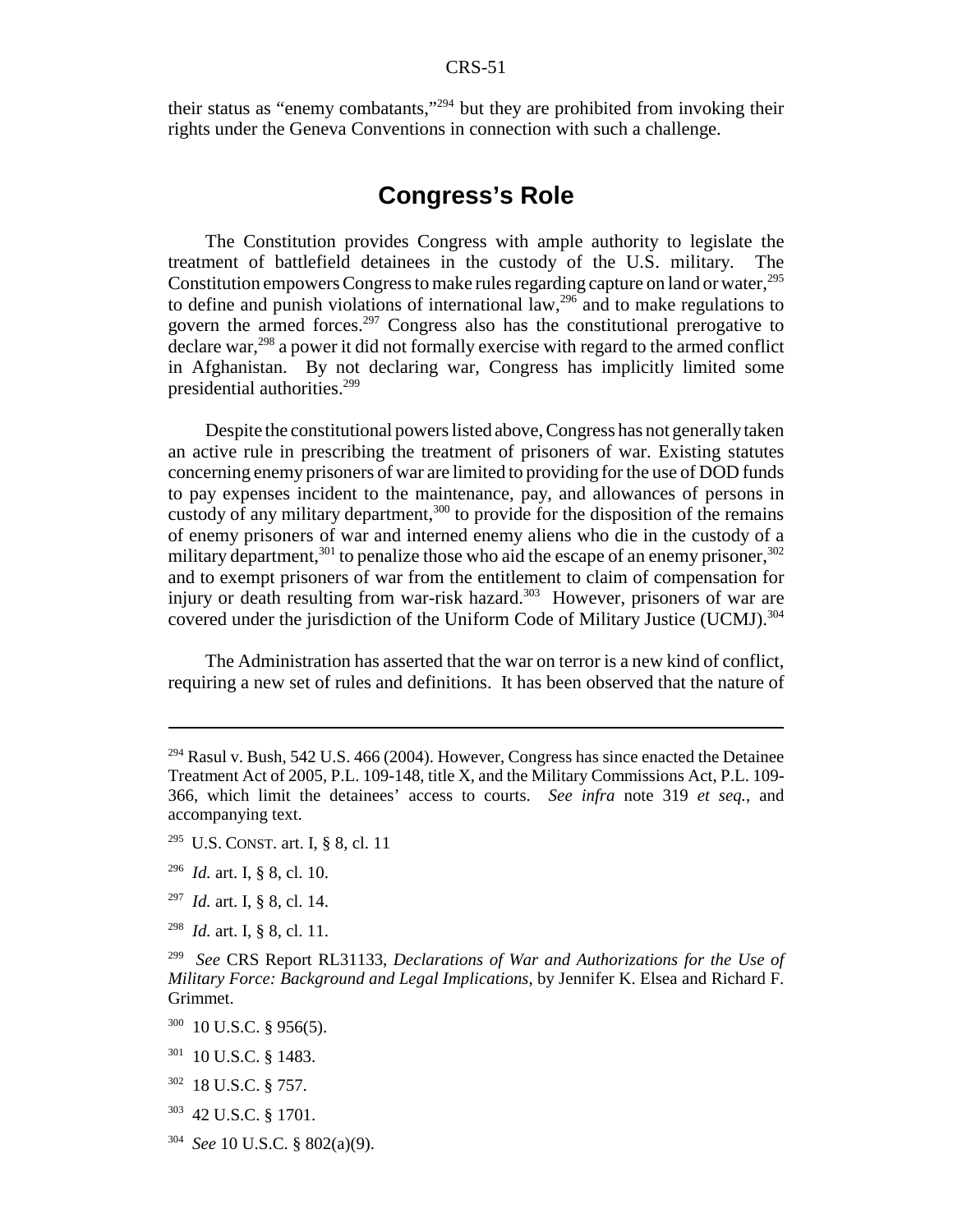the hostilities and U.S. objectives borrow some characteristics from the realm of law enforcement and others from a model based on conventional war. Consequently, the role of Congress might be seen as particularly important in providing a definition and a set of boundaries to shape how such a war is to be fought. Courts have not been receptive to the argument that the President has the inherent authority to determine how to pursue the war against terrorism. However, Congress's enactment of the Detainee Treatment Act and the Military Commissions Act, by restricting the Guantanamo Bay detainees' access to U.S. courts, may limit the opportunity for any judicial testing of whether executive actions comply with congressional authorization.

## **108th Congress**

Several measures were introduced during the 108<sup>th</sup> Congress to address the detention of persons detained in connection with the war on terrorism. Legislation to authorize the President to convene military tribunals under certain circumstances was not enacted. However, the National Defense Authorization Act for FY2005, PL 108-375 (October 28, 2004) ("NDA") provided measures to ensure the proper treatment of all prisoners held in connection with the war on terrorism, including the prisoners in military custody at Guantanamo Bay.<sup>305</sup>

The NDA emphasizes that the policy of the United States is to ensure that no detainee in its custody is subjected to torture or cruel, inhuman, or degrading treatment, and to promptly investigate and prosecute instances of abuse, to ensure that U.S. personnel understand the applicable standards, to accord detainees whose status is in doubt the protection for prisoners of war under the Geneva Conventions, and to "expeditiously process and, if appropriate, prosecute detainees in the custody of the United States, including those in the custody of the United States Armed Forces at Guantanamo Bay, Cuba." (Sec. 1091). It also requires the military to implement, within 150 days of the passage of the act, a policy to ensure detainees are treated in accordance with the obligations set forth in section 1091, (Sec. 1092), and to submit copies of regulations to Congress along with a report setting forth steps taken to implement section 1092. (Sec. 1093). The NDA also requires DOD to submit an annual report giving notice of any investigation into any violation of laws regarding the treatment of detainees, aggregate data relating to the detention operations of the Department of Defense, including how many persons are held and in what status, and how many have been transferred to the jurisdiction of other countries. The NDA does not address the treatment of persons in custody of the CIA.

<sup>305</sup> For more information, see CRS Report RL32395, *U.S. Treatment of Prisoners in Iraq: Selected Legal Issues*, by Jennifer K. Elsea.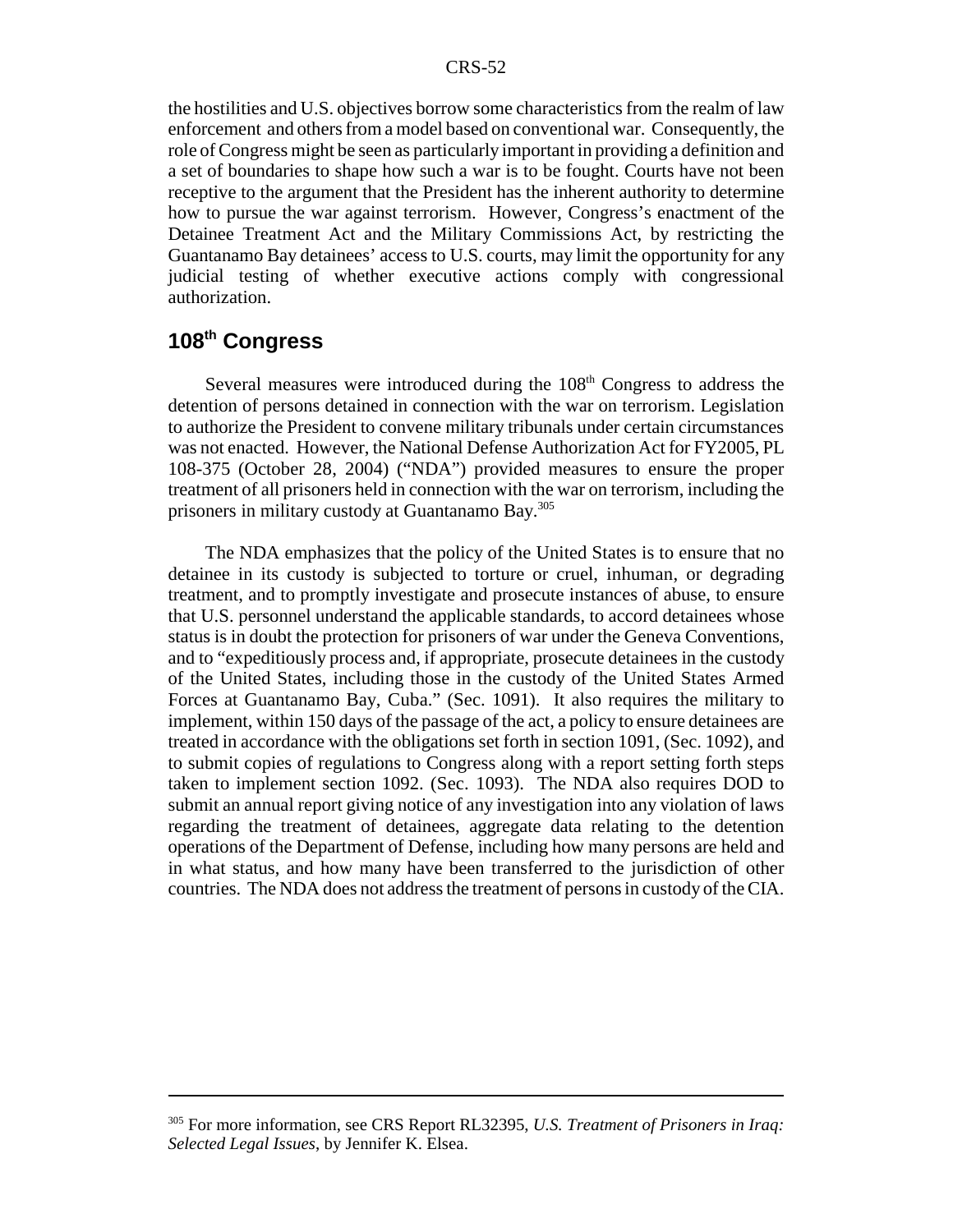## **109th Congress**

Congress passed the Detainee Treatment Act of 2005 as part of both the FY2006 defense appropriations<sup>306</sup> and authorization acts.<sup>307</sup> In addition, the National Defense Authorization Act of 2006, P.L. 109-163, requires the Secretary of Defense to establish a uniform policy with respect to the role of military medical and behavioral science personnel in the interrogation of detainees, which was to be reported to the congressional defense committees by March 1, 2006 (§ 705). The House of Representatives passed language in its foreign relations authorization bill for FY2006 and FY2007 (H.R. 2601) to express the sense of the Congress affirming the necessity of interrogation operations at Guantanamo Bay.

**Detainee Treatment Act of 2005.** The Detainee Treatment Act of 2005 (DTA) requires uniform standards for interrogation of persons in the custody of the Department of Defense<sup>308</sup> and expressly bans cruel, inhuman, or degrading treatment of detainees in the custody of any U.S. agency.309 The prohibited treatment is defined as that which would violate the Fifth, Eighth, and Fourteenth Amendments to the U.S. Constitution, as the Senate has interpreted "cruel, inhuman, or degrading" treatment banned by the U.N. Convention Against Torture.<sup>310</sup> The provision does not create a cause of action for detainees to ask a court for relief based on inconsistent treatment, and it divests the courts of jurisdiction to hear challenges by those detained at Guantanamo Bay based on their treatment or living conditions.<sup>311</sup> It also provides a legal defense to U.S. officers and agents who may be sued or prosecuted based on their treatment or interrogation of detainees.<sup>312</sup> This language appears to have been

309 Section 1403 of P.L. 109-163. *See* CRS Report RS22312, *Interrogation of Detainees: Overview of the McCain Amendment*, by Michael John Garcia.

310 Section 1403(d) of P.L. 109-163. For more information, see CRS Report RL32438, *U.N. Convention Against Torture (CAT): Overview and Application to Interrogation Techniques*, by Michael John Garcia.

<sup>311</sup> Section 1405 of P.L. 109-163 (denying aliens in military custody privilege to file writ of habeas corpus or "any other action against the United States or its agents relating to any aspect of the[ir] detention...").

312 Section 1404 of P.L. 109-163 provides a defense in litigation related to "specific operational practices," involving detention and interrogation where the defendant

(continued...)

<sup>306</sup> Department of Defense, Emergency Supplemental Appropriations to Address Hurricanes in the Gulf of Mexico, and Pandemic Influenza Act of 2006, Title X, P.L. 109-148, 119 Stat. 2680 (2005).

<sup>307</sup> National Defense Authorization Act for Fiscal Year 2006, Title XIV, P.L. 109-163, 119 STAT. 3136 (2006).

<sup>308</sup> Section 1402 of P.L. 109-163 requires DoD to follow the Army Field Manual for intelligence interrogation. *See* DEPARTMENT OF THE ARMY FIELD MANUAL 34-52, INTELLIGENCE INTERROGATION (1992), *available at* [http://www4.army.mil/ocpa/reports/ ArmyIGDetaineeAbuse/FM34-52IntelInterrogation.pdf] (Sep. 1, 2004). For an analysis of the approved interrogation procedures, see CRS Report RL32567, *Lawfulness of Interrogation Techniques under the Geneva Conventions*, by Jennifer K. Elsea.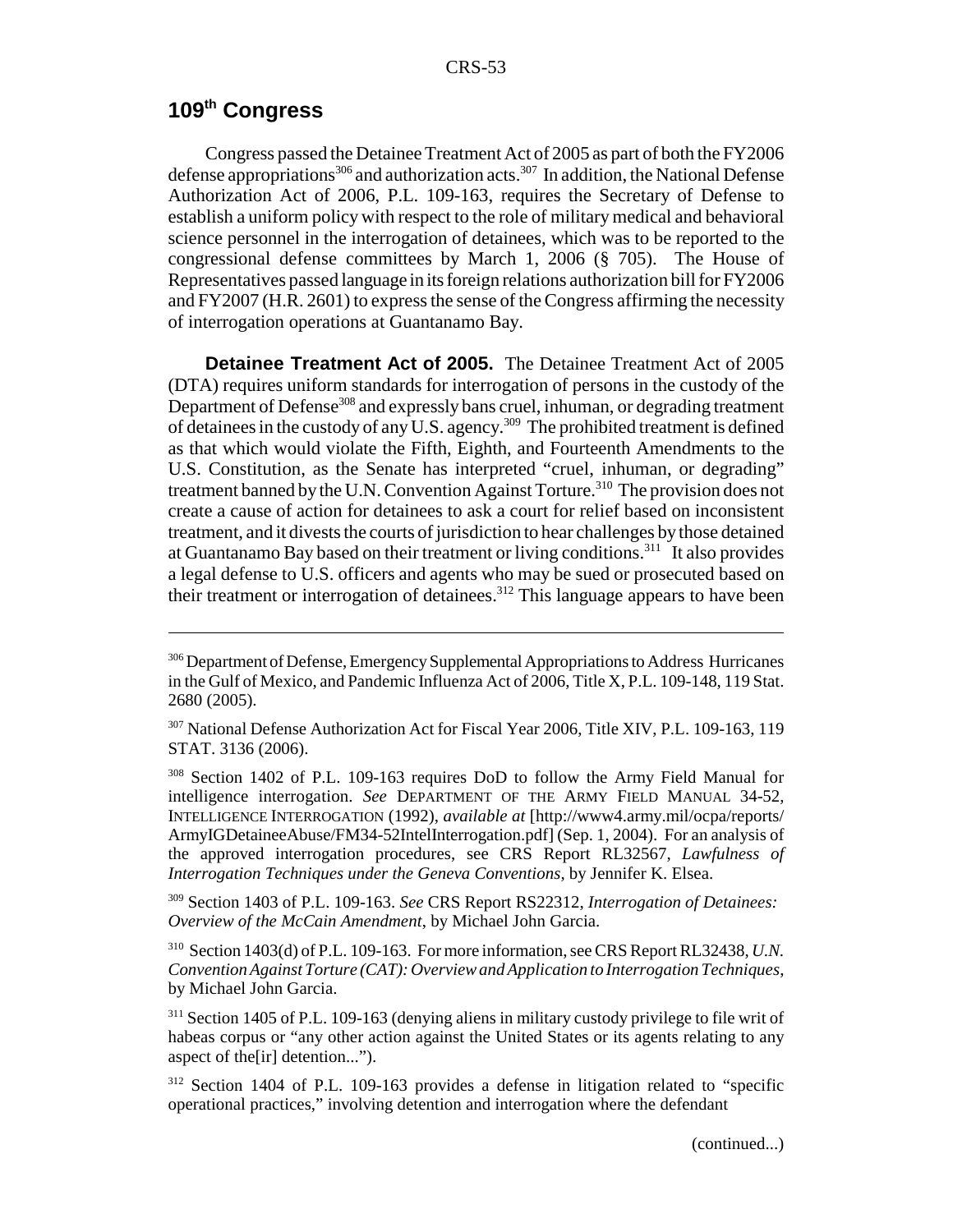added as a compromise, because the Administration reportedly sought to have the Central Intelligence Agency excepted from the prohibition on cruel, inhuman, and degrading treatment on the grounds that the President needs "maximum flexibility in dealing with the global war on terrorism."313

The DTA also includes a modified version of the Graham Amendment (S.Amdt. 2516 to S. 1042, "the Graham-Levin Amendment"), $3^{14}$  which requires the Defense Department to submit to the Armed Services and Judiciary Committees the procedural rules for determining detainees' status.<sup>315</sup> The amendment neither authorizes nor requires a formal status determination, but it does require that certain congressional committees be notified 30 days prior to the implementation of any changes to the rules. As initially adopted by the Senate, the amendment would have required these procedural rules to preclude evidence determined by the board or tribunal to have been obtained by undue coercion; however, the conferees modified the language so that the tribunal or board must assess, "to the extent practicable ... whether any statement derived from or relating to such detainee was obtained as a result of coercion" and "the probative value, if any, of any such statement."

The DTA also eliminates the federal courts' statutory jurisdiction over *habeas* claims by aliens detained at Guantanamo Bay,316 but provides for limited appeals of status determinations made pursuant to the DoD procedures for Combatant Status Review Tribunals  $(CSRTs)$ .<sup>317</sup> The Supreme Court interpreted the act to find that at least some *habeas corpus* claims pending on the day of enactment were not affected.318 The D.C. Circuit Court of Appeals has exclusive jurisdiction to hear

 $312$  (...continued)

did not know that the practices were unlawful and a person of ordinary sense and understanding would not know the practices were unlawful. Good faith reliance on advice of counsel should be an important factor, among others, to consider in assessing whether a person of ordinary sense and understanding would have known the practices to be unlawful.

<sup>313</sup> *See* Eric Schmitt, *Exception Sought in Detainee Abuse Ban*, N.Y. TIMES, Oct. 25, 2005, at 16.

<sup>314 151</sup> CONG. REC. S12667 (daily ed. Nov. 10, 2005)(introduced by Sen. Graham, passed by roll call vote, 49 - 42), as amended by S.Amdt. 2524, 151 CONG. REC. S12771 (daily ed. Nov. 14, 2005).

<sup>&</sup>lt;sup>315</sup> The amendment refers to both the Combatant Status Review Tribunals ("CSRTs"), the initial administrative procedure to confirm the detainees' status as enemy combatants, and the Administrative Review Boards, which were established to provide annual review that the detainees' continued detention is warranted.

<sup>316</sup> For more information and analysis of the DTA, see CRS Report RL33180, *Enemy Combatant Detainees: Habeas Corpus Challenges in Federal Court*, by Jennifer K. Elsea and Kenneth Thomas.

 $317$  Section 1405(e). Sen. Bingaman offered a second-degree amendment to eliminate the provision, but it was not adopted.

<sup>&</sup>lt;sup>318</sup> Hamdan v. Rumsfeld, 548 U.S. \_\_ (2006). For an overview of the Supreme Court decision, see CRS Report RS22466, *Hamdan v. Rumsfeld: Military Commissions in the 'Global War* (continued...)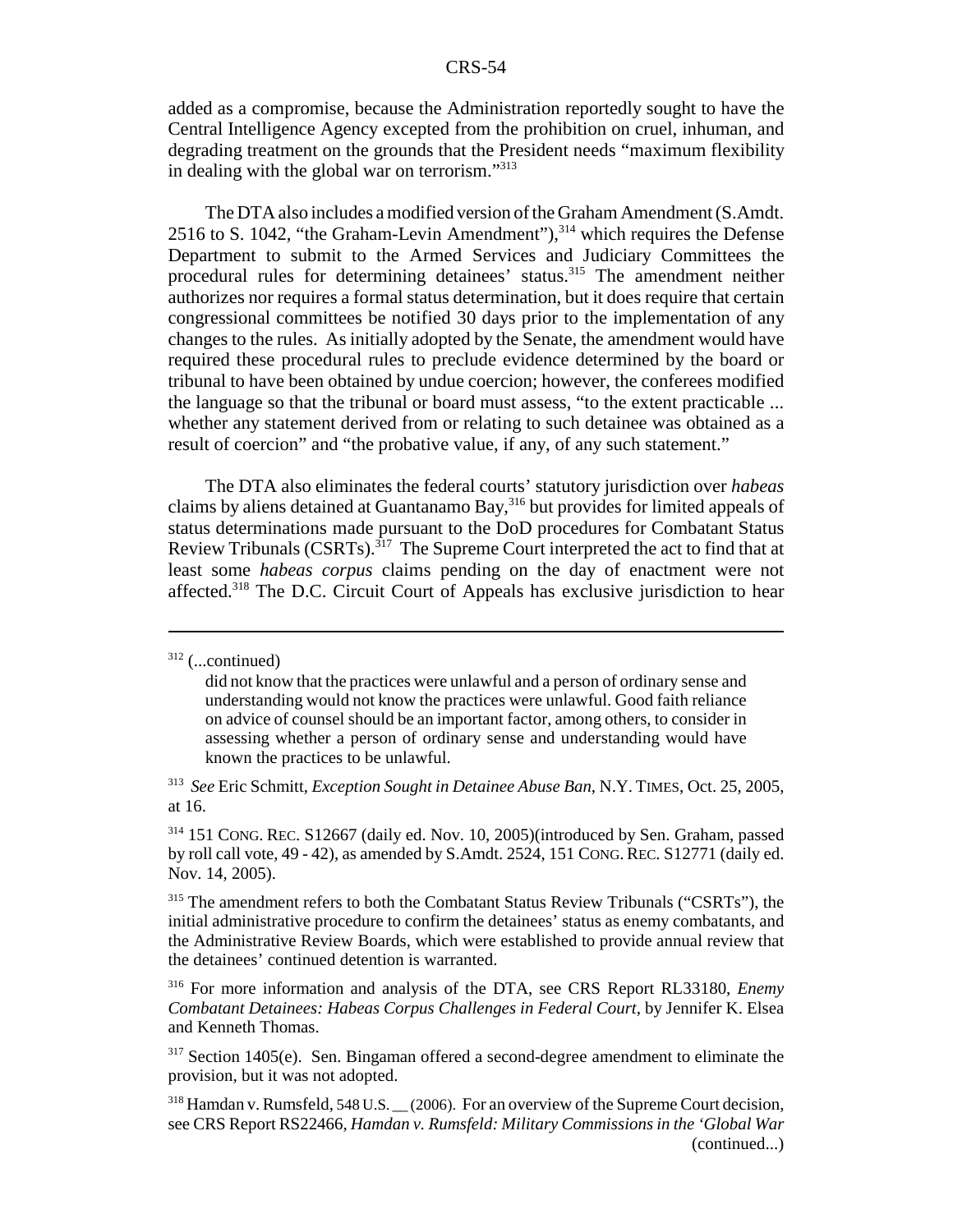appeals of any status determination made by a "Designated Civilian Official," but the review is limited to a consideration of whether the determination was made consistently with applicable DoD procedures, including whether it is supported by the preponderance of the evidence, but allowing a rebuttable presumption in favor of the government. The procedural rule regarding the use of evidence obtained through undue coercion applies prospectively only, so that detainees who have already been determined by CSRTs to be enemy combatants may not base an appeal on the failure to comply with that procedure. Detainees may also appeal status determinations on the basis that, "to the extent the Constitution and laws of the United States are applicable, whether the use of such standards and procedures to make the determination is consistent with the Constitution and laws of the United States." Jurisdiction ceases if the detainee is transferred from DoD custody.

**The Military Commissions Act of 2006.** After the Court's decision in *Hamdan*, Congress passed the Military Commissions Act of 2006 (MCA), which amends the DTA provisions regarding appellate review and habeas corpus jurisdiction.319 It expands the DTA to make its CSRT review provisions the exclusive remedy for all aliens detained as enemy combatants, not just those housed at Guantanamo Bay, Cuba.<sup>320</sup> The MCA revokes U.S. courts' jurisdiction to hear *habeas corpus* petitions by all aliens in U.S. custody as enemy combatants, including lawful enemy combatants, regardless of the place of custody. This amendment takes effect on the date of its enactment and applies to "all cases, without exception, pending on or after the date of [enactment] which relate to any aspect of the detention, transfer, treatment, trial, or conditions of detention of an alien detained by the United States since September 11, 2001." Section 5 of the MCA specifically precludes the application of the Geneva Conventions to *habeas* or other civil proceedings.321

The MCA sets forth detailed definitions of crimes that constitute "grave breaches" of Common Article 3.<sup>322</sup> In addition, the Act provides that the President shall have the authority to interpret the meaning of the Geneva Conventions.<sup>323</sup> The

 $318$  (...continued)

*on Terrorism*,' by Jennifer K. Elsea.

<sup>319</sup> Military Commissions Act of 2006 (MCA), P.L. 109-366. For a description of the procedures associated with these military commissions, see CRS Report RL33688: *The Military Commissions Act of 2006: Analysis of Procedural Rules and Comparison with Previous DOD Rules and the Uniform Code of Military Justice*, by Jennifer K. Elsea.

<sup>&</sup>lt;sup>320</sup> The final decisions of military commissions are also appealable. See CRS Report RL33180.

 $321$  MCA § 5(a) provides that "No person may invoke the Geneva Conventions or any protocols thereto in any habeas corpus or other civil action or proceeding to which the United States, or a current or former officer, employee, member of the Armed Forces, or other agent of the United States is a party as a source of rights in any court of the United States or its States or territories."

<sup>322</sup> *See* CRS Report RL33662, *The War Crimes Act: Current Issues*, by Michael John Garcia.

<sup>&</sup>lt;sup>323</sup> MCA §  $6(a)(3)(A)$  provides that "the President has the authority for the United States to (continued...)